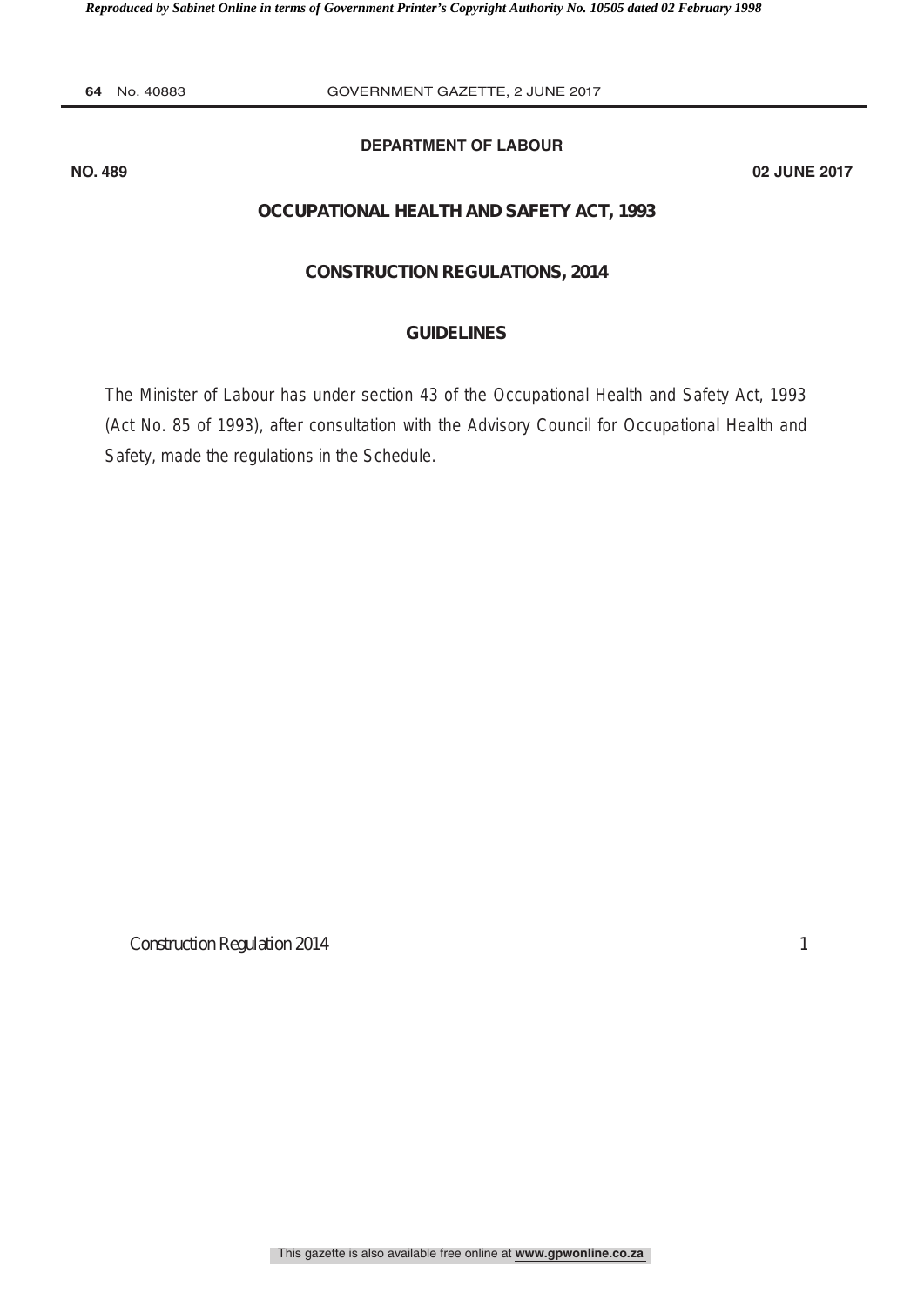# **Definitions**

**1.** In these Regulations any word or expression to which a meaning has been assigned in the Act shall have the meaning so assigned and, unless the context otherwise indicates—

**"agent"** means a competent person who acts as a representative for a client;

**Notes:** 

- **a) A person or an organisation that acts as a representative for a client in managing overall construction work with full authority and obligation to act on behalf of the client in terms of the Construction Regulations.**
- **b) An agent contemplated above must ensure the management of health and safety on a construction project for a client and where applicable through an appointment of a registered competent person with a statutory body approved by the Chief Inspector. Refer to Regulation 5 (7).**

**"angle of repose"** means the steepest angle of a surface at which a mass of loose or fragmented material will remain stationary in a pile on the surface, rather than sliding or crumbling away;

**"bulk mixing plant"** means machinery, appliances or other similar devices that are assembled in such a manner so as to be able to mix materials in bulk for the purposes of using the mixed product for construction work;

# **Notes:**

# **Bulk mixing plant- commonly referred to as a batch plant**

**"client"** means any person for whom construction work is being performed; **Notes** 

**a) Every person or entity who enters into a contract to have construction work executed on their behalf.**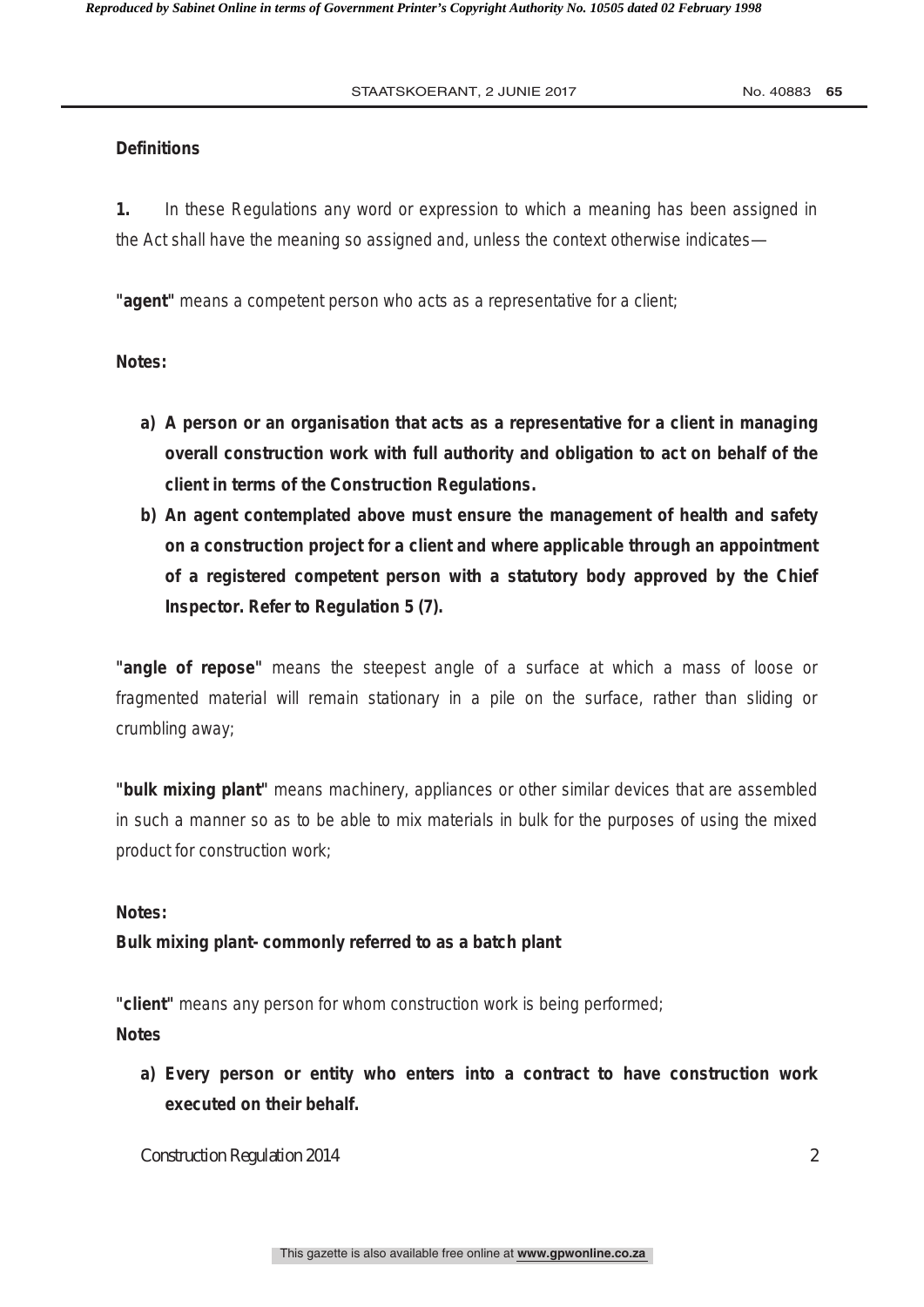**"competent person"** means a person who—

*(a)* has in respect of the work or task to be performed the required knowledge, training and experience and, where applicable, qualifications, specific to that work or task: Provided that where appropriate qualifications and training are registered in terms of the provisions of the National Qualification Framework Act, 2008 (Act No.67 of 2008), those qualifications and that training must be regarded as the required qualifications and training; and

*(b)* is familiar with the Act and with the applicable regulations made under the Act;

**Notes:** 

- **a) An all-inclusive assessment should be on all four components knowledge, training and experience, and where appropriate qualifications exist in relation to the work to be performed.**
- **b) Part (b) of the above definition is best reflected through demonstration of understanding of the OSH Act and its various applicable regulations.**

**"construction manager"** means a competent person responsible for the management of the physical construction processes and the coordination, administration and management of resources on a construction site;

**"construction site"** means a work place where construction work is being performed;

**"construction supervisor"** means a competent person responsible for supervising construction activities on a construction site;

**"construction vehicle"** means a vehicle used as a means of conveyance for transporting persons or material, or persons and material, on and off the construction site for the purposes of performing construction work;

**"construction work"** means any work in connection with—

*(a)* the construction, erection, alteration, renovation, repair, demolition or dismantling of or addition to **a building or any similar structure**; or

*(b)* the construction, erection, maintenance, demolition or dismantling of any bridge, dam, canal, road, railway, runway, sewer or water reticulation system; or the moving of earth, clearing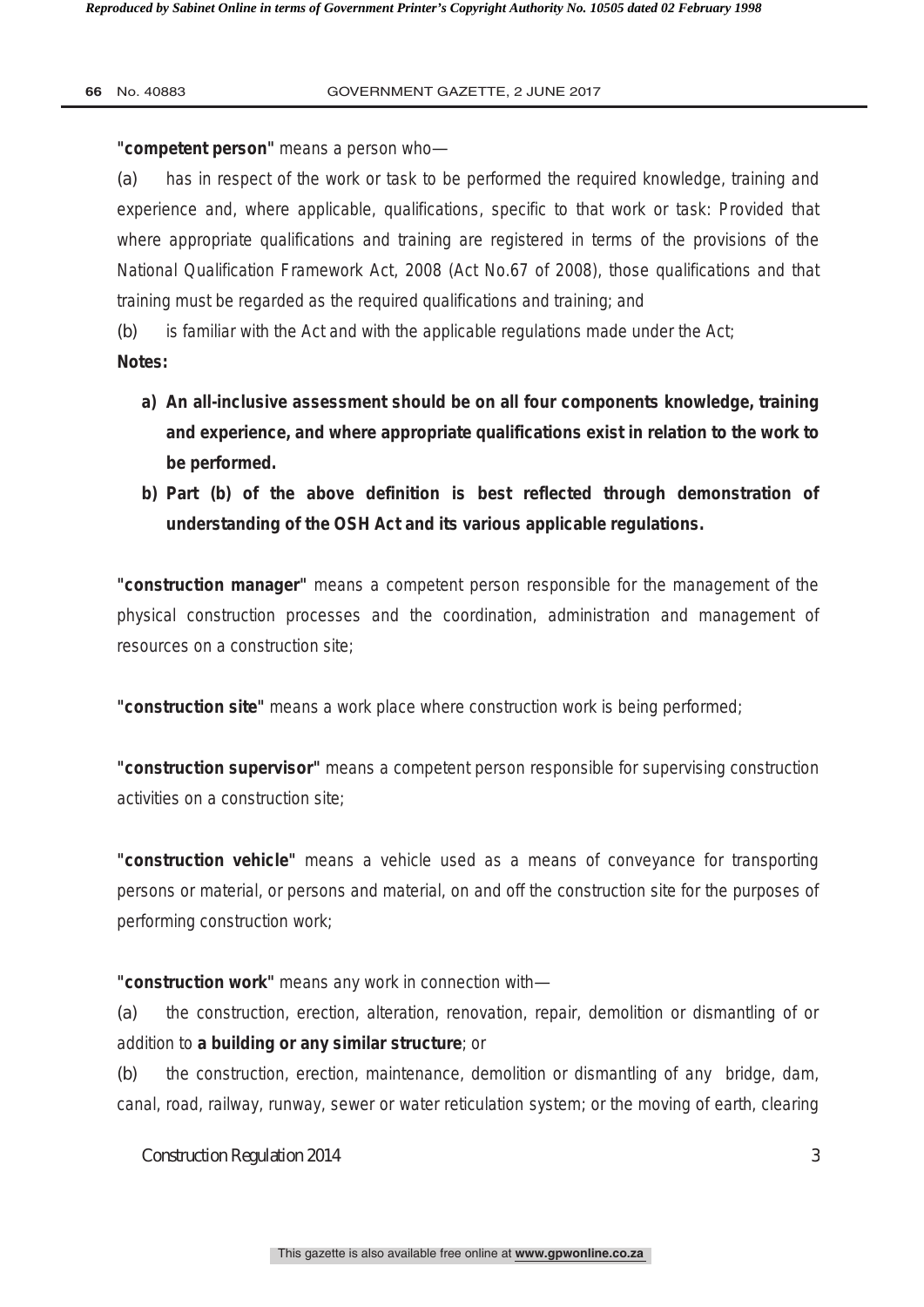of land, the making of excavation, piling, **or any similar civil engineering structure** or type of work;

- *(c)* **Notes:**
	- **a) 'Construction work' in these regulations is limited to building works and civil engineering works and must be read with the definition of 'structure'.**

**"construction work permit"** means a document issued in terms of regulation 3;

**"contractor"** means an employer who performs construction work;

# **Notes:**

**a) Includes organisations and or self-employed person that contracts with a client, principal contractor, or a contractor to carry out construction work.** 

**"demolition work"** means a method to dismantle, wreck, break, pull down or knock down of a structure or part thereof by way of manual labour, machinery, or the use of explosives;

**"design"** in relation to any structure, includes drawings, calculations, design details and specifications;

**"designer"** means—

- *(a)* a competent person who—
	- (i) prepares a design;
	- (ii) checks and approves a design;
	- (iii) arranges for a person at work under his or her control to prepare a design, including an employee of that person where he or she is the employer; or
	- (iv) designs temporary work, including its components;
- *(b)* an architect or engineer contributing to, or having overall responsibility for a design;
- *(c)* a building services engineer designing details for fixed plant;
- *(d)* a surveyor specifying articles or drawing up specifications;
- *(e)* a contractor carrying out design work as part of a design and building project; or
- *(f)* an interior designer, shop-fitter or landscape architect;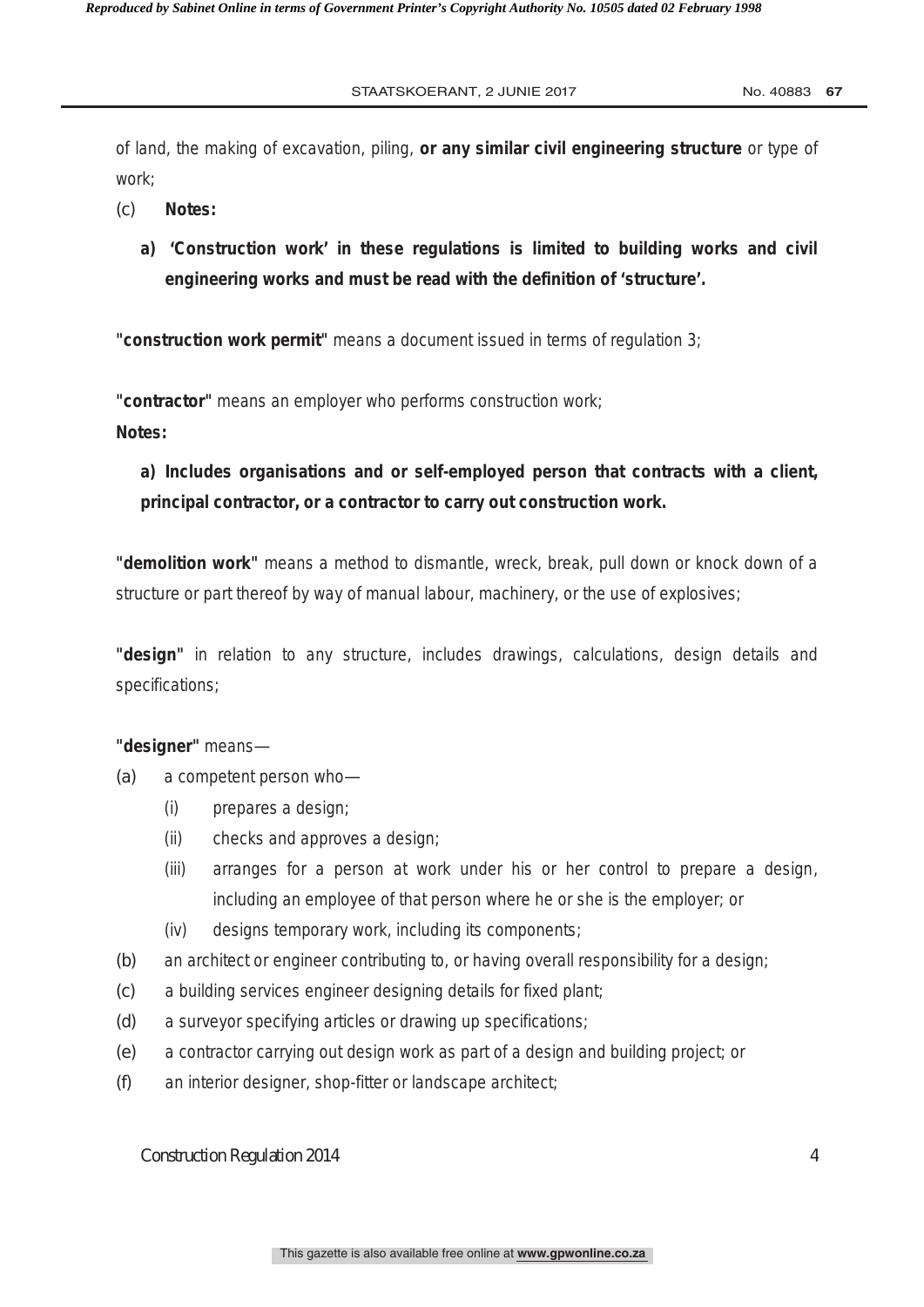**"excavation work"** means the making of any man-made cavity, trench, pit or depression formed by cutting, digging or scooping;

**"explosive actuated fastening device"** means a tool that is activated by an explosive charge and that is used for driving bolts, nails and similar objects for the purpose of providing fixing;

**"fall arrest equipment"** means equipment used to arrest a person in a fall, including personal equipment, a body harness, lanyards, deceleration devices, lifelines or similar equipment;

**"fall prevention equipment"** means equipment used to prevent persons from falling from a fall risk position, including personal equipment, a body harness, lanyards, lifelines or physical equipment such as guardrails, screens, barricades, anchorages or similar equipment;

**"fall protection plan"** means a documented plan, which includes and provides for—

*(a)* all risks relating to working from a fall risk position, considering the nature of work undertaken;

- *(b)* the procedures and methods to be applied in order to eliminate the risk of falling; and
- *(c)* a rescue plan and procedures;

**"fall risk"** means any potential exposure to falling either from, off or into;

**"health and safety file"** means a file, or other record containing the information in writing required by these Regulations;

**"health and safety plan"** means a site, activity or project specific documented plan in accordance with the client's health and safety specification;

**"health and safety specification"** means a site, activity or project specific document prepared by the client pertaining to all health and safety requirements related to construction work;

**"material hoist"** means a hoist used to lower or raise material and equipment, excluding passengers;

**"medical certificate of fitness"** means a certificate contemplated in regulation 7*(8*);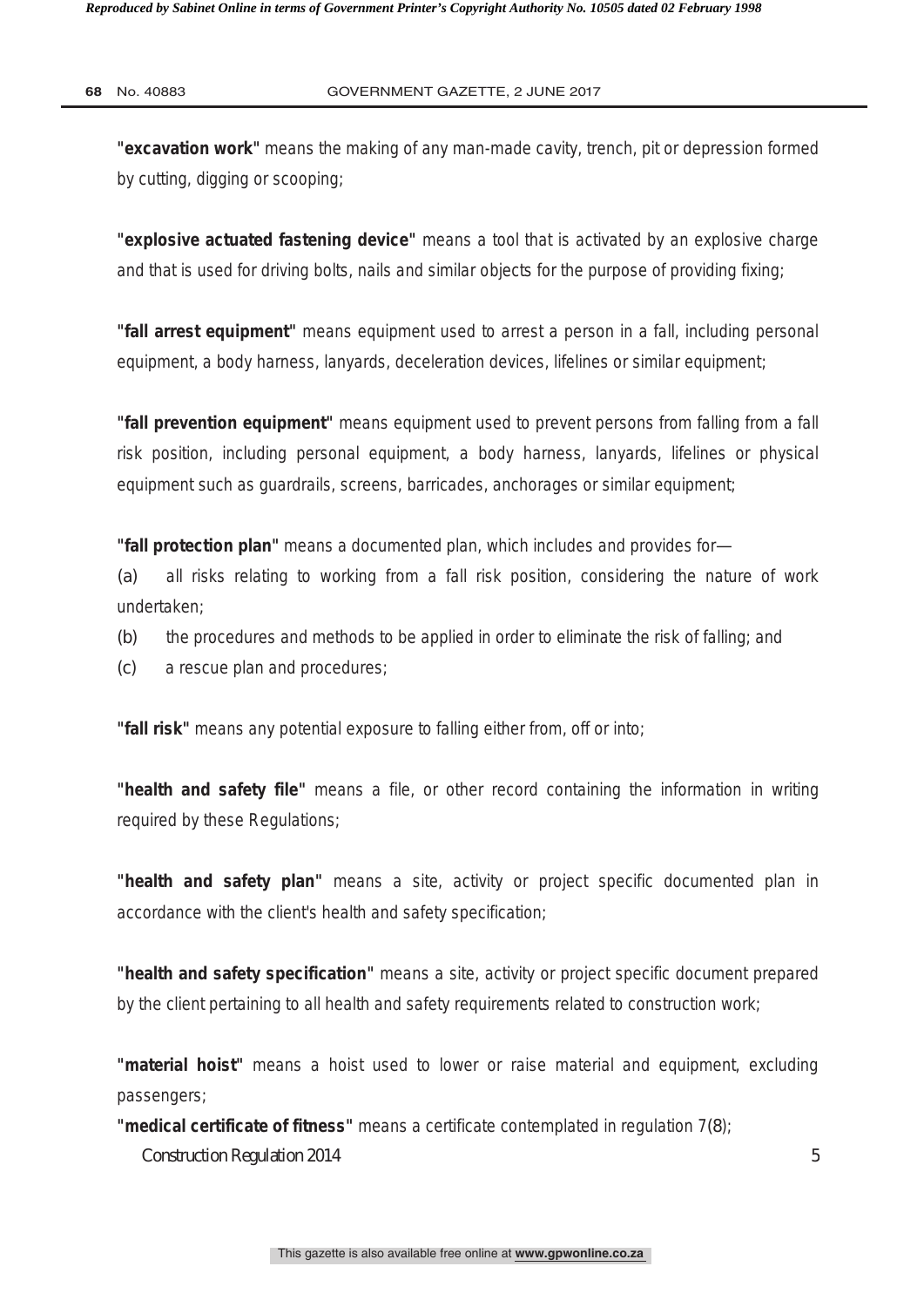**Notes:** 

**a) For the purpose of this regulation an Occupational health practitioner refers to either Doctors or Nurses with the following requirements:** 

**Doctors:** 

- **(i) Registered and in good standing with the Health Professions Council of South Africa (HPCSA) and,**
- **(ii) has a tertiary qualification in occupational health or medicine which is registered as an additional qualification with the HPCSA or,**
- **(iii) be registered as a specialist in Occupational Medicine with the HPCSA. Nurses:**
- **(iv) Registered and in good standing with the South African Nursing Council (SANC) and,**
- **(v) have a tertiary qualification in Occupational Health nursing that is recognised and registered with the SANC.**
- **b) Regulations 7(1)g; 7(8); 17 (12)(a); 10 (2)(b); 22(1)(f) and 23(1)(d)(ii) A risk-based approach should be applied when considering the method and frequency of periodic medical surveillance.**

**"mobile plant"** means any machinery, appliance or other similar device that is able to move independently, and is used for the purpose of performing construction work on a construction site;

**"National Building Regulations"** means the National Building Regulations made under the National Building Regulations and Building Standards Act, 1977 (Act No. 103 of 1977), and promulgated by Government Notice No. R. 2378 of 30 July 1990, as amended by Government Notices No's R. 432 of 8 March 1991, R. 919 of 30 July 1999 and R. 547 of 30 May 2008;

**"person day"** means one normal working shift of carrying out construction work by a person on a construction site;

**"principal contractor"** means an employer appointed by the client to perform construction work;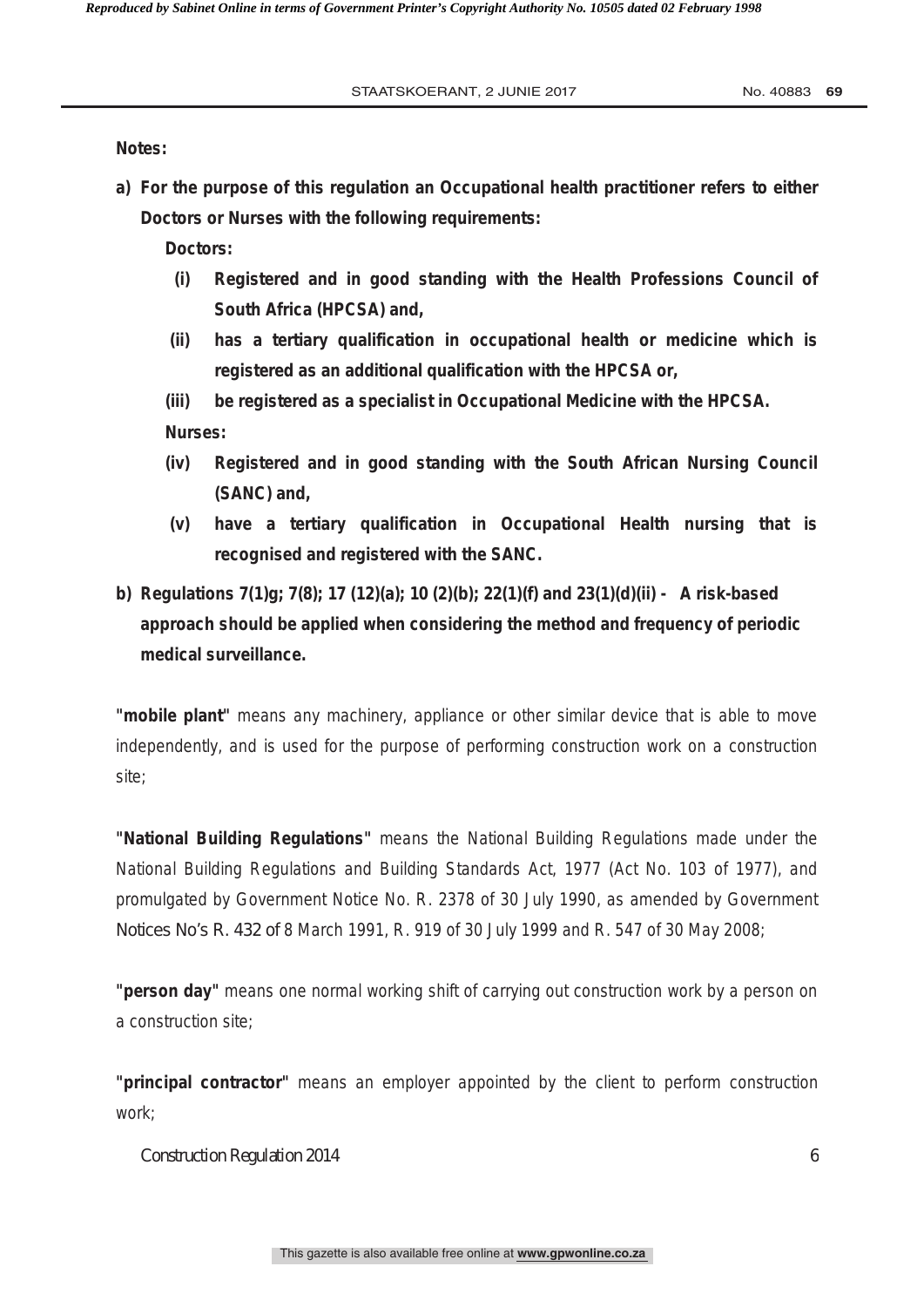**"Professional Engineer or Professional Certificated Engineer"** means a person holding registration as either a Professional Engineer or Professional Certificated Engineer in terms of the Engineering Profession Act, 2000 (Act No. 46 of 2000);

**"Professional Technologist"** means a person holding registration as a Professional Engineering Technologist in terms of the Engineering Profession Act, 2000;

**"provincial director"** means the provincial director as defined in regulation 1 of the General Administrative Regulations, 2003;

**Notes:** 

**Provincial director is also referred to as Chief Director Provincial Operations (CDPO)** 

**"scaffold"** means a temporary elevated platform and supporting structure used for providing access to and supporting workmen or materials or both;

**"shoring"** means a system used to support the sides of an excavation and which is intended to prevent the cave-in or the collapse of the sides of an excavation;

# **Notes:**

**a) Shoring means temporary works such as a hydraulic, mechanical or timber/steel system that supports the sides of an excavation.** 

**"structure"** means—

*(a)* any building, steel or reinforced concrete structure (not being a building), railway line or siding, bridge, waterworks, reservoir, pipe or pipeline, cable, sewer, sewage works, fixed vessels, road, drainage works, earthworks, dam, wall, mast, tower, tower crane, bulk mixing plant, pylon, surface and underground tanks, earth retaining structure or any structure designed to preserve or alter any natural feature, and any other similar structure;

*(b)* any falsework, scaffold or other structure designed or used to provide support or means of access during construction work; or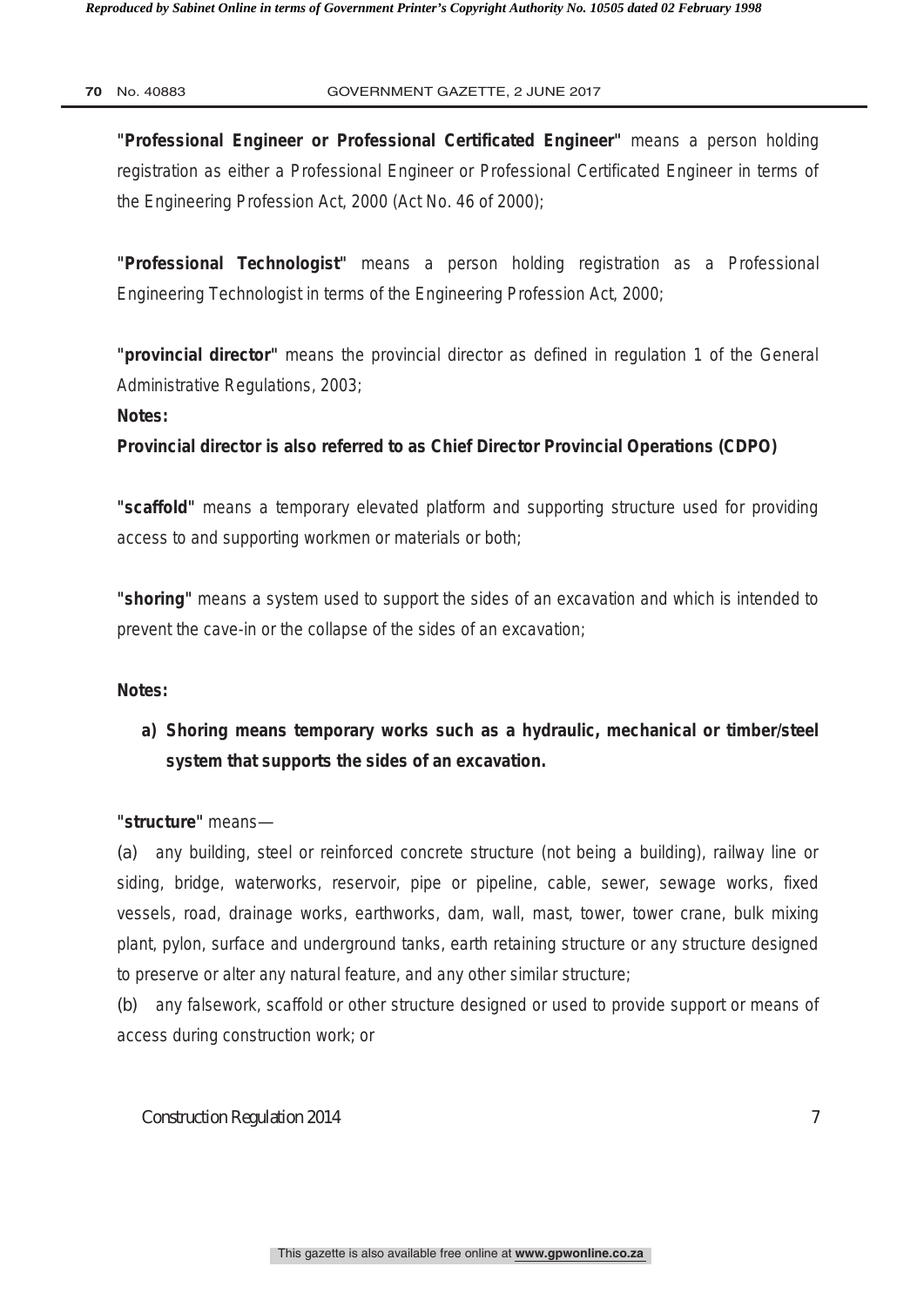*(c)* any fixed plant in respect of construction work which includes installation, commissioning, decommissioning or dismantling and where any construction work involves a risk of a person falling;

**"suspended platform"** means a working platform suspended from supports by means of one or more separate ropes from each support;

**"temporary works"** means any falsework, formwork, support work, scaffold, shoring or other temporary structure designed to provide support or means of access during construction work;

#### **Notes**

- **a) False work means a combined system of formwork and support work**
- **b) Form work means temporary or permanent shutters used to form wet concrete into elements of a structure, and includes both horizontally and vertically placed shutters.**
- **c) Support work means the temporary structure erected to support the formwork before the casting of a concrete element of a structure.**

**"the Act"** means the Occupational Health and Safety Act, 1993 (Act No. 85 of 1993);

**"tunneling**" means the construction of any tunnel beneath the natural surface of the earth for a purpose other than the searching for or winning of a mineral.

# **Scope of application**

**2.** (1) These Regulations are applicable to all persons involved in construction work.

(2) Regulations 3 and 5 are not applicable where the construction work carried out is in relation to a single storey dwelling for a client who intends to reside in such dwelling upon completion thereof.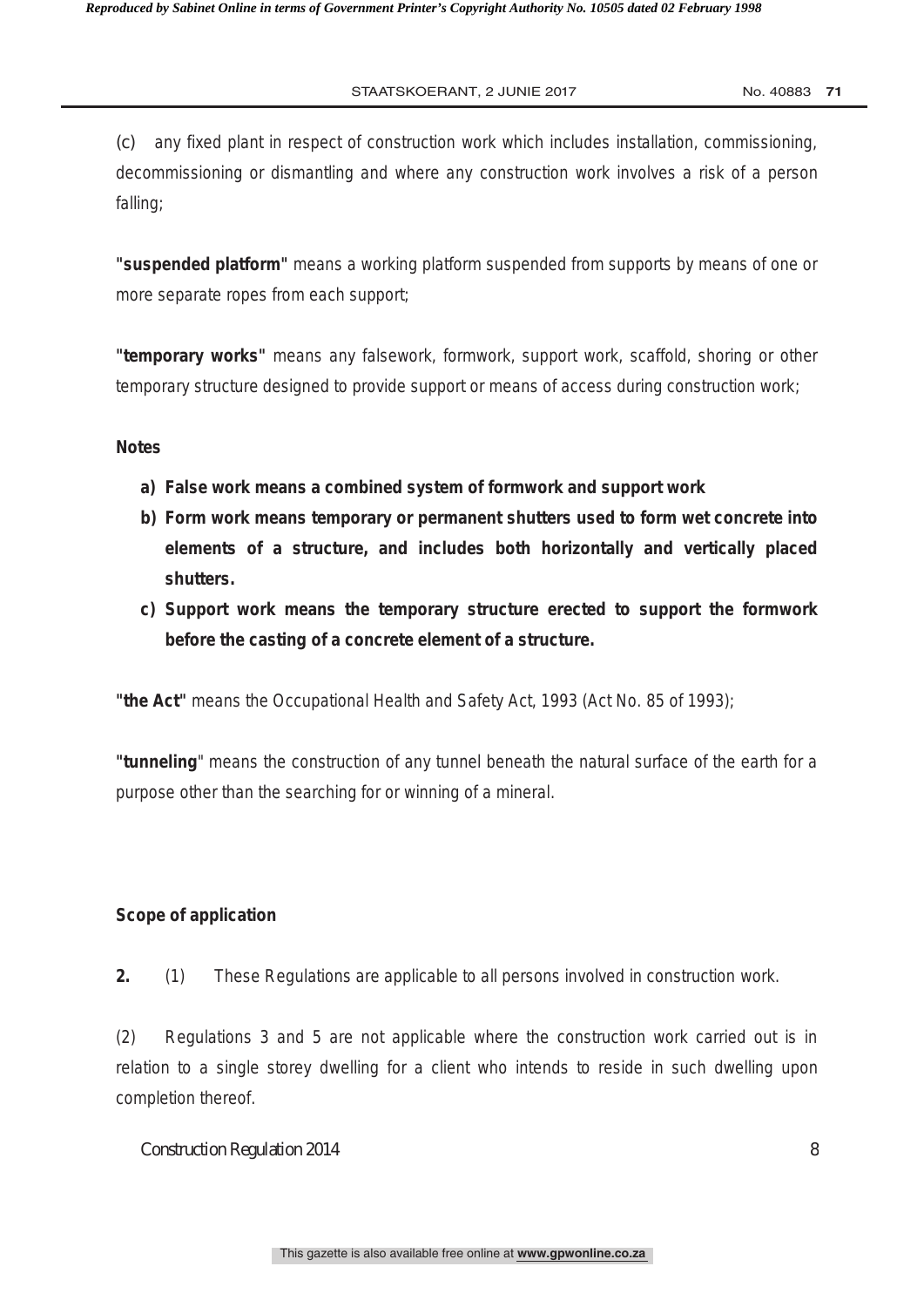# **Application for construction work permit**

**3.** (1) A client who intends to have construction work carried out, must at least 30 days before that work is to be carried out apply to the provincial director in writing for a construction work permit to perform construction work if the intended construction work will—

- *(a)* exceed 180 days;
- *(b)* will involve more than 1800 person days of construction work; or

*(c)* the works contract is of a value equal to or exceeding thirteen million rand or Construction Industry Development Board (CIDB) grading level 6.

(2) An application contemplated in subregulation (1) must be done in a form similar to Annexure 1.

(3) The provincial director must issue a construction work permit in writing to perform construction work contemplated in subregulation (1) within 30 days of receiving the construction work permit application and must assign a site specific number for each construction site.

(4) A site specific number contemplated in subregulation (3) must be conspicuously displayed at the main entrance to the site for which that number is assigned.

- (5) A construction work permit contemplated in this regulation may be granted only if—
	- *(a)* the fully completed documents contemplated in regulation 5(1)*(a)* and *(b)* have been submitted; and
	- *(b)* proof in writing has been submitted—
		- $(i)$  that the client complies with regulation  $5(5)$
		- (ii) with regard to the registration and good standing of the principal contractor as contemplated in regulation 5(1)*(j)*; and
		- (iii) that regulation 5(1)*(c)*, *(d)*, *(e)*, *(f)*, *(g)* and *(h)* has been complied with.

(6) A client must ensure that the principal contractor keeps a copy of the construction work permit contemplated in subregulation (1) in the occupational health and safety file for inspection by an inspector, the client, the client's authorised agent, or an employee.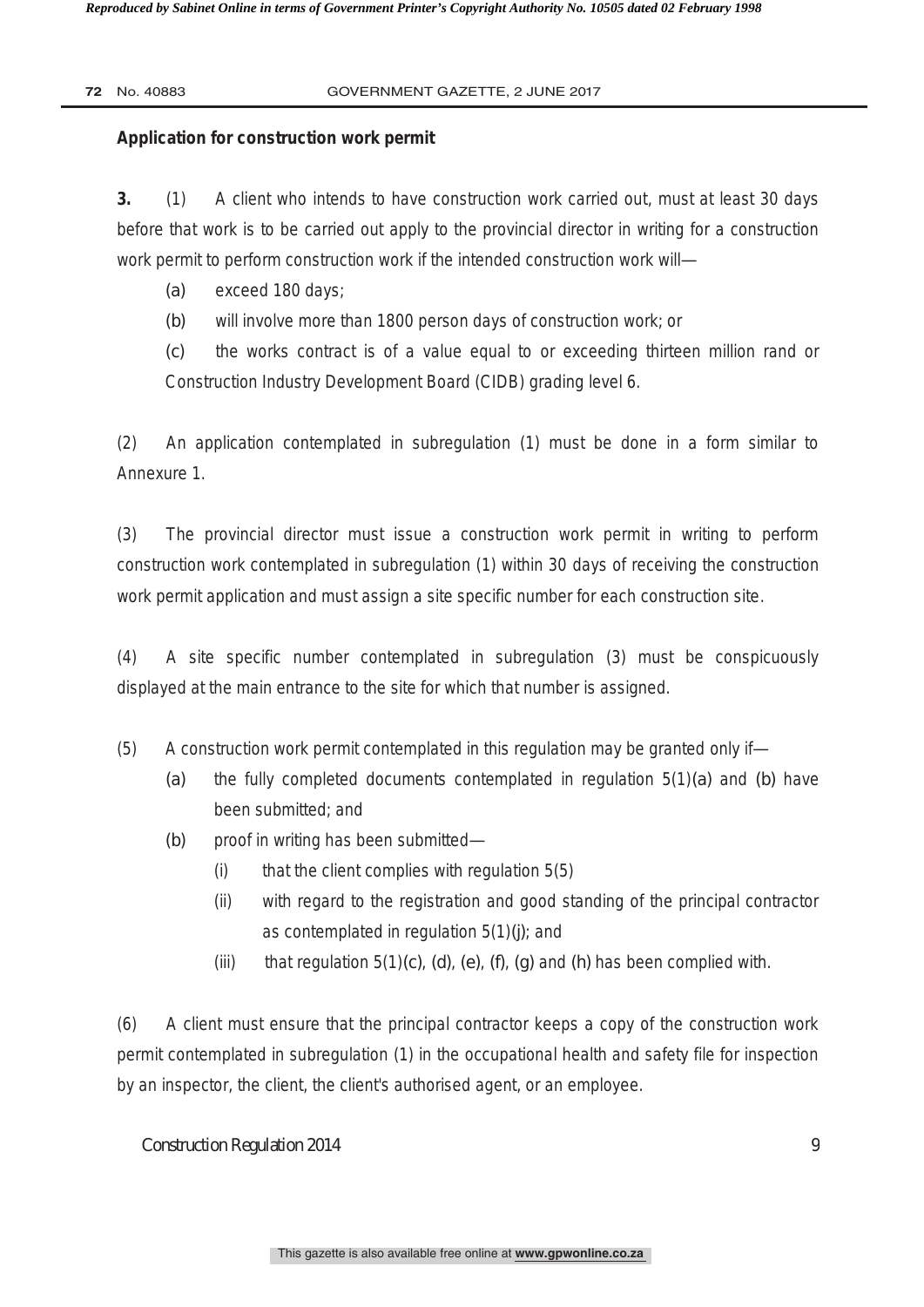(7) No construction work contemplated in subregulation (1) may be commenced or carried out before the construction work permit and number contemplated in subregulation (3) have been issued and assigned.

(8) A site specific number contemplated in subregulation (3) is not transferrable.

# **Notes:**

- **a) Refer to exemption issued by the Chief Inspector.**
- **b) The 30 days required to issue a Construction Work Permit is on condition that all correct and fully completed documents are submitted as per the attached 'list of items (not limited to) to be submitted with the construction work permit application'.**
- **c) Where any person aggrieved by any decision taken by an inspector in relation to the application of a Construction Work Permit under a provision of this regulation may appeal against such decision to the chief inspector in terms of Section 35.**
- **d) The Construction Work Permit shall be issued to the Client for whom the Construction work is conducted.**

# **Notification of construction work**

**4.** (1) A contractor who intends to carry out any construction work other than work contemplated in regulation 3(1), must at least 7 days before that work is to be carried out notify the provincial director in writing in a form similar to Annexure 2 if the intended construction work will—

- *(a)* include excavation work;
- *(b)* include working at a height where there is risk of falling;
- *(c)* include the demolition of a structure; or
- *(d)* include the use of explosives to perform construction work.

(2) A contractor who intends to carry out construction work that involves construction of a single storey dwelling for a client who is going to reside in such dwelling upon completion, must at least 7 days before that work is to be carried out notify the provincial director in writing in a form similar to Annexure 2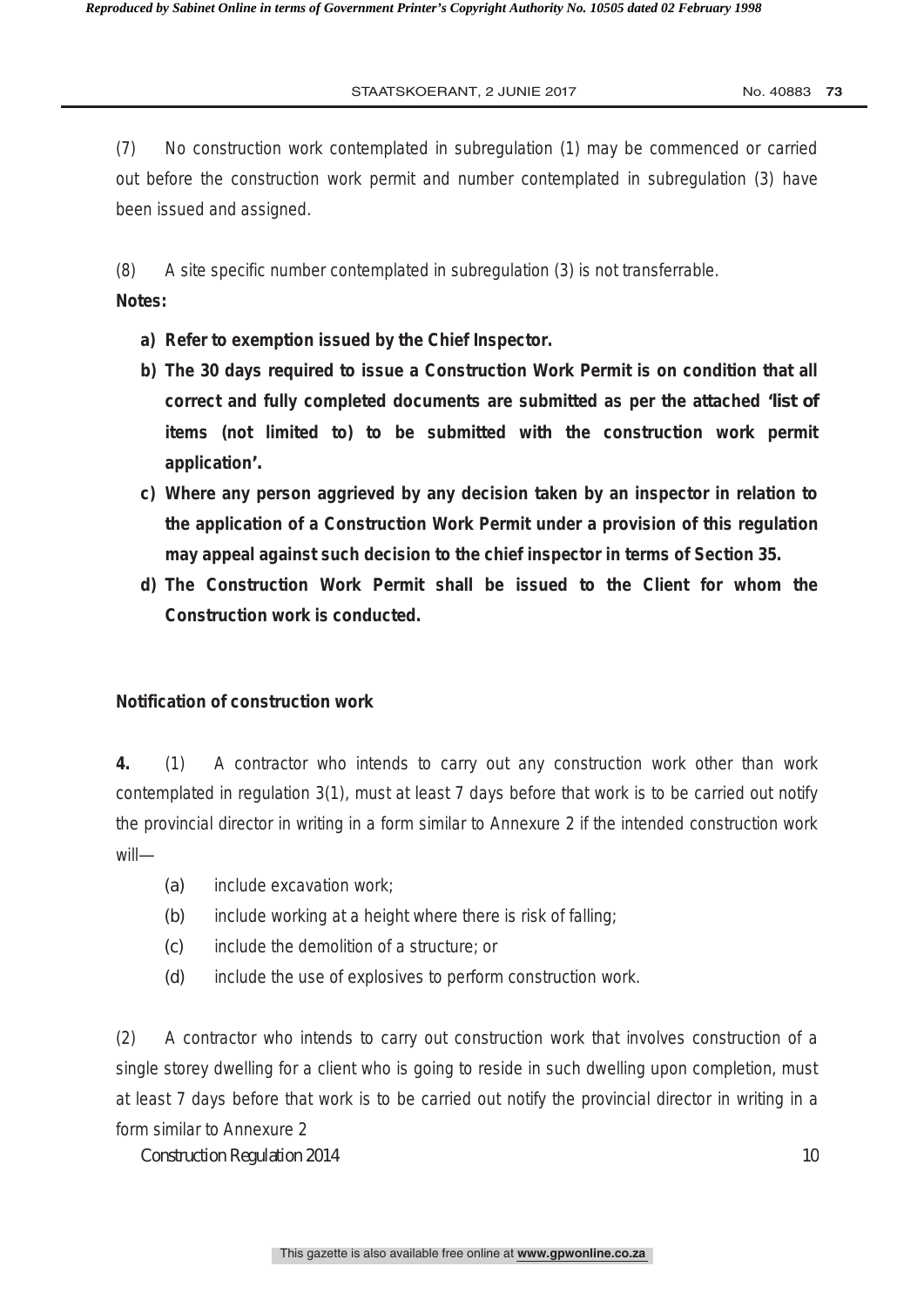### **Duties of client**

- **5.** (1) A client must—
	- *(a)* prepare a baseline risk assessment for an intended construction work project;
	- *(b)* prepare a suitable, sufficiently documented and coherent site specific health and safety specification for the intended construction work based on the baseline risk assessment contemplated in paragraph *(a)*;
	- *(c)* provide the designer with the health and safety specification contemplated in paragraph *(b)*;
	- *(d)* ensure that the designer takes the prepared health and safety specification into consideration during the design stage;
	- *(e)* ensure that the designer carries out all responsibilities contemplated in regulation 6;
	- *(f)* include the health and safety specification in the tender documents;
	- *(g)* ensure that potential principal contractors submitting tenders have made adequate provision for the cost of health and safety measures;
	- *(h)* ensure that the principal contractor to be appointed has the necessary competencies and resources to carry out the construction work safely;
	- *(i)* take reasonable steps to ensure co-operation between all contractors appointed by the client to enable each of those contractors to comply with these Regulations;
	- *(j)* ensure before any work commences on a site that every principal contractor is registered and in good standing with the compensation fund or with a licensed compensation insurer as contemplated in the Compensation for Occupational Injuries and Diseases Act, 1993 (Act No. 130 of 1993);
	- *(k)* appoint every principal contractor in writing for the project or part thereof on the construction site;
	- *(l)* discuss and negotiate with the principal contractor the contents of the principal contractor's health and safety plan contemplated in regulation 7(1), and must thereafter finally approve that plan for implementation;
	- *(m)* ensure that a copy of the principal contractor's health and safety plan is available on request to an employee, inspector or contractor;
	- *(n)* take reasonable steps to ensure that each contractor's health and safety plan contemplated in regulation 7(1)*(a)* is implemented and maintained;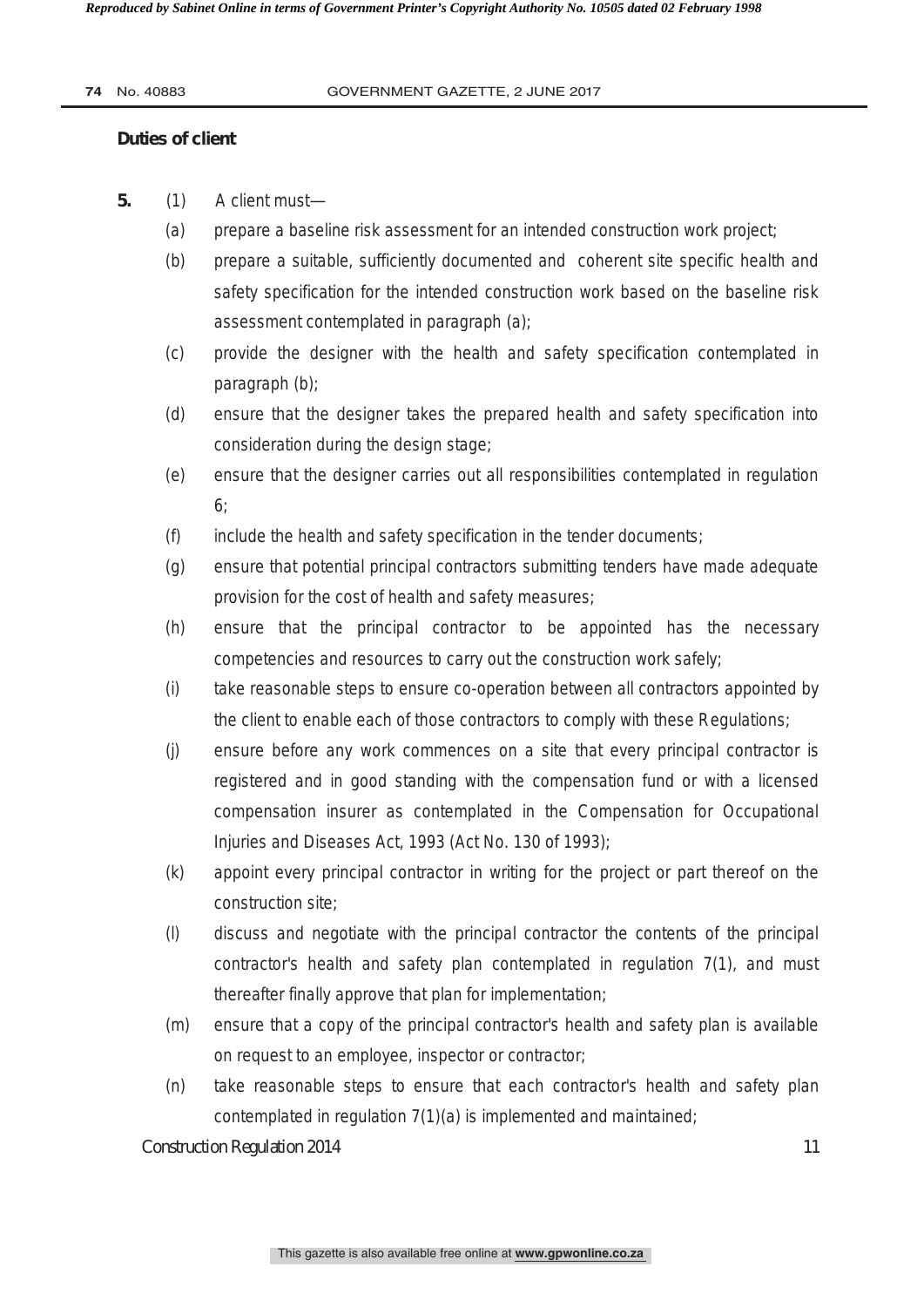- *(o)* ensure that periodic health and safety audits and document verification are conducted at intervals mutually agreed upon between the principal contractor and any contractor, but at least once every 30 days;
- *(p)* ensure that a copy of the health and safety audit report contemplated in paragraph *(o)* is provided to the principal contractor within seven days after the audit;
- *(q)* stop any contractor from executing a construction activity which poses a threat to the health and safety of persons which is not in accordance with the client's health and safety specifications and the principal contractor's health and safety plan for the site;
- *(r)* where changes are brought about to the design or construction work, make sufficient health and safety information and appropriate resources available to the principal contractor to execute the work safely; and
- *(s)* ensure that the health and safety file contemplated in regulation 7(1)*(b)* is kept and maintained by the principal contractor.

(2) Where a client requires additional work to be performed as a result of a design change or an error in construction due to the actions of the client, the client must ensure that sufficient safety information and appropriate additional resources are available to execute the required work safely.

(3) Where a fatality or permanent disabling injury occurs on a construction site, the client must ensure that the contractor provides the provincial director with a report contemplated in section 24 of the Act, in accordance with regulations 8 and 9 of the General Administrative Regulations, 2013, and that the report includes the measures that the contractor intends to implement to ensure a safe construction site as far as is reasonably practicable.

(4) Where more than one principal contractor is appointed as contemplated in subregulation (1)*(k)*, the client must take reasonable steps to ensure co-operation between all principal contactors and contractors in order to ensure compliance with these Regulations.

(5) Where a construction work permit is required as contemplated in regulation 3(1), the client must, without derogating from his or her health and safety responsibilities or liabilities, appoint a competent person in writing as an agent to act as his or her representative, and where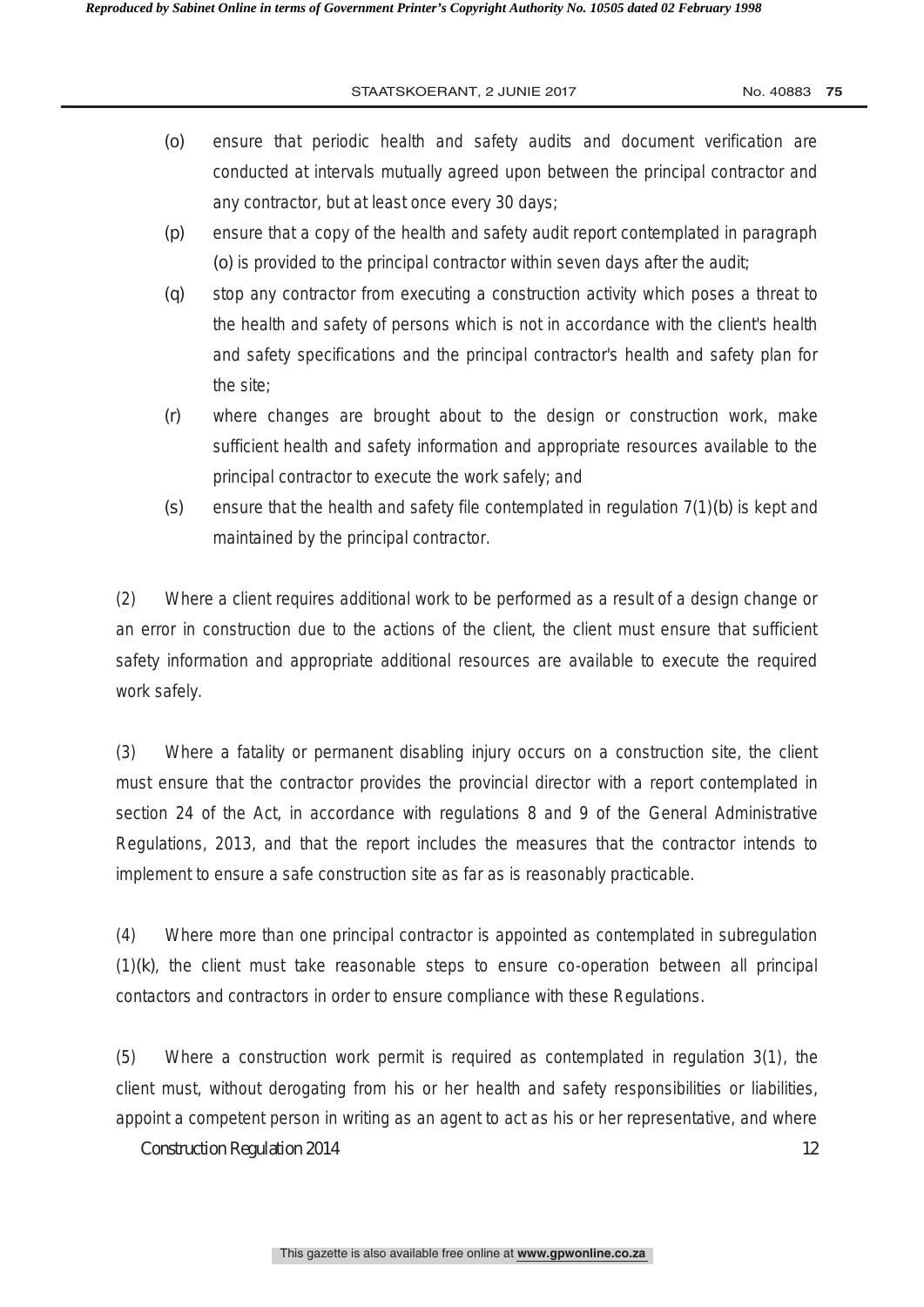such an appointment is made the duties that are imposed by these Regulations upon a client, apply as far as reasonably practicable to the agent so appointed.

(6) Where notification of construction work is required as contemplated in regulation 4(1), the client may, without derogating from his or her health and safety responsibilities or liabilities, appoint a competent person in writing as an agent to act as his or her representative, and where such an appointment is made the duties that are imposed by these Regulations upon a client, apply as far as reasonably practicable to the agent so appointed: Provided that, where the question arises as to whether an agent is necessary, the decision of an inspector is decisive.

(7) An agent contemplated in subregulations (5) and (6) must—

- *(a)* manage the health and safety on a construction project for the client; and
- *(b)* be registered with a statutory body approved by the Chief Inspector as qualified to perform the required functions;

(8) When the chief inspector has approved a statutory body as contemplated in subregulation (7)*(b)*, he or she must give notice of that approval in the *Gazette*.

# **Notes**

- **a) Regulation 5(1)d must be read with regulation 6, the duties of the designer and a written report must be submitted to the Client by the Designer as proof of compliance with the afore said regulation.**
- **b) Regulation 5(1)(i) Where there are multiple principle contractors (or contractors) on site appointed by the client , the client shall coordinate cooperation between contractors to ensure health and safety control, read with regulation 7(4). Regulation 5 (5); (6) and (7) .**
- **c) Where a client specifies which contractors a principal contractor must appoint the duties as specified in 7(1)(c)(iii) shall be applicable to the said client.**
- **d) A client may appoint a Construction Health and Safety Agent or Construction Health and Safety Manager based on the scope and risk profile of construction work to represent him/her on matters of health and safety. Provided that, where the question arises as to whether a Construction Health Safety Agent or a Construction Health and Safety Manager is necessary, the decision of an inspector is decisive.**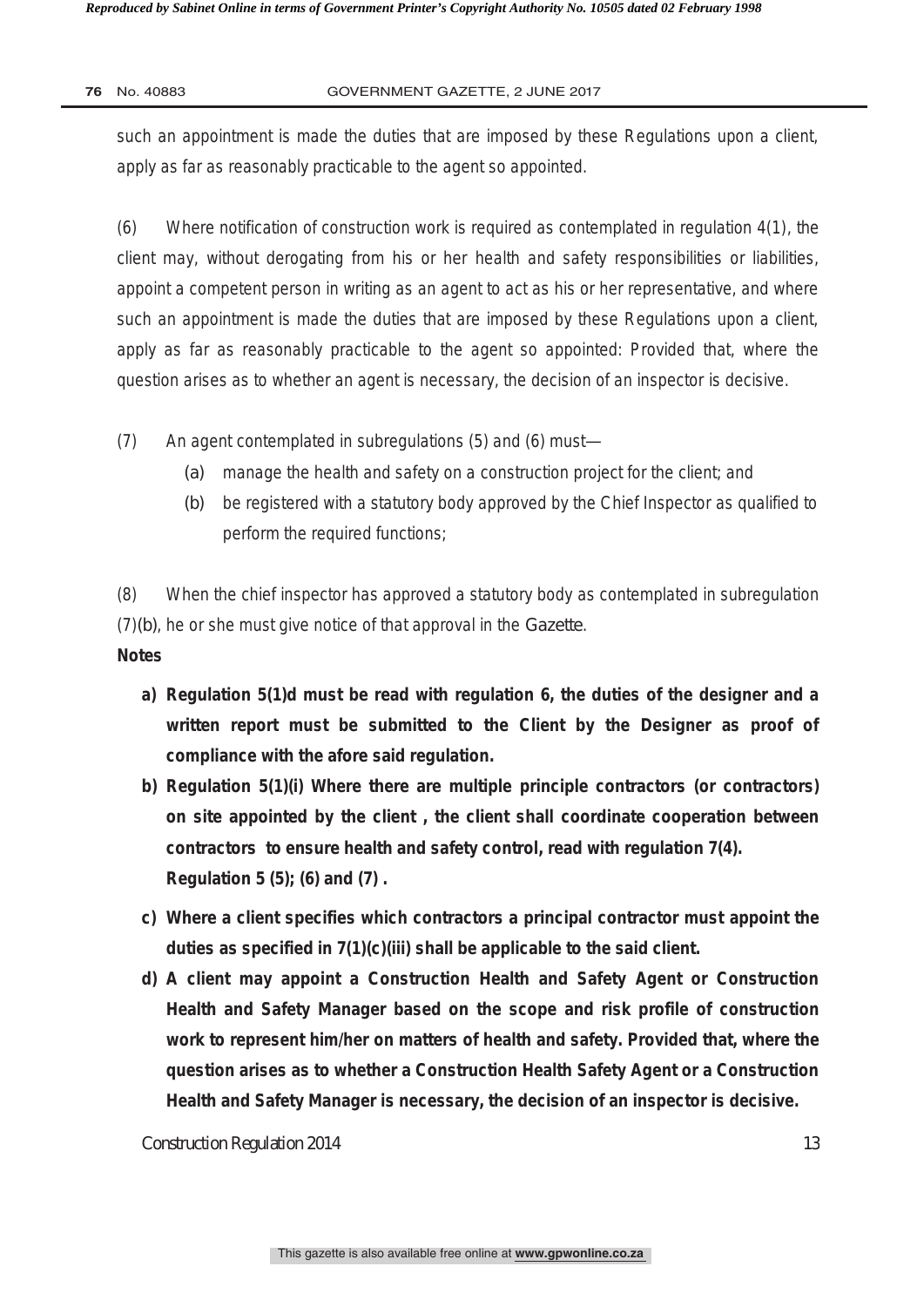# **Duties of designer**

- **6.** (1) The designer of a structure must—
	- *(a)* ensure that the applicable safety standards incorporated into these Regulations under section 44 of the Act are complied with in the design;
	- *(b)* take into consideration the health and safety specification submitted by the client;
	- *(c)* before the contract is put out to tender, make available in a report to the client—
		- (i) all relevant health and safety information about the design of the relevant structure that may affect the pricing of the construction work;
		- (ii) the geotechnical-science aspects, where appropriate; and
		- (iii) the loading that the structure is designed to withstand;
	- *(d)* inform the client in writing of any known or anticipated dangers or hazards relating to the construction work, and make available all relevant information required for the safe execution of the work upon being designed or when the design is subsequently altered;
	- *(e)* refrain from including anything in the design of the structure necessitating the use of dangerous procedures or materials hazardous to the health and safety of persons, which can be avoided by modifying the design or by substituting materials;
	- *(f)* take into account the hazards relating to any subsequent maintenance of the relevant structure and must make provision in the design for that work to be performed to minimize the risk;
	- *(g)* when mandated by the client to do so, carry out the necessary inspections at appropriate stages to verify that the construction of the relevant structure is carried out in accordance with his design: Provided that if the designer is not so mandated, the client's appointed agent in this regard is responsible to carry out such inspections;
	- *(h)* when mandated as contemplated in paragraph *(g)*, stop any contractor from executing any construction work which is not in accordance with the relevant design's health and safety aspects: Provided that if the designer is not so mandated, the client's appointed agent in that regard must stop that contractor from executing that construction work;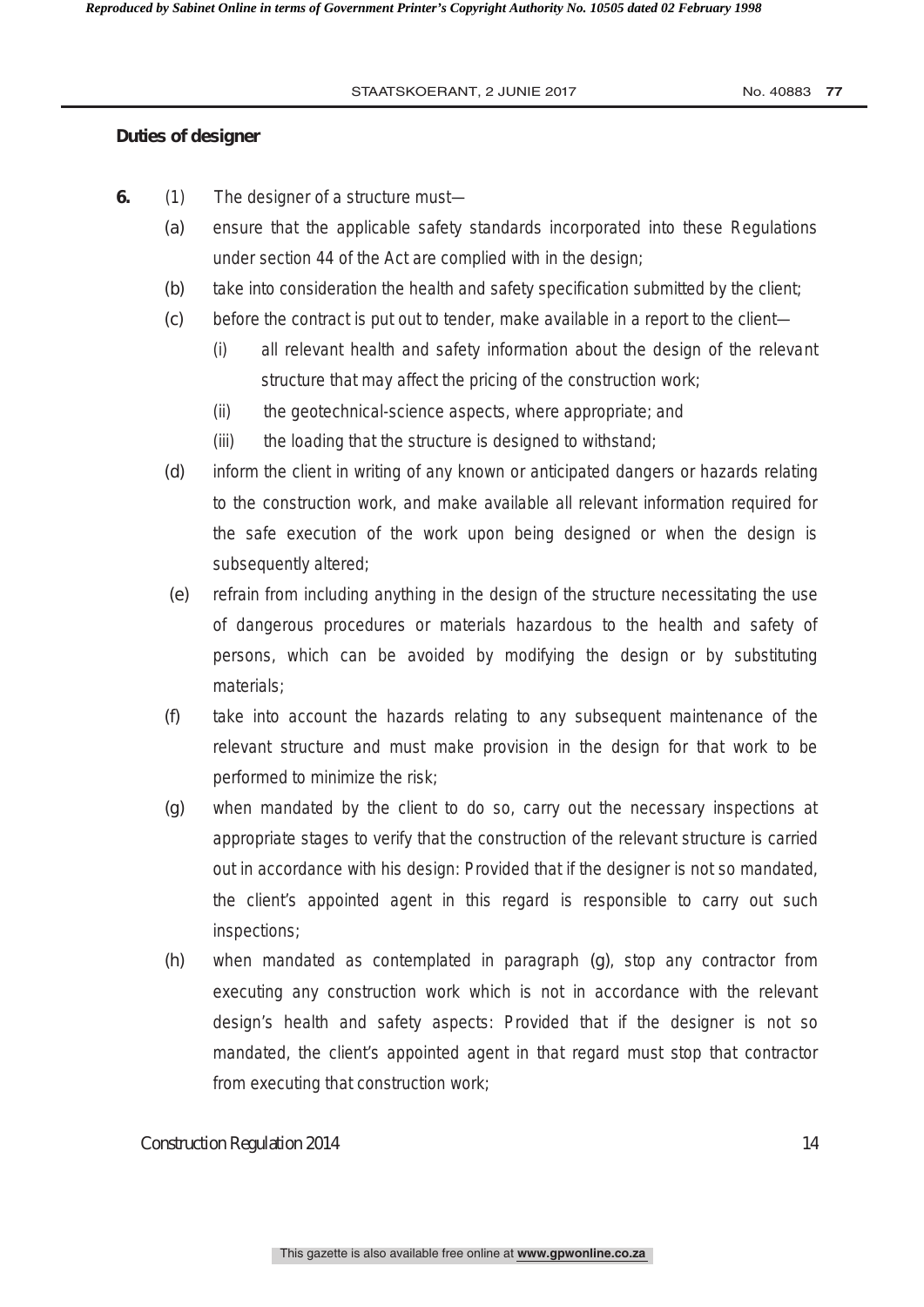- *(j)* when mandated as contemplated in paragraph *(g)*, in his or her final inspection of the completed structure in accordance with the National Building Regulations, include the health and safety aspects of the structure as far as reasonably practicable, declare the structure safe for use, and issue a completion certificate to the client and a copy thereof to the contractor; and
- *(j)* during the design stage, take cognisance of ergonomic design principles in order to minimize ergonomic related hazards in all phases of the life cycle of a structure.
- (2) The designer of temporary works must ensure that—
	- *(a)* all temporary works are adequately designed so that it will be capable of supporting all anticipated vertical and lateral loads that may be applied;
	- *(b)* the designs of temporary works are done with close reference to the structural design drawings issued by the contractor, and in the event of any uncertainty consult the contractor;
	- *(c)* all drawings and calculations pertaining to the design of temporary works are kept at the office of the temporary works designer and are made available on request by an inspector; and
	- *(d)* the loads caused by the temporary works and any imposed loads are clearly indicated in the design.

# **Notes:**

**Regulation 6 (1) (c) - Designers must ensure that designs are accompanied by a report as required in terms of this regulation.** 

# **Duties of principal contractor and contractor**

- **7.** (1) A principal contractor must—
	- *(a)* provide and demonstrate to the client a suitable, sufficiently documented and coherent site specific health and safety plan, based on the client's documented health and safety specifications contemplated in regulation 5(1)*(b)*, which plan must be applied from the date of commencement of and for the duration of the construction work and which must be reviewed and updated by the principal contractor as work progresses;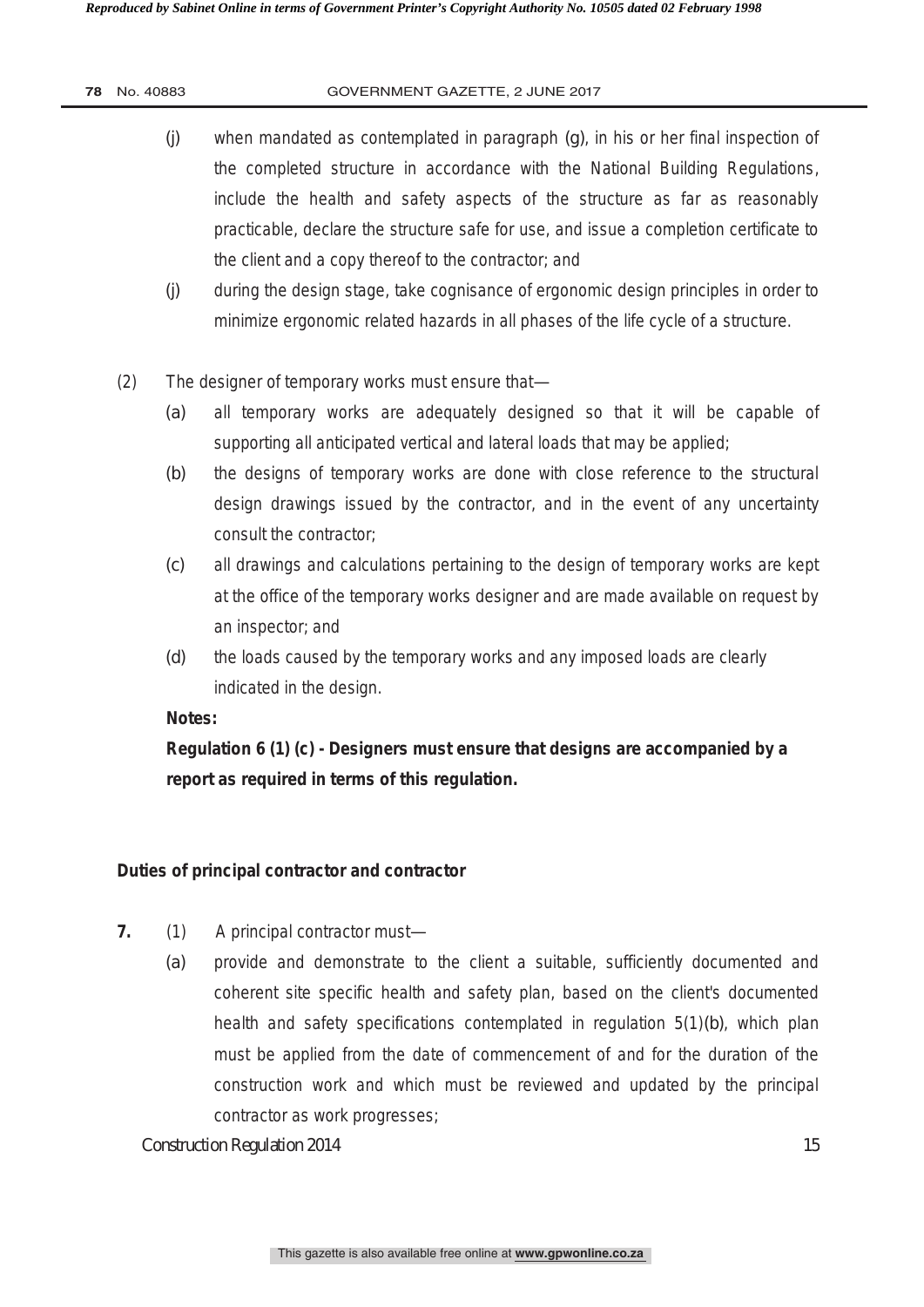- *(b)* open and keep on site a health and safety file, which must include all documentation required in terms of the Act and these Regulations, which must be made available on request to an inspector, the client, the client's agent or a contractor; and
- *(c)* on appointing any other contractor, in order to ensure compliance with the provisions of the Act—
	- (i) provide contractors who are tendering to perform construction work for the principal contractor, with the relevant sections of the health and safety specifications contemplated in regulation 5(1)*(b)* pertaining to the construction work which has to be performed;
	- (ii) ensure that potential contractors submitting tenders have made sufficient provision for health and safety measures during the construction process;
	- (iii) ensure that no contractor is appointed to perform construction work unless the principal contractor is reasonably satisfied that the contractor that he or she intends to appoint, has the necessary competencies and resources to perform the construction work safely;
	- (iv) ensure prior to work commencing on the site that every contractor is registered and in good standing with the compensation fund or with a licensed compensation insurer as contemplated in the Compensation for Occupational Injuries and Diseases Act, 1993;
	- (v) appoint each contractor in writing for the part of the project on the construction site;
	- (vi) take reasonable steps to ensure that each contractor's health and safety plan contemplated in subregulation (2)*(a)* is implemented and maintained on the construction site;
	- (vii) ensure that the periodic site audits and document verification are conducted at intervals mutually agreed upon between the principal contractor and any contractor, but at least once every 30 days;
	- (viii) stop any contractor from executing construction work which is not in accordance with the client's health and safety specifications and the principal contractor's health and safety plan for the site or which poses a threat to the health and safety of persons;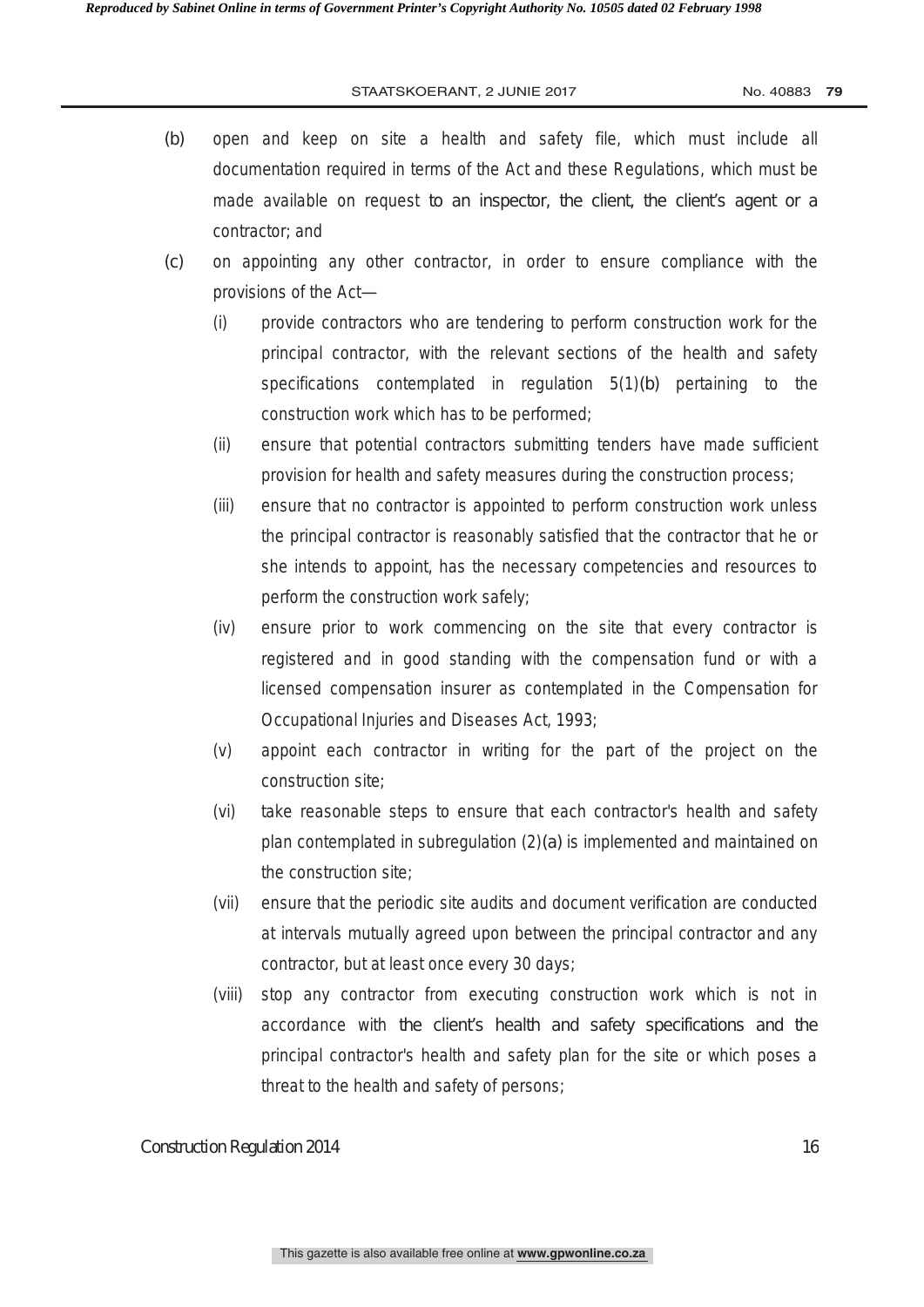- (ix) where changes are brought about to the design and construction, make available sufficient health and safety information and appropriate resources to the contractor to execute the work safely; and
- (x) discuss and negotiate with the contractor the contents of the health and safety plan contemplated in subregulation (2)*(a)*, and must thereafter finally approve that plan for implementation;
- *(d)* ensure that a copy of his or her health and safety plan contemplated in paragraph *(a)*, as well as the contractor's health and safety plan contemplated in subregulation (2)*(a)*, is available on request to an employee, an inspector, a contractor, the client or the client's agent;
- *(e)* hand over a consolidated health and safety file to the client upon completion of the construction work and must, in addition to the documentation referred to in subregulation (2)*(b)*, include a record of all drawings, designs, materials used and other similar information concerning the completed structure;
- *(f)* in addition to the documentation required in the health and safety file in terms of paragraph *(c)*(v) and subregulation (2)*(b)*, include and make available a comprehensive and updated list of all the contractors on site accountable to the principal contractor, the agreements between the parties and the type of work being done; and
- *(g)* ensure that all his or her employees have a valid medical certificate of fitness specific to the construction work to be performed and issued by an occupational health practitioner in the form of Annexure 3.
- (2) A contractor must prior to performing any construction work—
	- *(a)* provide and demonstrate to the principal contractor a suitable and sufficiently documented health and safety plan, based on the relevant sections of the client's health and safety specification contemplated in regulation 5(1)*(b)* and provided by the principal contractor in terms of subregulation (1)*(a*), which plan must be applied from the date of commencement of and for the duration of the construction work and which must be reviewed and updated by the contractor as work progresses;
	- *(b)* open and keep on site a health and safety file, which must include all documentation required in terms of the Act and these Regulations, and which must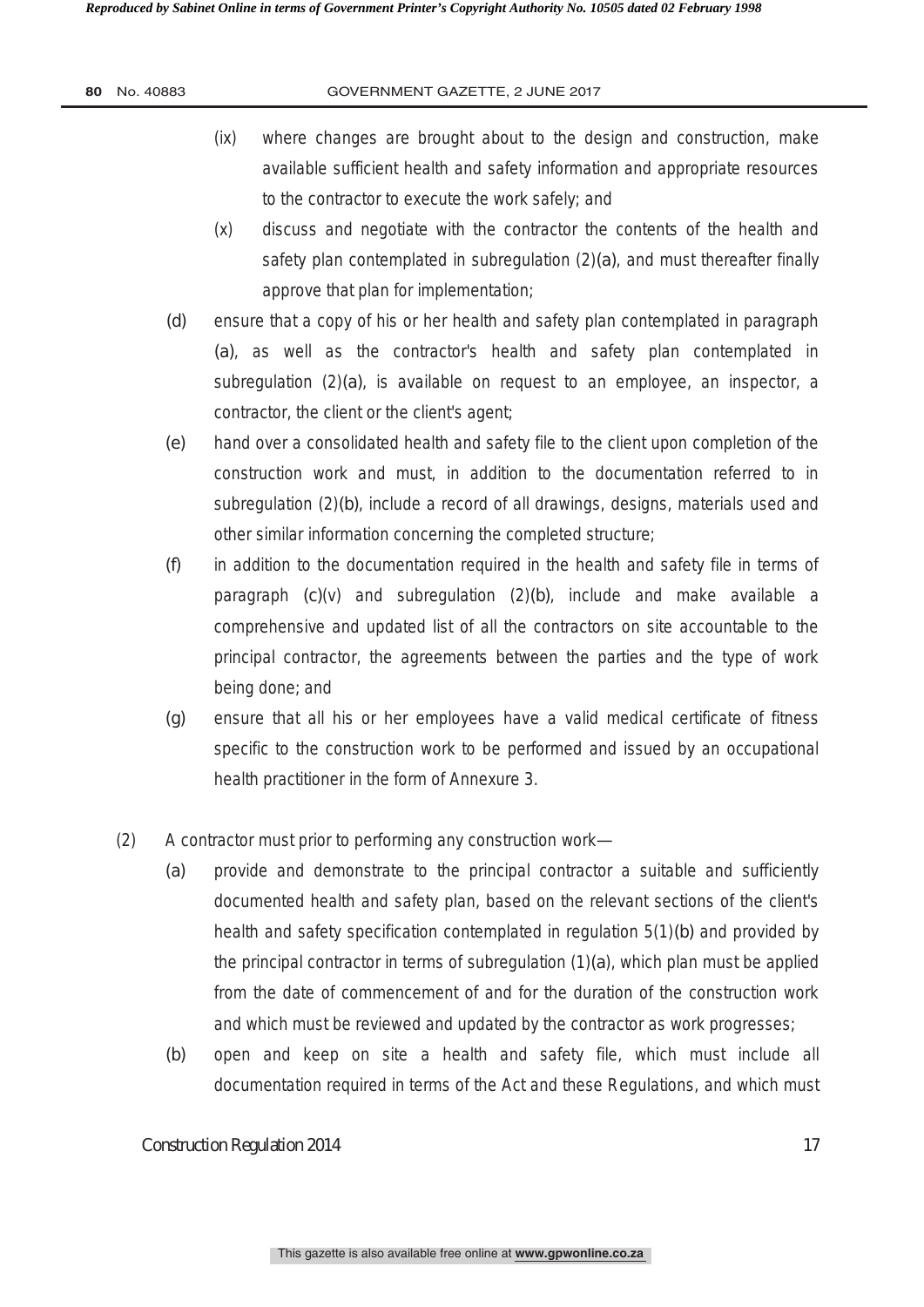be made available on request to an inspector, the client, the client's agent or the principal contractor;

- *(c)* before appointing another contractor to perform construction work be reasonably satisfied that the contractor that he or she intends to appoint has the necessary competencies and resources to perform the construction work safely;
- *(d)* co-operate with the principal contractor as far as is necessary to enable each of them to comply with the provisions of the Act; and
- *(e)* as far as is reasonably practicable, promptly provide the principal contractor with any information which might affect the health and safety of any person at work carrying out construction work on the site, any person who might be affected by the work of such a person at work, or which might justify a review of the health and safety plan.

(3) Where a contractor appoints another contractor to perform construction work, the duties determined in subregulation (1)*(b)* to *(g)* that apply to the principal contractor apply to the contractor as if he or she were the principal contractor.

(4) A principal contractor must take reasonable steps to ensure co-operation between all contractors appointed by the principal contractor to enable each of those contractors to comply with these Regulations.

(5) No contractor may allow or permit any employee or person to enter any site, unless that employee or person has undergone health and safety induction training pertaining to the hazards prevalent on the site at the time of entry.

(6) A contractor must ensure that all visitors to a construction site undergo health and safety induction pertaining to the hazards prevalent on the site and must ensure that such visitors have the necessary personal protective equipment.

(7) A contractor must at all times keep on his or her construction site records of the health and safety induction training contemplated in subregulation (6) and such records must be made available on request to an inspector, the client, the client's agent or the principal contractor;.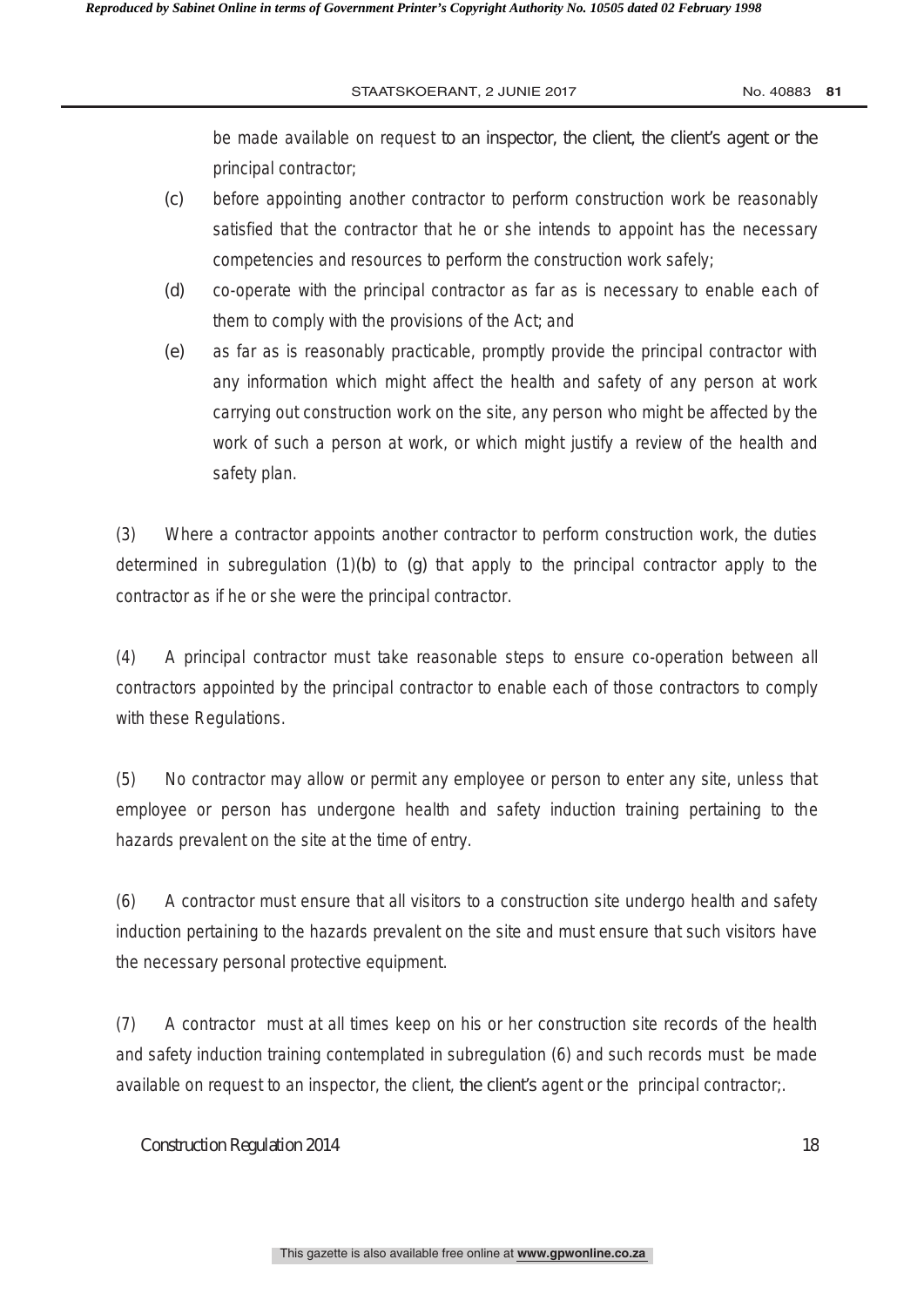(8) A contractor must ensure that all his or her employees have a valid medical certificate of fitness specific to the construction work to be performed and issued by an occupational health practitioner in the form of Annexure 3.

# **Notes**

**a) Regulation 7(4) Where there are multiple contractors on site appointed by the principal contractor, the principal contractor shall coordinate cooperation between contractors to ensure health and safety control, read with regulation 5 (1)(i).** 

# **Management and supervision of construction work**

**8.** (1) A principal contractor must in writing appoint one full-time competent person as the construction manager with the duty of managing all the construction work on a single site, including the duty of ensuring occupational health and safety compliance, and in the absence of the construction manager an alternate must be appointed by the principal contractor.

(2) A principal contractor must upon having considered the size of the project, in writing appoint one or more assistant construction managers for different sections thereof: Provided that the designation of any such person does not relieve the construction manager of any personal accountability for failing in his or her management duties in terms of this regulation.

(3) Where the construction manager has not appointed assistant construction managers as contemplated in subregulation (2), or, in the opinion of an inspector, a sufficient number of such assistant construction managers have not been appointed, that inspector must direct the construction manager in writing to appoint the number of assistant construction managers indicated by the inspector, and those assistant construction managers must be regarded as having been appointed under subregulation (2).

(4) No construction manager appointed under subregulation (1) may manage any construction work on or in any construction site other than the site in respect of which he or she has been appointed.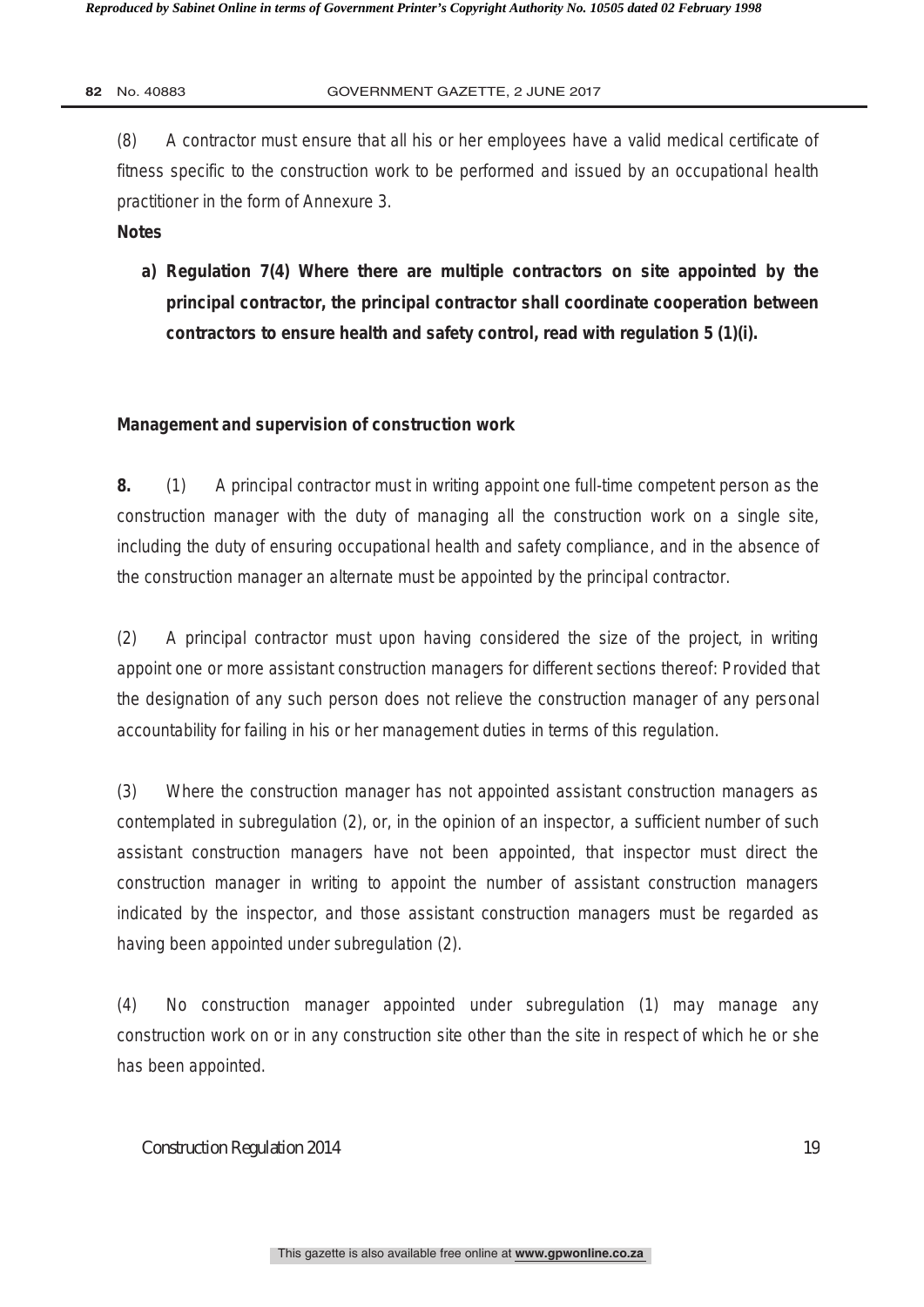(5) A contractor must, after consultation with the client and having considered the size of the project, the degree of danger likely to be encountered or the accumulation of hazards or risks on the site, appoint a full-time or part-time construction health and safety officer in writing to assist in the control of all health and safety related aspects on the site: Provided that, where the question arises as to whether a construction health and safety officer is necessary, the decision of an inspector is decisive.

(6) No contractor may appoint a construction health and safety officer to assist in the control of health and safety related aspects on the site unless he or she is reasonably satisfied that the construction health and safety officer that he or she intends to appoint is registered with a statutory body approved by the Chief Inspector and has necessary competencies and resources to assist the contractor

(7) A construction manager must in writing appoint construction supervisors responsible for construction activities and ensuring occupational health and safety compliance on the construction site.

(8) A contractor must, upon having considered the size of the project, in writing appoint one or more competent employees for different sections thereof to assist the construction supervisor contemplated in subregulation (7)**,** and every such employee has, to the extent clearly defined by the contractor in the letter of appointment, the same duties as the construction supervisor: Provided that the designation of any such employee does not relieve the construction supervisor of any personal accountability for failing in his or her supervisory duties in terms of this regulation.

(9) Where the contractor has not appointed an employee as contemplated in subregulation (8), or, in the opinion of an inspector, a sufficient number of such employees have not been appointed, that inspector must instruct the employer to appoint the number of employees indicated by the inspector, and those employees must be regarded as having been appointed under subregulation (8).

Construction Regulation 2014 20 (10) No construction supervisor appointed under subregulation (7) may supervise any construction work on or in any construction site other than the site in respect of which he or she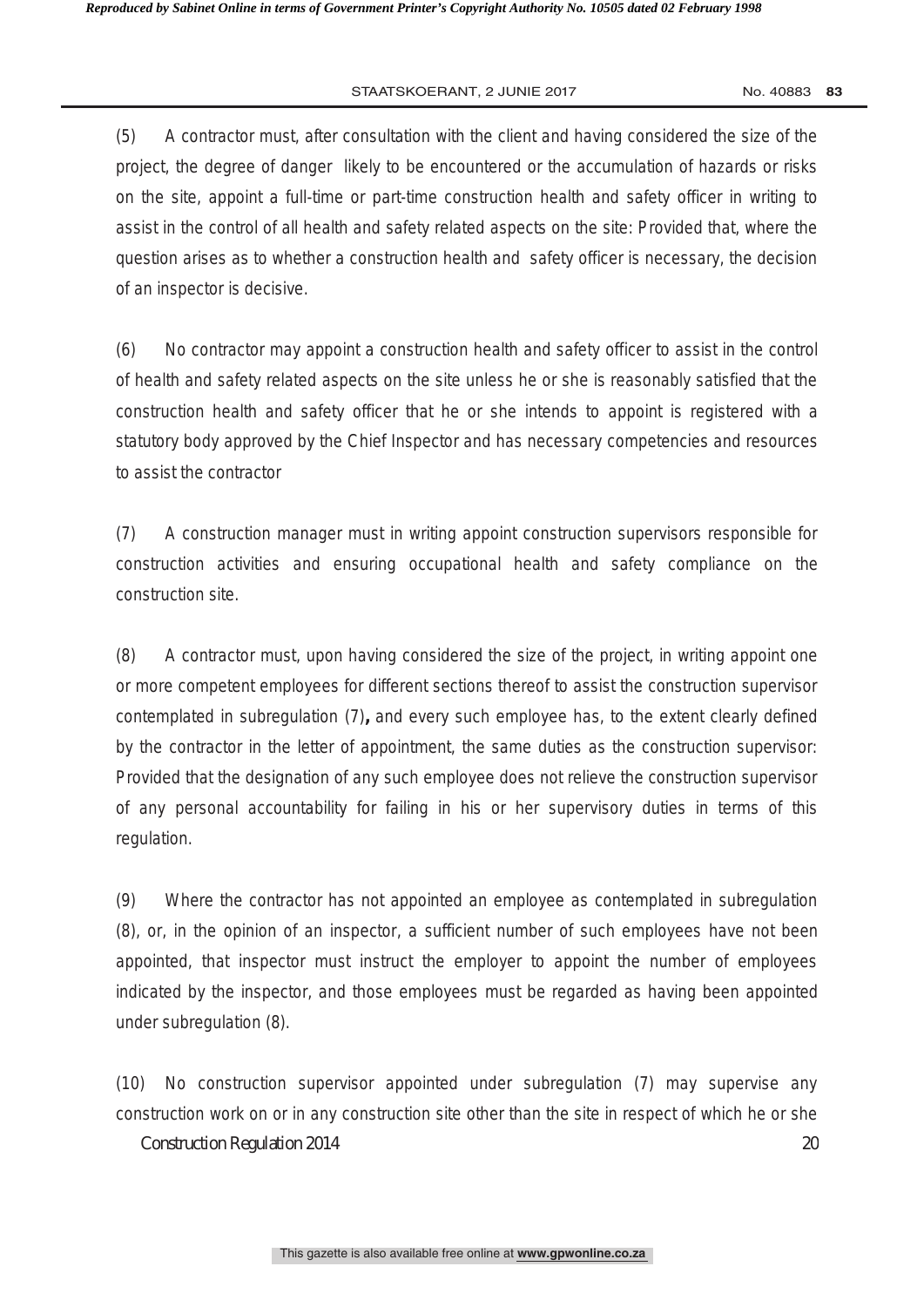has been appointed: Provided that if a sufficient number of competent employees have been appropriately designated under subregulation (7) on all the relevant construction sites, the appointed construction supervisor may supervise more than one site.

**Notes:** 

**Regulation 8(1) The Construction manager must demonstrate competency in relation to work being performed and the ability to manage construction work which may include making all statutory appointments in terms of health and safety.** 

# **Risk assessment for construction work**

**9.** (1) A contractor must, before the commencement of any construction work and during such construction work, have risk assessments performed by a competent person appointed in writing, which risk assessments form part of the health and safety plan to be applied on the site, and must include—

- *(a)* the identification of the risks and hazards to which persons may be exposed to;
- *(b)* an analysis and evaluation of the risks and hazards identified based on a documented method;
- *(c)* a documented plan and applicable safe work procedures to mitigate, reduce or control the risks and hazards that have been identified;
- *(d)* a monitoring plan; and
- *(e)* a review plan.

(2) A contractor must ensure that as far as is reasonably practicable, ergonomic related hazards are analyzed, evaluated and addressed in a risk assessment.

(3) A contractor must ensure that all employees under his or her control are informed, instructed and trained by a competent person regarding any hazard and the related work procedures and or control measures before any work commences, and thereafter at the times determined in the risk assessment monitoring and review plan of the relevant site.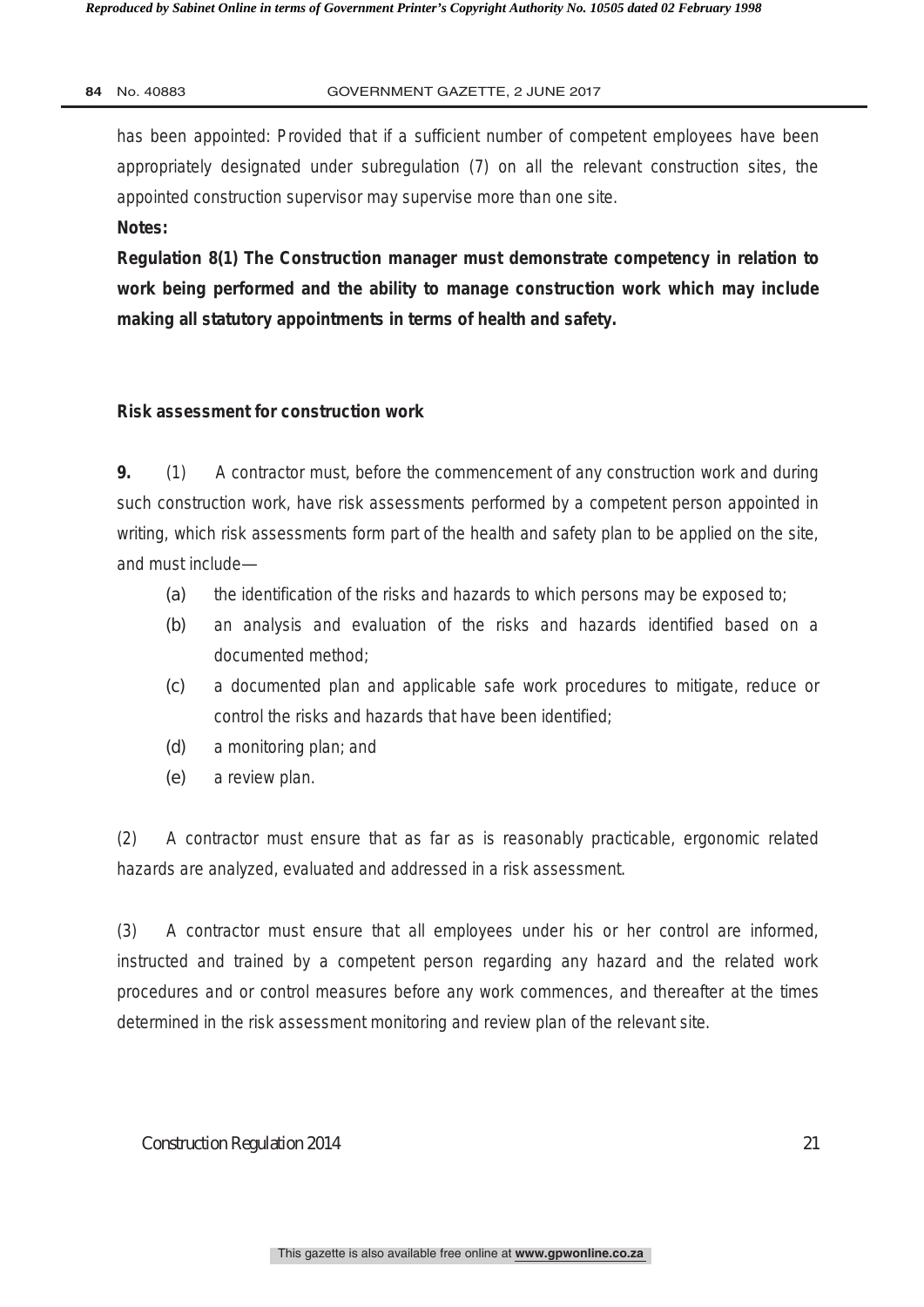(4) A principal contractor must ensure that all contractors are informed regarding any hazard that is stipulated in the risk assessment before any work commences, and thereafter at the times that may be determined in the risk assessment monitoring and review plan of the relevant site.

(5) A contractor must consult with the health and safety committee or, if no health and safety committee exists, with a representative trade union or representative group of employees, on the monitoring and review of the risk assessments of the relevant site.

(6) A contractor must ensure that copies of the risk assessments of the relevant site are available on site for inspection by an inspector, the client, the client's agent, any contractor, any employee, a representative trade union, a health and safety representative or any member of the health and safety committee.

- (7) A contractor must review the relevant risk assessment—
	- *(a)* where changes are effected to the design and or construction that result in a change to the risk profile; or
	- *(b)* when an incident has occurred.

# **Notes:**

# **Regulation 9(7)(a) must be read with Regulation 5(1)(r); 5(2) and Regulation 7(1)(c)(ix)**

# **Fall protection**

- **10.** (1) A contractor must—
	- *(a)* designate a competent person to be responsible for the preparation of a fall protection plan;
	- *(b)* ensure that the fall protection plan contemplated in paragraph *(a)* is implemented, amended where and when necessary and maintained as required; and
	- *(c)* take steps to ensure continued adherence to the fall protection plan.
- (2) A fall protection plan contemplated in subregulation (1), must include—
	- *(a)* a risk assessment of all work carried out from a fall risk position and the procedures and methods used to address all the risks identified per location;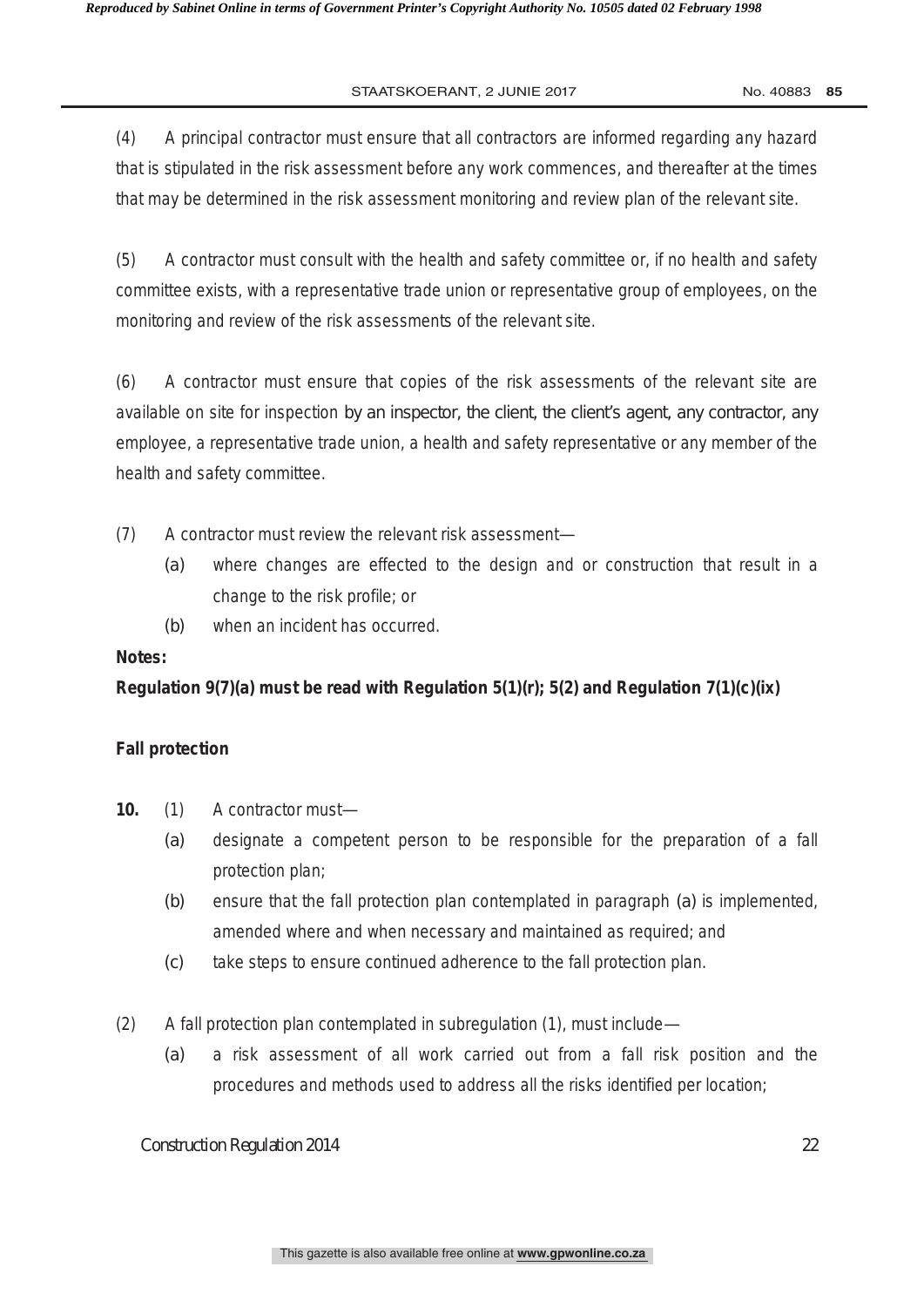#### **GOVERNMENT GAZETTE, 2 JUNE 2017**

- *(b)* the processes for the evaluation of the employees' medical fitness necessary to work at a fall risk position and the records thereof;
- *(c)* a programme for the training of employees working from a fall risk position and the records thereof;
- *(d)* the procedure addressing the inspection, testing and maintenance of all fall protection equipment; and
- *(e)* a rescue plan detailing the necessary procedure, personnel and suitable equipment required to affect a rescue of a person in the event of a fall incident to ensure that the rescue procedure is implemented immediately following the incident.

(3) A contractor must ensure that a construction manager appointed under regulation 8(1) is in possession of the most recently updated version of the fall protection plan.

- (4) A contractor must ensure that—
	- *(a)* all unprotected openings in floors, edges, slabs, hatchways and stairways are adequately guarded, fenced or barricaded or that similar means are used to safeguard any person from falling through such openings;
	- *(b)* no person is required to work in a fall risk position, unless such work is performed safely as contemplated in subregulation (2);
	- *(c)* fall prevention and fall arrest equipment are—
		- (i) approved as suitable and of sufficient strength for the purpose for which they are being used, having regard to the work being carried out and the load, including any person, they are intended to bear; and
		- (ii) securely attached to a structure or plant, and the structure or plant and the means of attachment thereto are suitable and of sufficient strength and stability for the purpose of safely supporting the equipment and any person who could fall; and
	- *(d)* fall arrest equipment is used only where it is not reasonably practicable to use fall prevention equipment.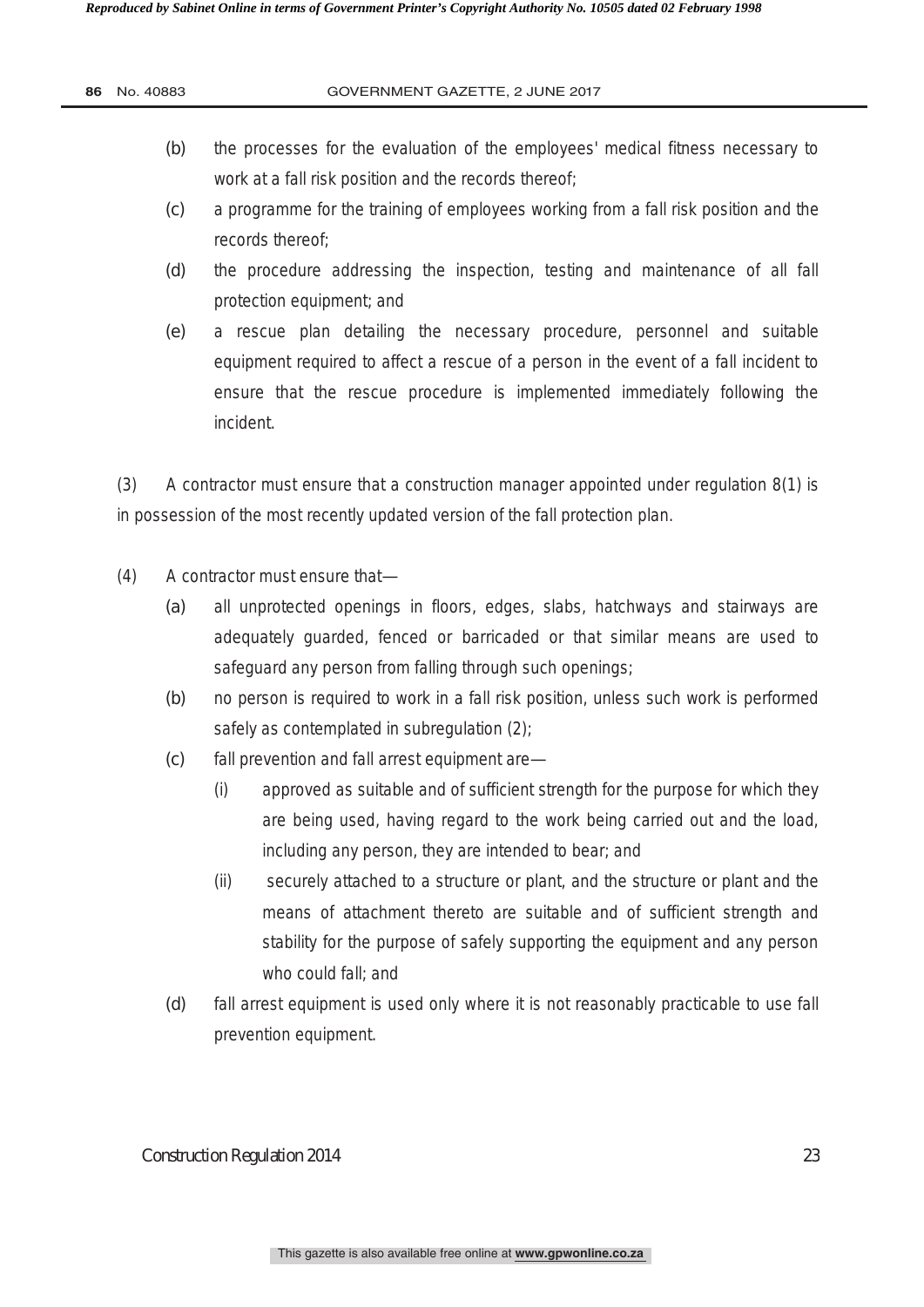(5) Where roof work is being performed on a construction site, the contractor must ensure that, in addition to the requirements set out in subregulations (2) and (4), it is indicated in the fall protection plan that—

- *(a)* the roof work has been properly planned;
- *(b)* the roof erectors are competent to carry out the work;
- *(c)* no employee is permitted to work on roofs during inclement weather conditions or if any conditions are hazardous to the health and safety of the employee;
- *(d)* all covers to openings and fragile material are of sufficient strength to withstand any imposed loads;
- *(e)* suitable and sufficient platforms, coverings or other similar means of support have been provided to be used in such a way that the weight of any person passing across or working on or from fragile material is supported; and
- *(f)* suitable and sufficient guard-rails, barriers and toe-boards or other similar means of protection prevent, as far as is reasonably practicable, the fall of any person, material or equipment.

# **Structures**

- **11.** (1) A contractor must ensure that—
	- *(a)* all reasonably practicable steps are taken to prevent the uncontrolled collapse of any new or existing structure or any part thereof, which may become unstable or is in a temporary state of weakness or instability due to the carrying out of construction work;
	- *(b)* no structure or part of a structure is loaded in a manner which would render it unsafe; and
	- *(c)* all drawings pertaining to the design of the relevant structure are kept on site and are available on request to an inspector, other contractors, the client and the client's agent or employee.
- (2) An owner of a structure must ensure that—
	- *(a)* inspections of that structure are carried out periodically by competent persons in order to render the structure safe for continued use;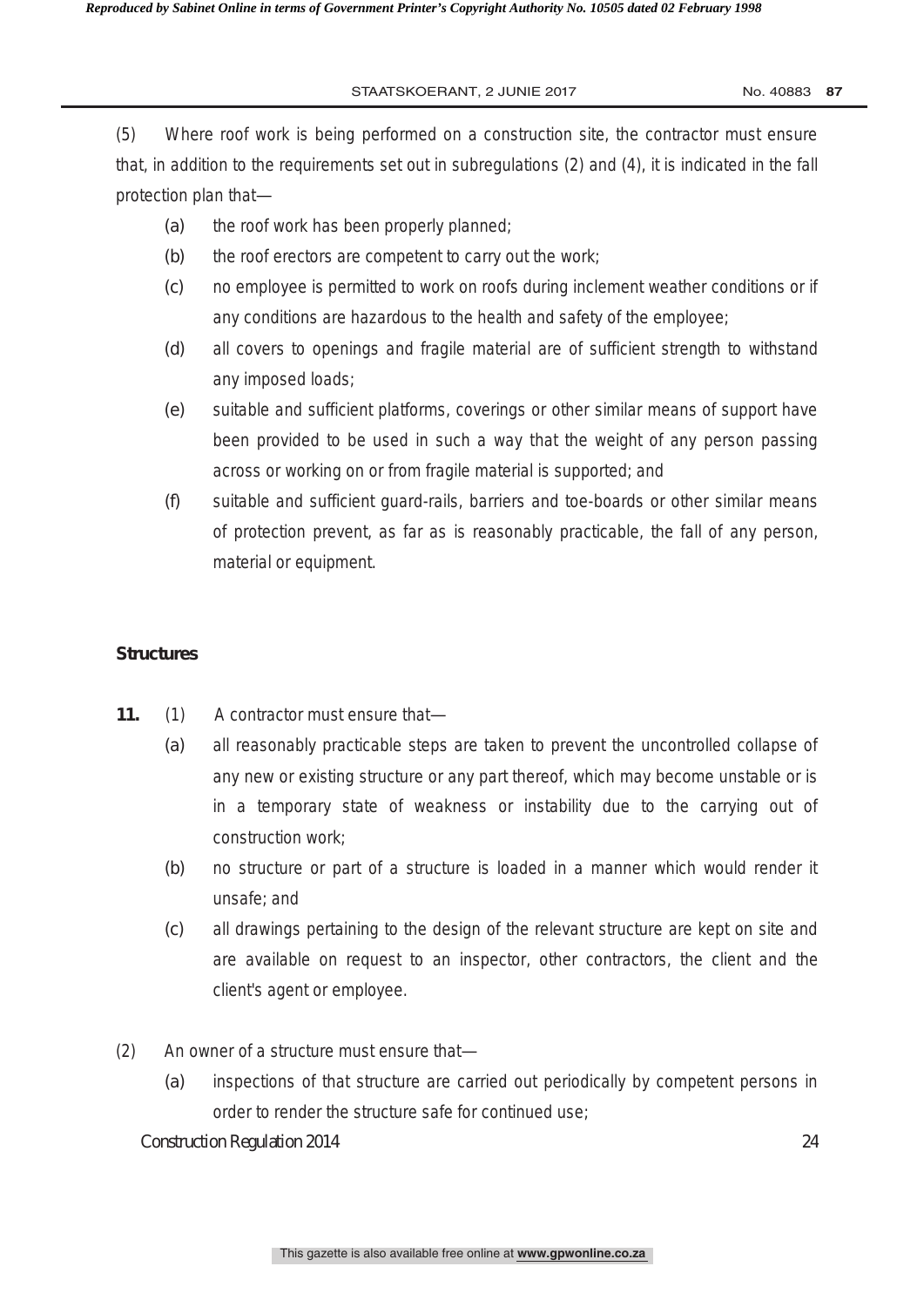| 88 | No. 40883 | GOVERNMENT GAZETTE, 2 JUNE 2017                                                                                                                     |
|----|-----------|-----------------------------------------------------------------------------------------------------------------------------------------------------|
|    | (b)       | that the inspections contemplated in paragraph (a) are carried out at least once<br>every six months for the first two years and thereafter yearly; |
|    | (C)       | the structure is maintained in such a manner that it remains safe for continued use;                                                                |
|    | (d)       | the records of inspections and maintenance are kept and made available on                                                                           |

# **Temporary works**

**12.** (1) A contractor must appoint a temporary works designer in writing to design, inspect and approve the erected temporary works on site before use.

(2) A contractor must ensure that all temporary works operations are carried out under the supervision of a competent person who has been appointed in writing for that purpose.

(3) A contractor must ensure that—

request to an inspector.

- *(a)* all temporary works structures are adequately erected, supported, braced and maintained by a competent person so that they are capable of supporting all anticipated vertical and lateral loads that may be applied to them, and that no loads are imposed onto the structure that the structure is not designed to withstand;
- *(b)* all temporary works structures are done with close reference to the structural design drawings, and where any uncertainty exists the structural designer should be consulted;
- *(c)* detailed activity specific drawings pertaining to the design of temporary works structures are kept on the site and are available on request to an inspector, other contractors, the client, the client's agent or any employee;
- *(d)* all persons required to erect, move or dismantle temporary works structures are provided with adequate training and instruction to perform those operations safely;
- *(e)* all equipment used in temporary works structure are carefully examined and checked for suitability by a competent person, before being used;
- *(f)* all temporary works structures are inspected by a competent person immediately before, during and after the placement of concrete, after inclement weather or any other imposed load and at least on a daily basis until the temporary works structure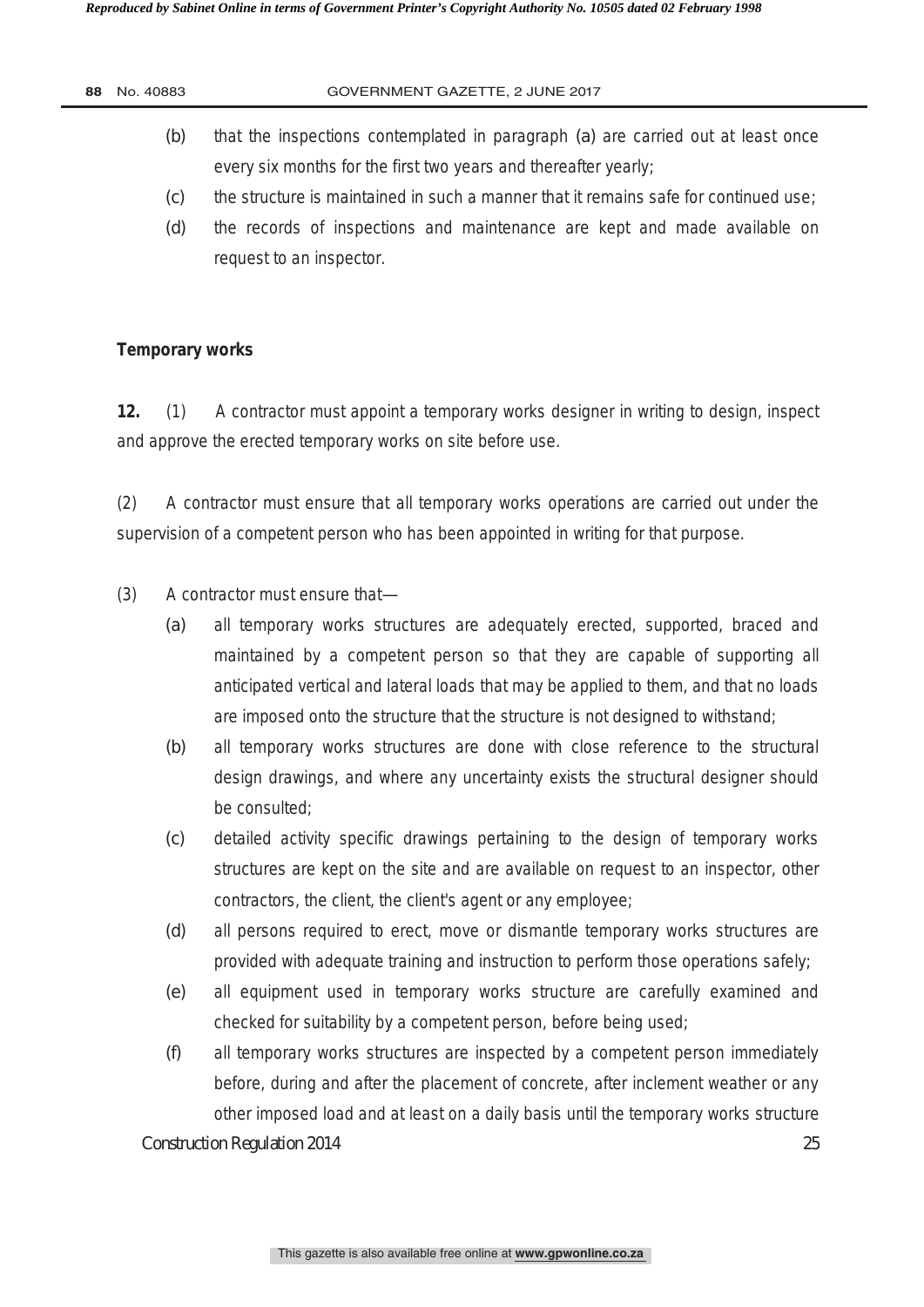has been removed and the results have been recorded in a register and made available on site;

- *(g)* no person may cast concrete, until authorization in writing has been given by the competent person contemplated in paragraph *(a)*;
- *(h)* if, after erection, any temporary works structure is found to be damaged or weakened to such a degree that its integrity is affected, it is safely removed or reinforced immediately;
- *(i)* adequate precautionary measures are taken in order to—
	- (i) secure any deck panels against displacement; and
	- (ii) prevent any person from slipping on temporary works due to the application of release agents;
- *(j)* as far as is reasonably practicable, the health of any person is not affected through the use of solvents or oils or any other similar substances;
- *(k)* upon casting concrete, the temporary works structure is left in place until the concrete has acquired sufficient strength to safely support its own weight and any imposed load, and is not removed until authorization in writing has been given by the competent person contemplated in paragraph *(a)*;
- *(l)* the foundation conditions are suitable to withstand the loads caused by the temporary works structure and any imposed load in accordance with the temporary works design.
- *(m)* provision is made for safe access by means of secured ladders or staircases for all work to be carried out above the foundation bearing level;
- *(n)* a temporary works drawing or any other relevant document includes construction sequences and methods statements;
- *(o)* the temporary works designer has been issued with the latest revision of any relevant structural design drawing;
- *(p)* a temporary works design and drawing is used only for its intended purpose and for a specific portion of a construction site; and
- *(q)* the temporary works drawings are approved by the temporary works designer before the erection of any temporary works.

(4) No contractor may use a temporary works design and drawing for any work other than its intended purpose.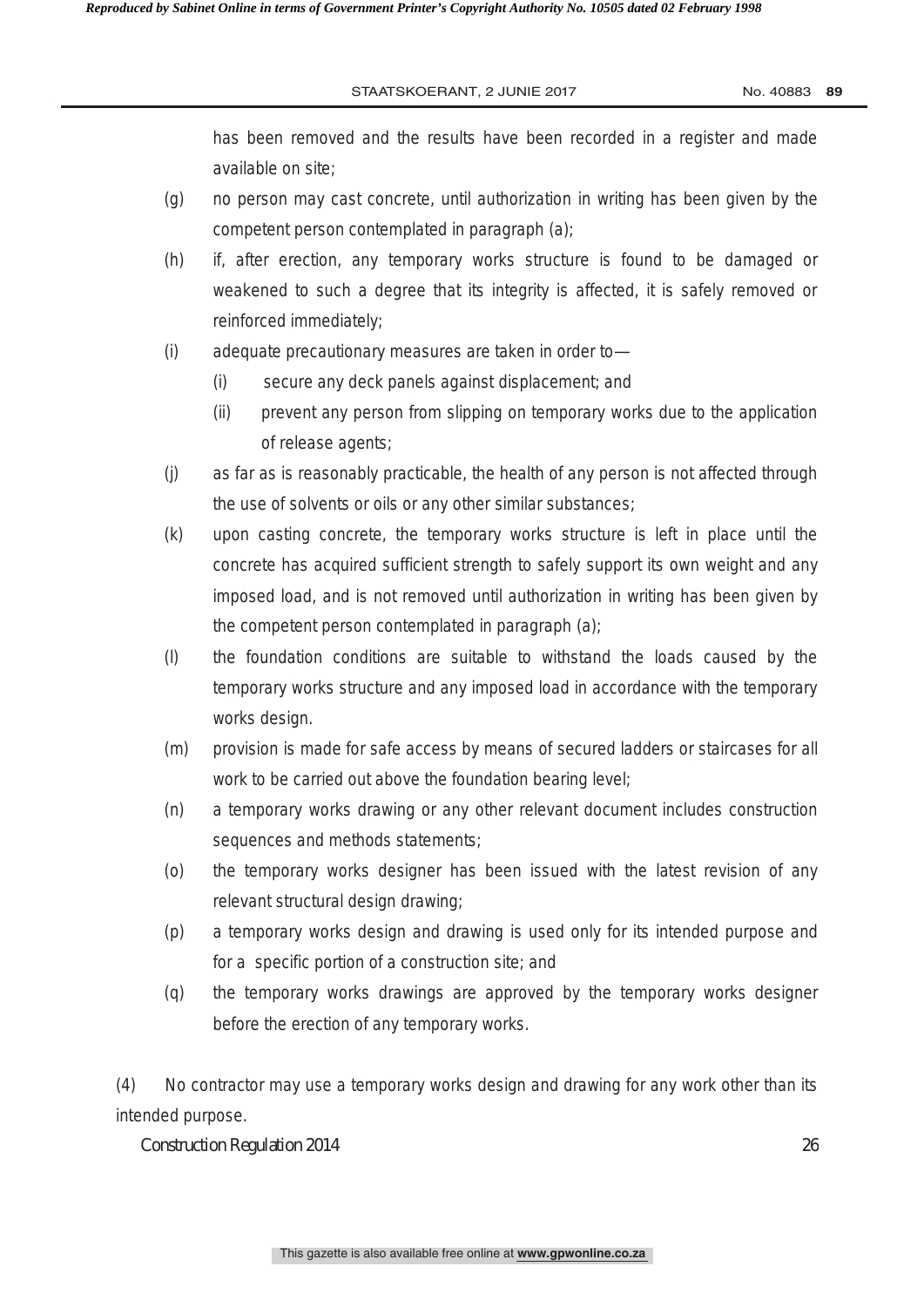**Notes:** 

- **a) Regulation 12 (1) is a three functions competent person(s) appointment. The temporary works designer could be one person or different persons to design; inspect and or approve [read with Regulation 6(g); (h) and (i)]. Temporary works designer(s) must be mandated by the client or contractor to perform any or all of the three functions.**
- **b) A risk-based methodology should be applied in respect of competencies for temporary works.**
- **c) For the purpose of this regulation design of scaffolds refers to design in terms of SANS10085.**

### **Excavation**

- **13.** (1) A contractor must—
	- *(a)* ensure that all excavation work is carried out under the supervision of a competent person who has been appointed in writing for that purpose; and
	- *(b)* evaluate, as far as is reasonably practicable, the stability of the ground before excavation work begins.
- (2) A contractor who performs excavation work—
	- *(a)* must take reasonable and sufficient steps in order to prevent, as far as is reasonably practicable, any person from being buried or trapped by a fall or dislodgement of material in an excavation;
	- *(b)* may not require or permit any person to work in an excavation which has not been adequately shored or braced: Provided that shoring and bracing may not be necessary where—
		- (i) the sides of the excavation are sloped to at least the maximum angle of repose measured relative to the horizontal plane; or
		- (ii) such an excavation is in stable material: Provided that—
			- (aa) permission has been given in writing by the appointed competent person contemplated in subregulation (1) upon evaluation by him or her of the site conditions; and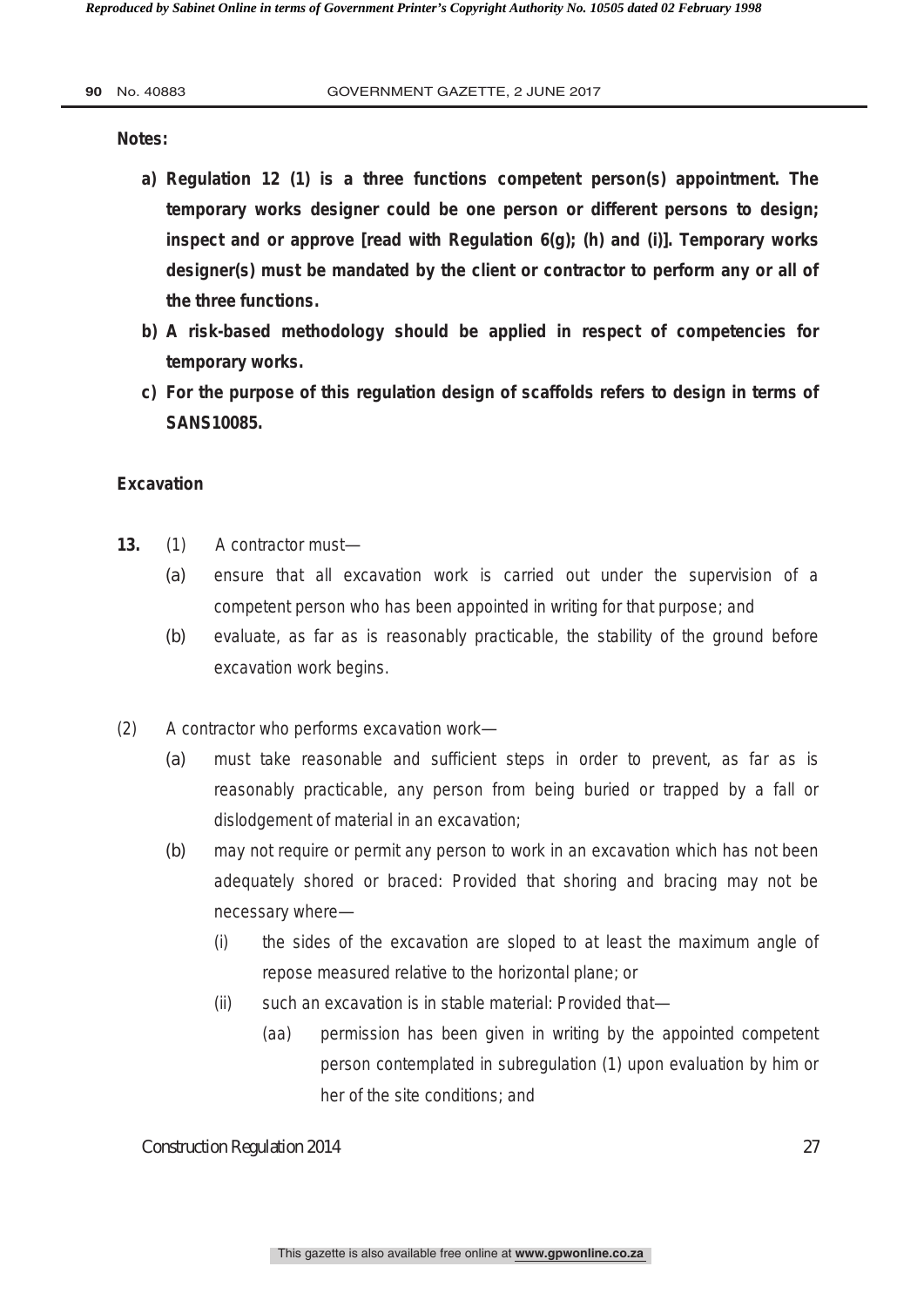- (bb) where any uncertainty pertaining to the stability of the soil still exists, the decision from a professional engineer or a professional technologist competent in excavations is decisive and such a decision must be noted in writing and signed by both the competent person contemplated in subregulation (1) and the professional engineer or technologist, as the case may be;
- *(c)* must take steps to ensure that the shoring or bracing contemplated in paragraph *(b)* is designed and constructed in a manner that renders it strong enough to support the sides of the excavation in question;
- *(d)* must ensure that no load, material, plant or equipment is placed or moved near the edge of any excavation where it may cause its collapse and consequently endangers the safety of any person, unless precautions such as the provision of sufficient and suitable shoring or bracing are taken to prevent the sides from collapsing;
- *(e)* must ensure that where the stability of an adjoining building, structure or road is likely to be affected by the making of an excavation, steps are taken to ensure the stability of such building, structure or road and the safety of persons;
- *(f)* must cause convenient and safe means of access to be provided to every excavation in which persons are required to work, and such access may not be further than six meters from the point where any worker within the excavation is working;
- *(g)* must ascertain, as far as is reasonably practicable, the location and nature of electricity, water, gas or other similar services which may in any way be affected by the work to be performed, and must before the commencement of excavation work that may affect any such service, take the steps that are necessary to render the circumstances safe for all persons involved;
- *(h)* must ensure that every excavation, including all bracing and shoring, is inspected—
	- (i) daily, prior to the commencement of each shift;
	- (ii) after every blasting operation;
	- (iii) after an unexpected fall of ground;
	- (iv) after damage to supports; and
	- (v) after rain,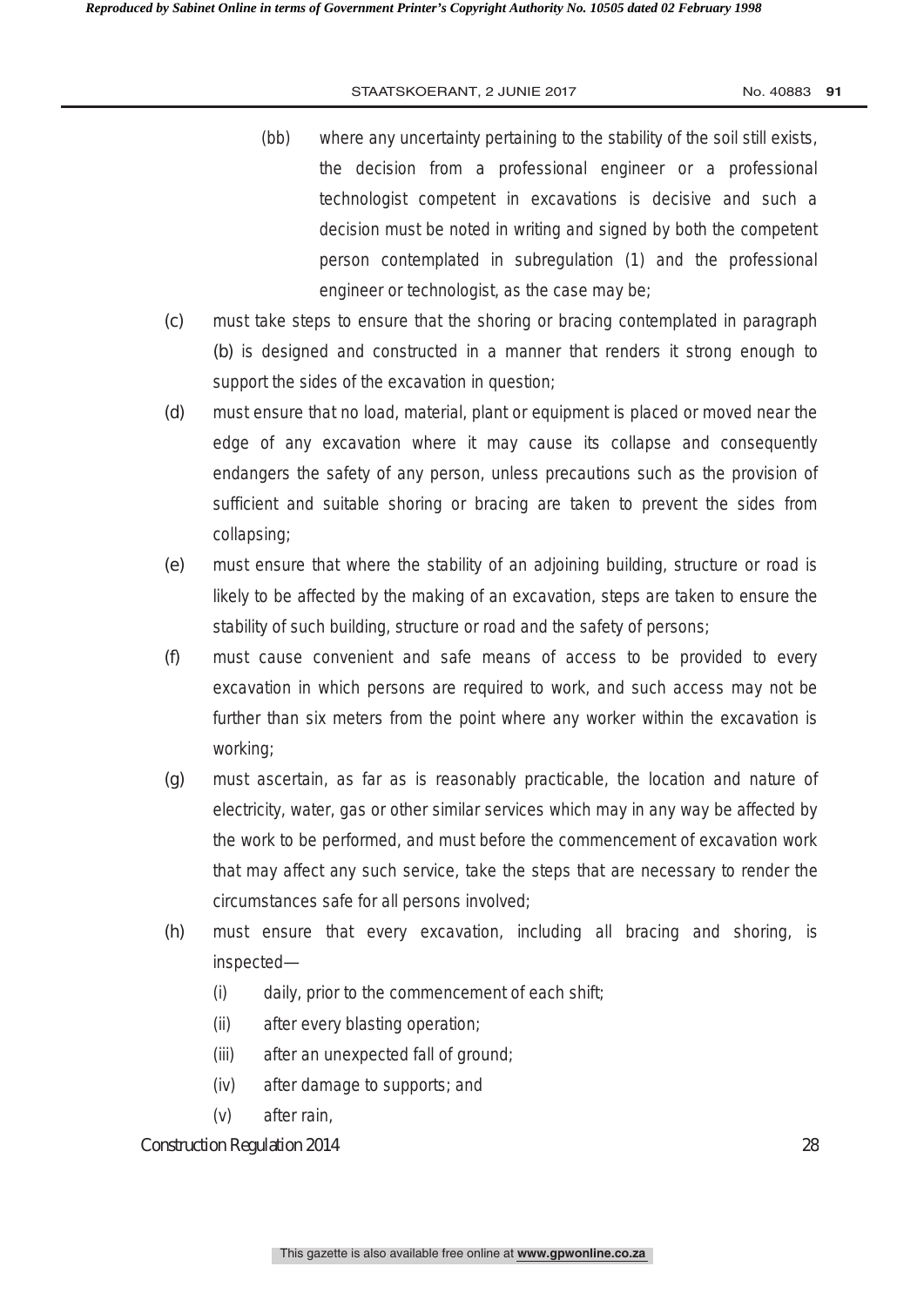by the competent person contemplated in subregulation (1), in order to ensure the safety of the excavation and of persons, and those results must be recorded in a register kept on site and made available on request to an inspector, the client, the client's agent, any other contractor or any employee;

- *(i)* must cause every excavation which is accessible to the public or which is adjacent to public roads or thoroughfares, or whereby the safety of persons may be endangered, to be—
	- (i) adequately protected by a barrier or fence of at least one metre in height and as close to the excavation as is practicable; and
	- (ii) provided with warning illuminants or any other clearly visible boundary indicators at night or when visibility is poor,

or have resort to any other suitable and sufficient precautionary measure where subparagraphs (i) and (ii) are not practicable;

- *(j)* must ensure that all precautionary measures stipulated for confined spaces as determined in the General Safety Regulations, 2003, are complied with by any person entering any excavation;
- *(k)* must, where the excavation work involves the use of explosives, appoint a competent person in the use of explosives for excavation, and must ensure that a method statement is developed by that person in accordance with the applicable explosives legislation; and
- *(l)* must cause warning signs to be positioned next to an excavation within which or where persons are working or carrying out inspections or tests.

# **Demolition work**

**14.** (1) A contractor must appoint a competent person in writing to supervise and control all demolition work on site.

(2) A contractor must ensure that before any demolition work is carried out, and in order to ascertain the method of demolition to be used, a detailed structural engineering survey of the structure to be demolished is carried out by a competent person and that a method statement on the procedure to be followed in demolishing the structure is developed by that person.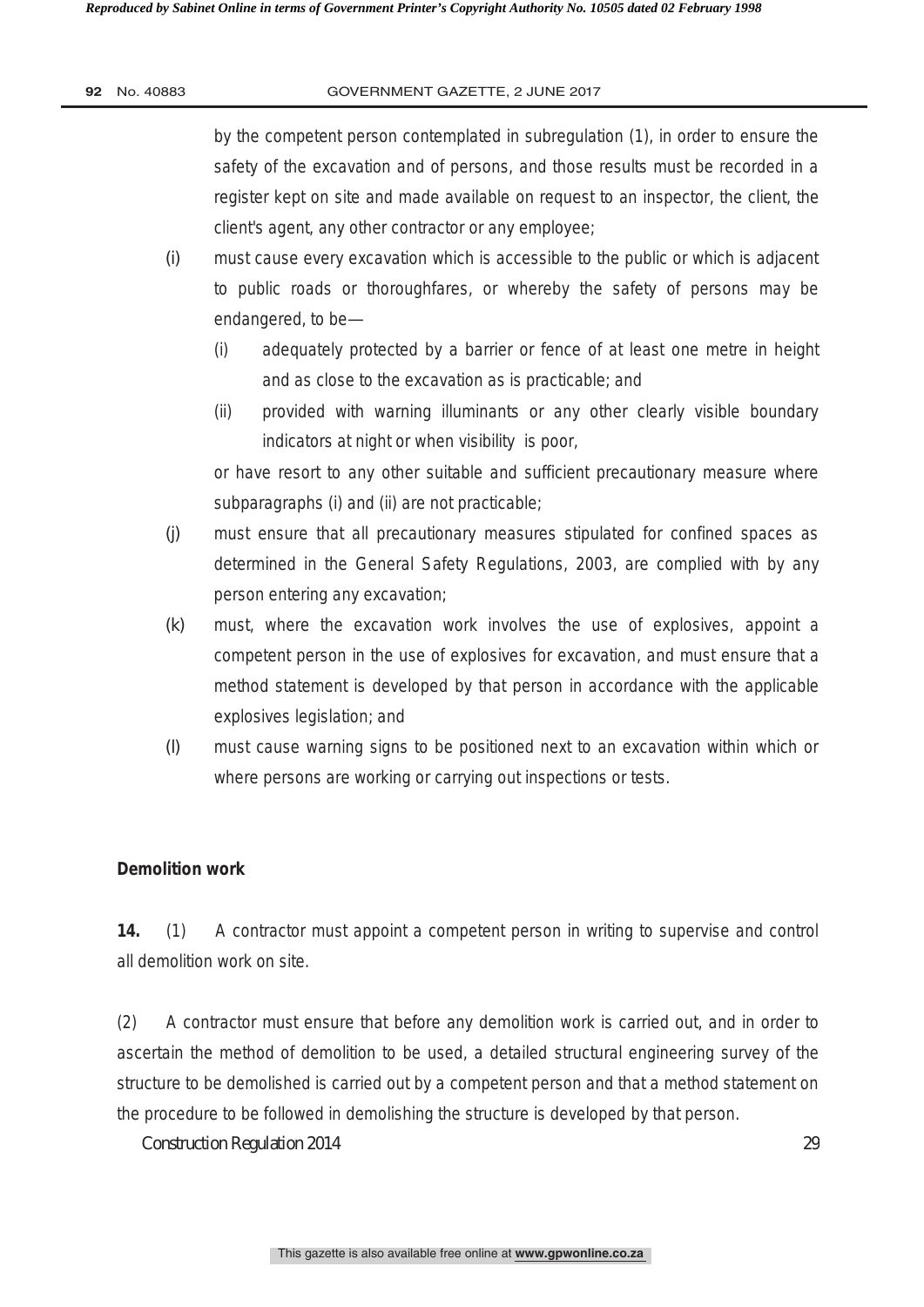(3) During a demolition, the competent person contemplated in subregulation (1) must check the structural integrity of the structure at intervals determined in the method statement contemplated in subregulation (2), in order to avoid any premature collapses.

- (4) A contractor who performs demolition work must—
	- *(a)* with regard to a structure being demolished, take steps to ensure that—
		- (i) no floor, roof or other part of the structure is overloaded with debris or material in a manner which would render it unsafe;
		- (ii) all reasonably practicable precautions are taken to avoid the danger of the structure collapsing when any part of the framing of a framed or partly framed building is removed, or when reinforced concrete is cut; and
		- (iii) precautions are taken in the form of adequate shoring or other means that may be necessary to prevent the accidental collapse of any part of the structure or adjoining structure;
	- *(b)* ensure that no person works under overhanging material or a structure which has not been adequately supported, shored or braced;
	- *(c)* ensure that any support, shoring or bracing contemplated in paragraph *(b)*, is designed and constructed so that it is strong enough to support the overhanging material;
	- *(d)* where the stability of an adjoining building, structure or road is likely to be affected by demolition work on a structure, take steps to ensure the stability of such structure or road and the safety of persons;
	- *(e)* ascertain as far as is reasonably practicable the location and nature of electricity, water, gas or other similar services which may in any way be affected by the work to be performed, and must before the commencement of demolition work that may affect any such service, take the steps that are necessary to render circumstances safe for all persons involved;
	- *(f)* cause every stairwell used and every floor where work is being performed in a building being demolished, to be adequately illuminated by either natural or artificial means;
	- *(g)* cause convenient and safe means of access to be provided to every part of the demolition site in which persons are required to work; and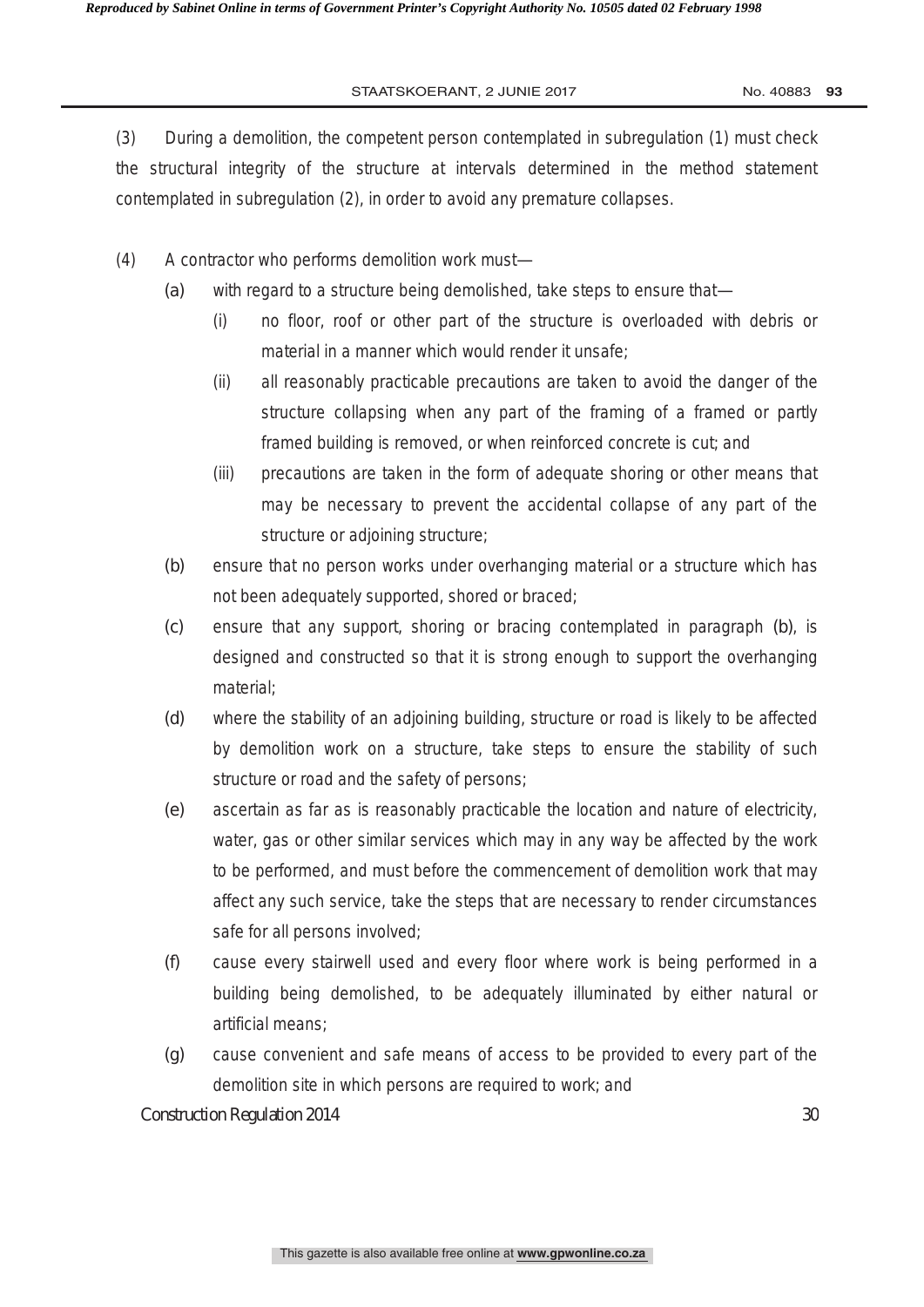*(h)* erect a catch platform or net above an entrance or passageway or above a place where persons work or pass under, or fence off the danger area if work is being performed above such entrance, passageway, or place so as to ensure that all persons are kept safe where there is a danger or possibility of persons being struck by falling objects.

(5) A contractor must ensure that no material is dropped to any point, which falls outside the exterior walls of the structure, unless the area is effectively protected.

(6) No person may dispose of waste and debris from a high place by a chute unless the chute—

- *(a)* is adequately constructed and rigidly fastened;
- *(b)* if inclined at an angle of more than 45 degrees to the horizontal, is enclosed on its four sides;
- *(c)* if of the open type, is inclined at an angle of less than 45 degrees to the horizontal;
- *(d)* where necessary, is fitted with a gate at the bottom end to control the flow of material; and
- *(e)* discharges into a container or an enclosed area surrounded by barriers.

(7) A contractor must ensure that every chute used to dispose of rubble is designed in such a manner that rubble does not free-fall and that the chute is strong enough to withstand the force of the debris travelling along the chute.

(8) A contractor must ensure that no equipment is used on floors or working surfaces, unless such floors or surfaces are of sufficient strength to support the imposed loads.

(9) Where a risk assessment indicates the presence of asbestos, a contractor must ensure that all asbestos related work is conducted in accordance with the Asbestos Regulations, 2001, promulgated by Government Notice No. R. 155 of 10 February 2002.

(10) Where a risk assessment indicates the presence of lead, a contractor must ensure that all lead related work is conducted in accordance with the Lead Regulations, 2001, promulgated by Government Notice No. R.236 of 28 February 2002.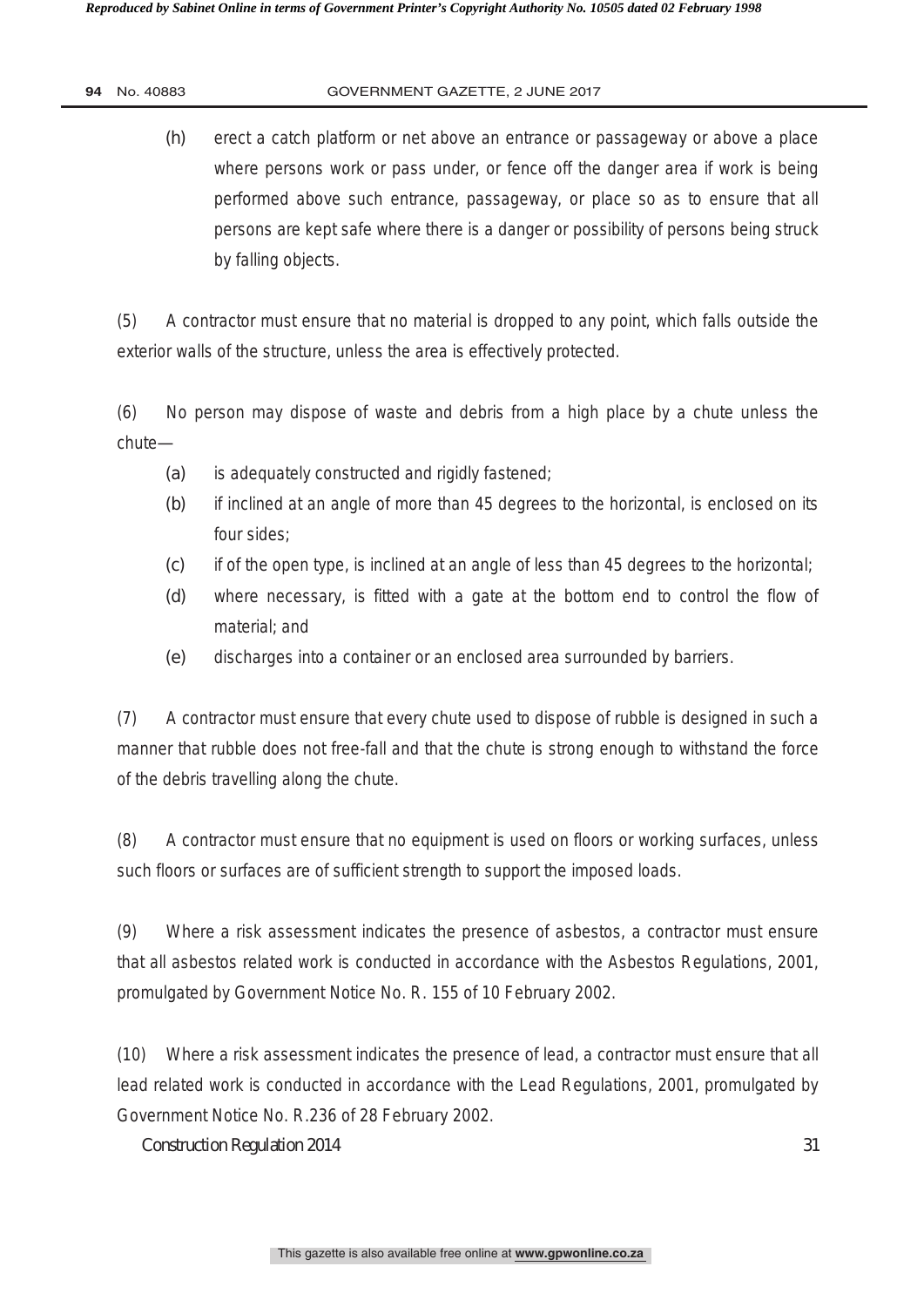(11) Where the demolition work involves the use of explosives, a method statement must be developed in accordance with the applicable explosives legislation, by an appointed person who is competent in the use of explosives for demolition work and all persons involved in the demolition works must adhere to demolition procedures issued by the appointed person.

(12) A contractor must ensure that all waste and debris are as soon as reasonably practicable removed and disposed of from the site in accordance with the applicable legislation.

# **Tunneling**

**15.** No person may enter a tunnel, which has a height dimension of less than 800 millimetres.

# **Scaffolding**

**16.** (1) A contractor must appoint a competent person in writing who must ensure that all scaffolding work operations are carried out under his or her supervision and that all scaffold erectors, team leaders and inspectors are competent to carry out their work.

(2) A contractor using access scaffolding must ensure that such scaffolding, when in use, complies with the safety standards incorporated for this purpose into these Regulations under section 44 of the Act.

# **Notes:**

**a) Scaffolds must comply with SANS 10085** 

# **Suspended platforms**

**17.** (1) A contractor must appoint a competent person in writing who must ensure that all suspended platforms work operations are carried out under his or her supervision and that all suspended platform erectors, operators and inspectors are competent to carry out their work..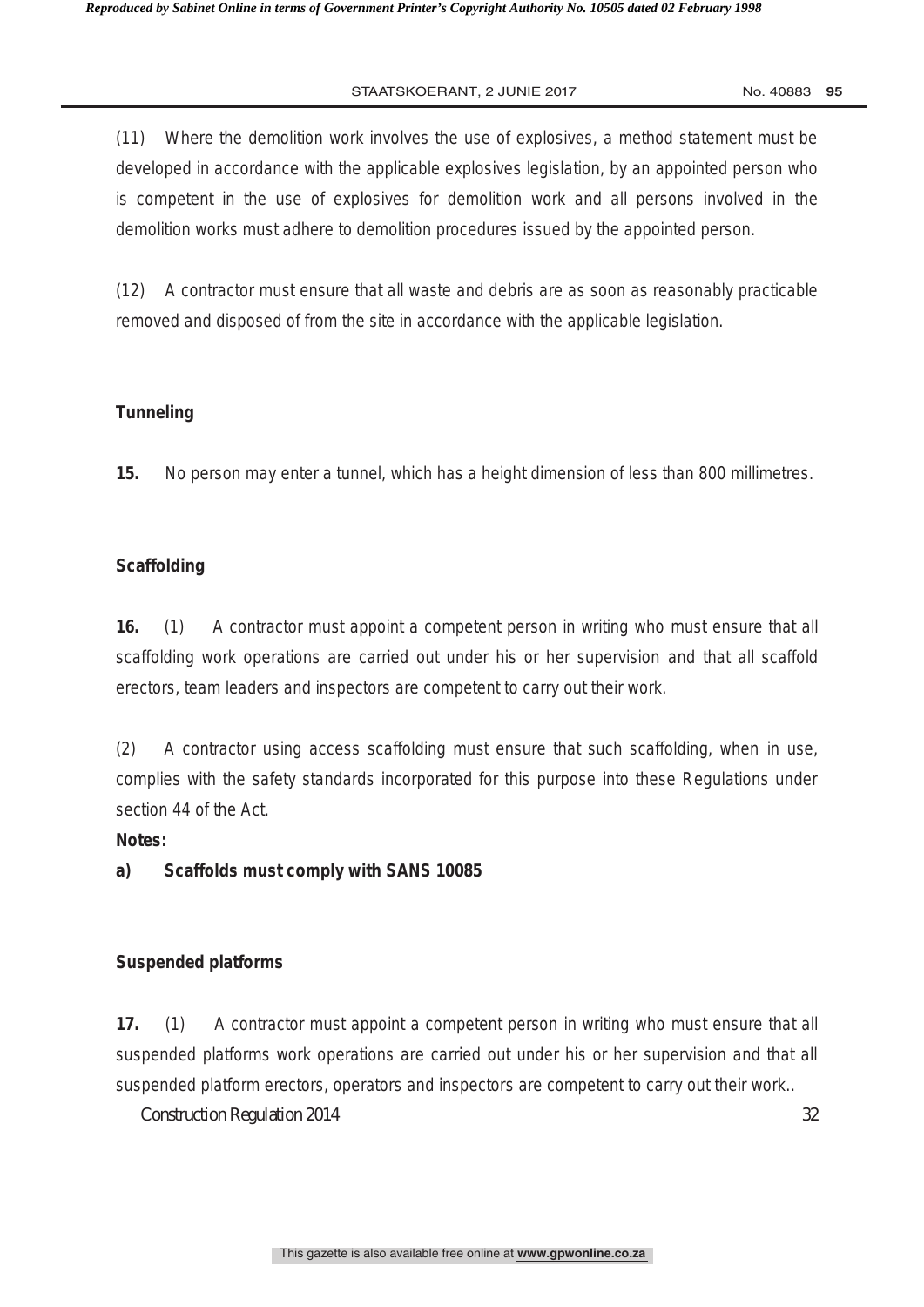| 96 |  | No. 40883 |
|----|--|-----------|
|----|--|-----------|

#### **GOVERNMENT GAZETTE, 2 JUNE 2017**

- (2) No contractor may use or permit the use of a suspended platform, unless—
	- *(a)* the design, stability and construction thereof comply with the safety standards incorporated for this purpose into these Regulations under section 44 of the Act;
	- *(b)* he or she is in possession of a certificate of system design issued by a professional engineer, certificated engineer or a professional technologist for the use of the suspended platform system; and
	- *(c)* he or she is, before the commencement of the work, in possession of an operational compliance plan developed by a competent person based on the certificate of system design contemplated in subparagraph *(b)* and applicable to the environment in which the system is being used, which operational compliance plan must include proof of the—
		- (i) appointment of the competent person contemplated in subregulation (1);
		- (ii) competency of erectors, operators and inspectors;
		- (iii) operational design calculations, which must comply with the requirements of the system design certificate;
		- (iv) performance test results;
		- (v) sketches indicating the completed system with the operational loading capacity of the platform;
		- (vi) procedures for and records of inspections having been carried out; and
		- (vii) procedures for and records of maintenance work having been carried out.

(3) A contractor making use of a suspended platform system must submit a copy of the certificate of system design contemplated in subregulation (2)*(b)*, including a copy of the operational design calculations contemplated in subregulation 2*(c)*(iii), sketches and test results, to the provincial director before commencement of the use of the system and must further indicate the intended type of work that the system will be used for.

(4) A contractor must submit a copy of the certificate of system design in the manner contemplated in subregulation (3) for every new project.

(5) A contractor must ensure that the outriggers of each suspended platform—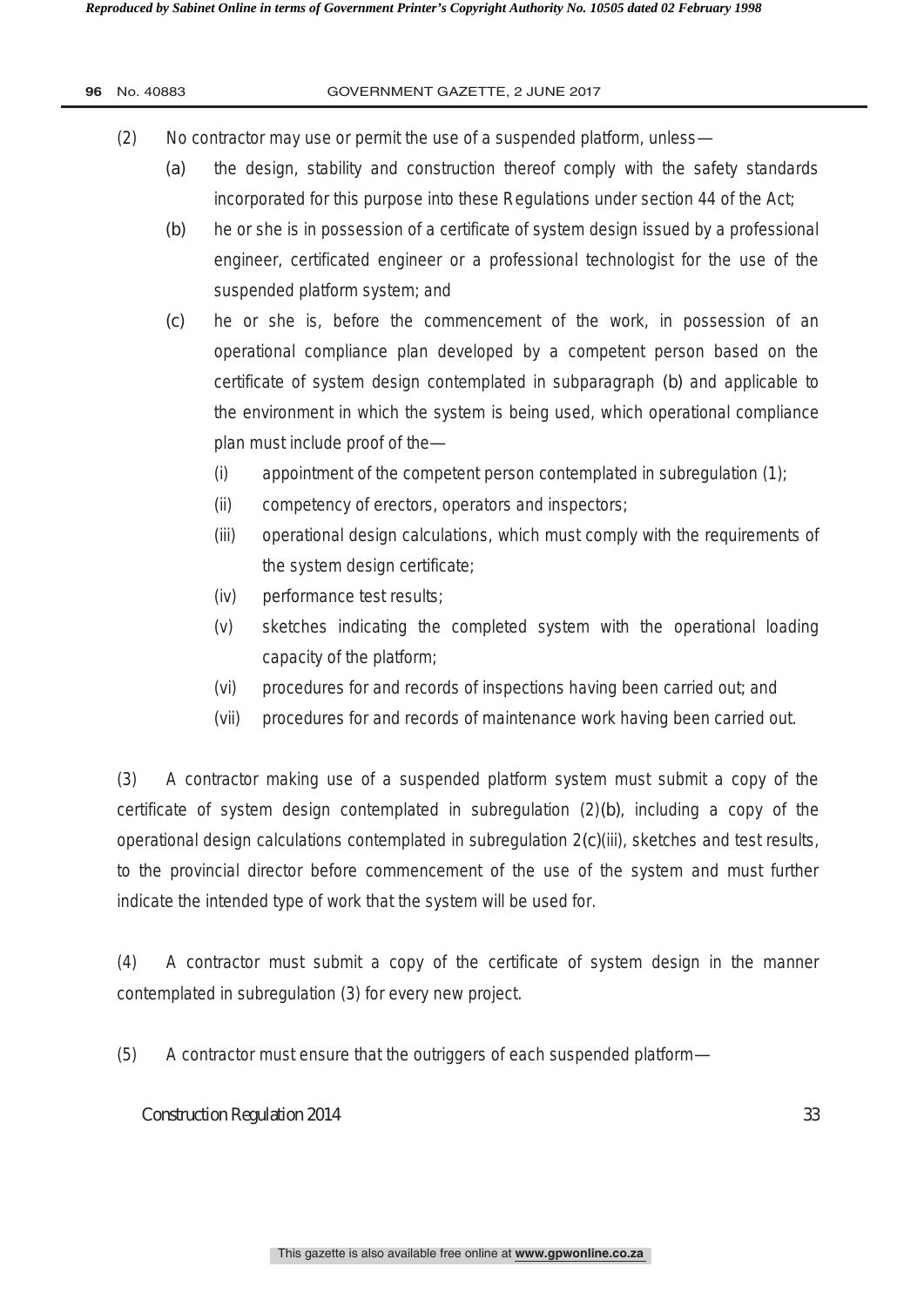- *(a)* are constructed of material of adequate strength and have a safety factor of at least four in relation to the load it is to carry; and
- *(b)* have suspension points provided with stop devices or other effective devices at the outer ends to prevent the displacement of ropes.
- (6) A contractor must ensure that—
	- *(a)* the parts of the building or structure on which the outriggers of a suspended platform are supported, are checked by means of calculations to ensure that the required safety factor is adhered to without risk of damage to the building or structure;
	- *(b)* the suspension wire rope and the safety wire rope are separately connected to the outrigger;
	- *(c)* each person on a suspended platform is provided with and wears a body harness as a fall prevention device, which must at all times be attached to the suspended platform;
	- *(d)* the hand or power driven machinery to be used for the lifting or lowering of the working platform of a suspended platform is constructed and maintained in such a manner that an uncontrolled movement of the working platform cannot occur;
	- *(e)* the machinery referred to in paragraph *(d)* is so situated that it is easily accessible for inspection;
	- *(f)* the rope connections to the outriggers are vertically above the connections to the working platform; and
	- *(g)* when the working platform is suspended by two ropes only, the connections of the ropes to the working platform are of a height above the level of the working platform to ensure the stability of the working platform.
- (7) A contractor must ensure that a suspended platform—
	- *(a)* is suspended as near as possible to the structure to which work is being done to prevent as far as is reasonably practicable horizontal movement away from the face of the structure;
	- *(b)* is fitted with anchorage points to which workers must attach the lanyard of the safety harness worn and used by the worker, and such anchorage connections must have sufficient strength to withstand any potential load applied to it; and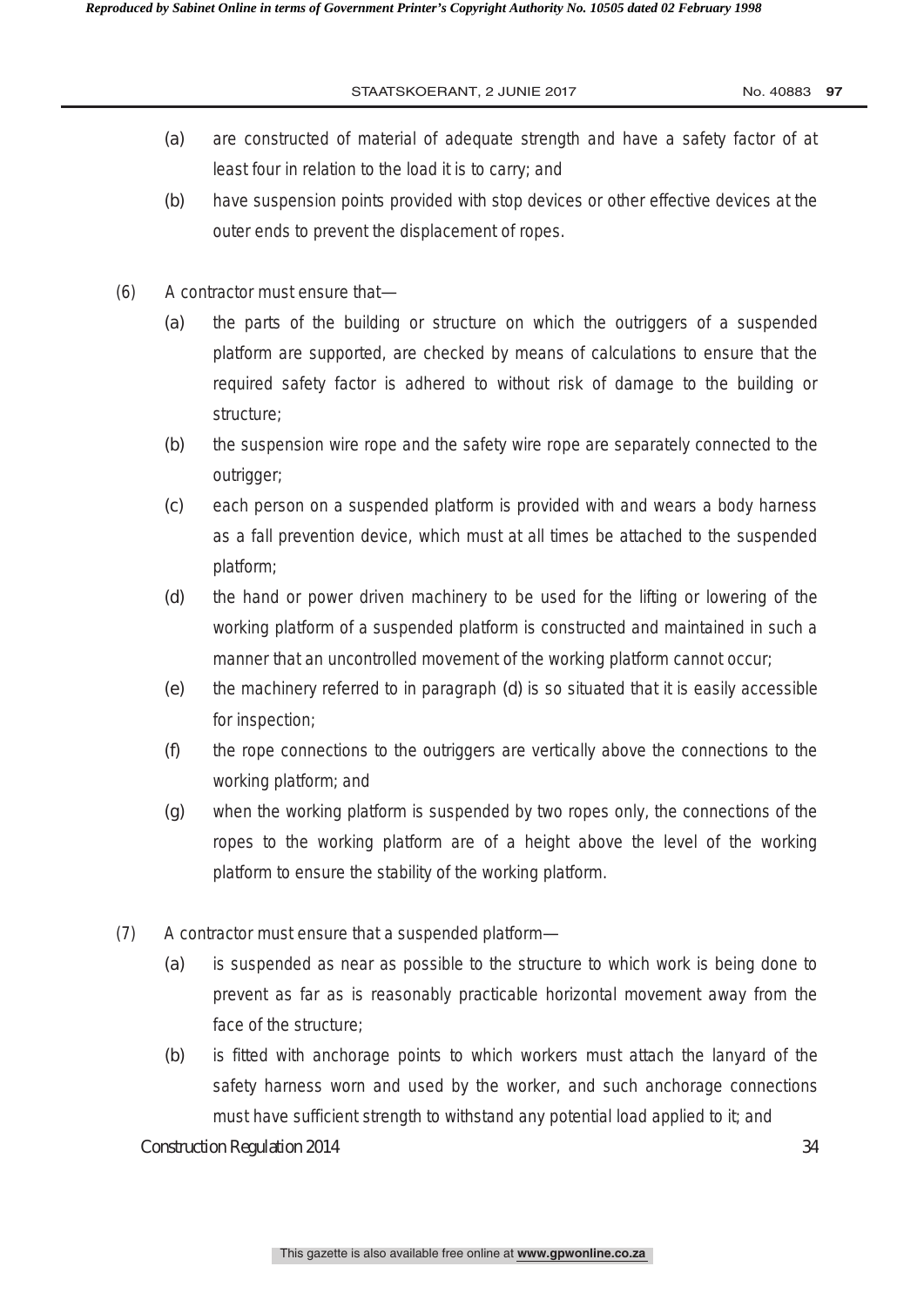- *(c)* is fitted with a conspicuous notice easily understandable by all workers working with the suspended platform, showing—
	- (i) the maximum mass load;
	- (ii) the maximum number of persons; and
	- (iii) the maximum total mass load, including load and persons, which the suspended platform can carry.
- (8) A contractor must cause—
	- *(a)* the whole installation and all working parts of a suspended platform to be thoroughly examined by a competent person in accordance with the manufacturer's specification;
	- *(b)* the whole installation to be subjected to a performance test as determined by the standard to which the suspended platform was manufactured;
	- *(c)* the performance test contemplated in paragraph *(b)* to be done by a competent person appointed in writing, with the knowledge and experience of erection and maintenance of suspended platforms or similar machinery, and who must determine the serviceability of the structures, ropes, machinery and safety devices before they are used, every time suspended platforms are erected; and
	- *(d)* the performance test contemplated in paragraph *(b)* of the whole installation of the suspended platform to be subjected to a load equal to that prescribed by the manufacturer or, in the absence of such load, to a load of 110 per cent of the rated mass load, at intervals not exceeding 12 months and in such a manner that every part of the installation is stressed accordingly.

(9) A contractor must, in addition to subregulation (8), cause every hoisting rope, hook or other load-attaching device which forms part of the suspended platform to be thoroughly examined in accordance with the manufacturer's specification by the competent person contemplated in subregulation (8) before they are used every time they are assembled, and, in cases of continuous use, at intervals not exceeding three months.

(10) A contractor must ensure that the suspended platform supervisor contemplated in subregulation (1), or the suspended platform inspector contemplated in subregulation (8)*(c)*, carries out a daily inspection of all the equipment prior to use, including establishing whether—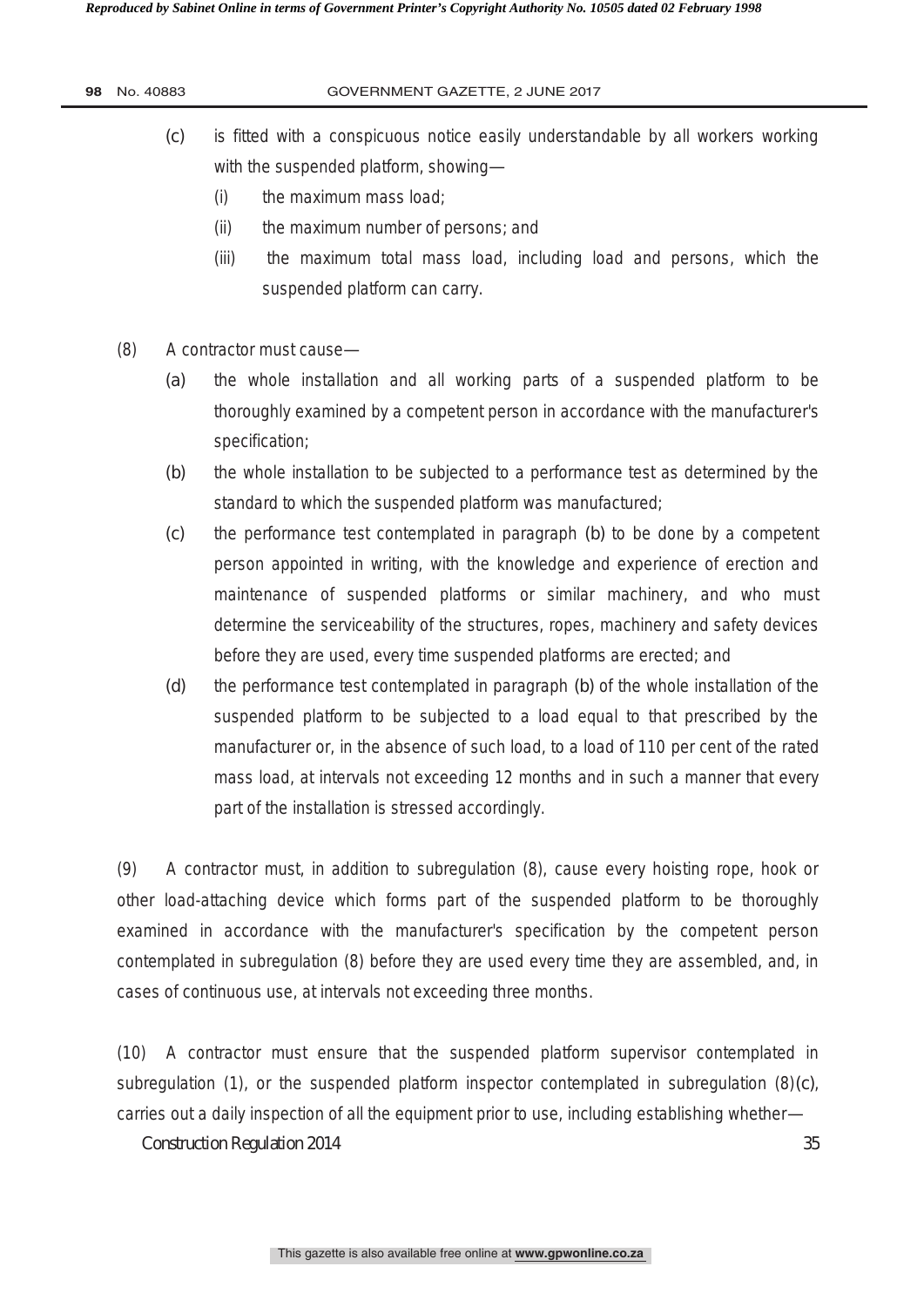- *(a)* all connection bolts are secure;
- *(b)* all safety devices are functioning;
- *(c)* all safety devices are not tampered with or vandalized;
- *(d)* the total maximum mass load of the platform is not exceeded;
- *(e)* the occupants in the suspended platform are using body harnesses which have been properly attached;
- *(f)* there are no visible signs of damage to the equipment; and
- *(g)* all reported operating problems have been attended to.

(11) A contractor must ensure that all inspection and performance test records are kept on the construction site at all times and made available to an inspector, the client, the client's agent or any employee upon request.

(12) A contractor must ensure that all employees required to work or to be supported on a suspended platform are—

- *(a)* medically fit to work safely in a fall risk position or such similar environment by being in possession of a medical certificate of fitness;
- *(b)* competent in conducting work related to suspended platforms safely;
- *(c)* trained or received training, which includes at least—
	- (i) how to access and egress the suspended platform safely;
	- (ii) how to correctly operate the controls and safety devices of the equipment;
	- (iii) information on the dangers related to the misuse of safety devices; and
	- (iv) information on the procedures to be followed in the case of—
		- (aa) an emergency;
		- (bb) the malfunctioning of equipment; and
		- (cc) the discovery of a suspected defect in the equipment; and
	- (v) instructions on the proper use of body harnesses.

(13) A contractor must ensure that where the outriggers of a suspended platform are to be moved, only persons trained and under the supervision of the competent person effect such move, within the limitation stipulated in the operational compliance plan contemplated in subregulation (2)*(c),* and that the supervisor must carry out an inspection and record the result thereof prior to re-use of the suspended platform.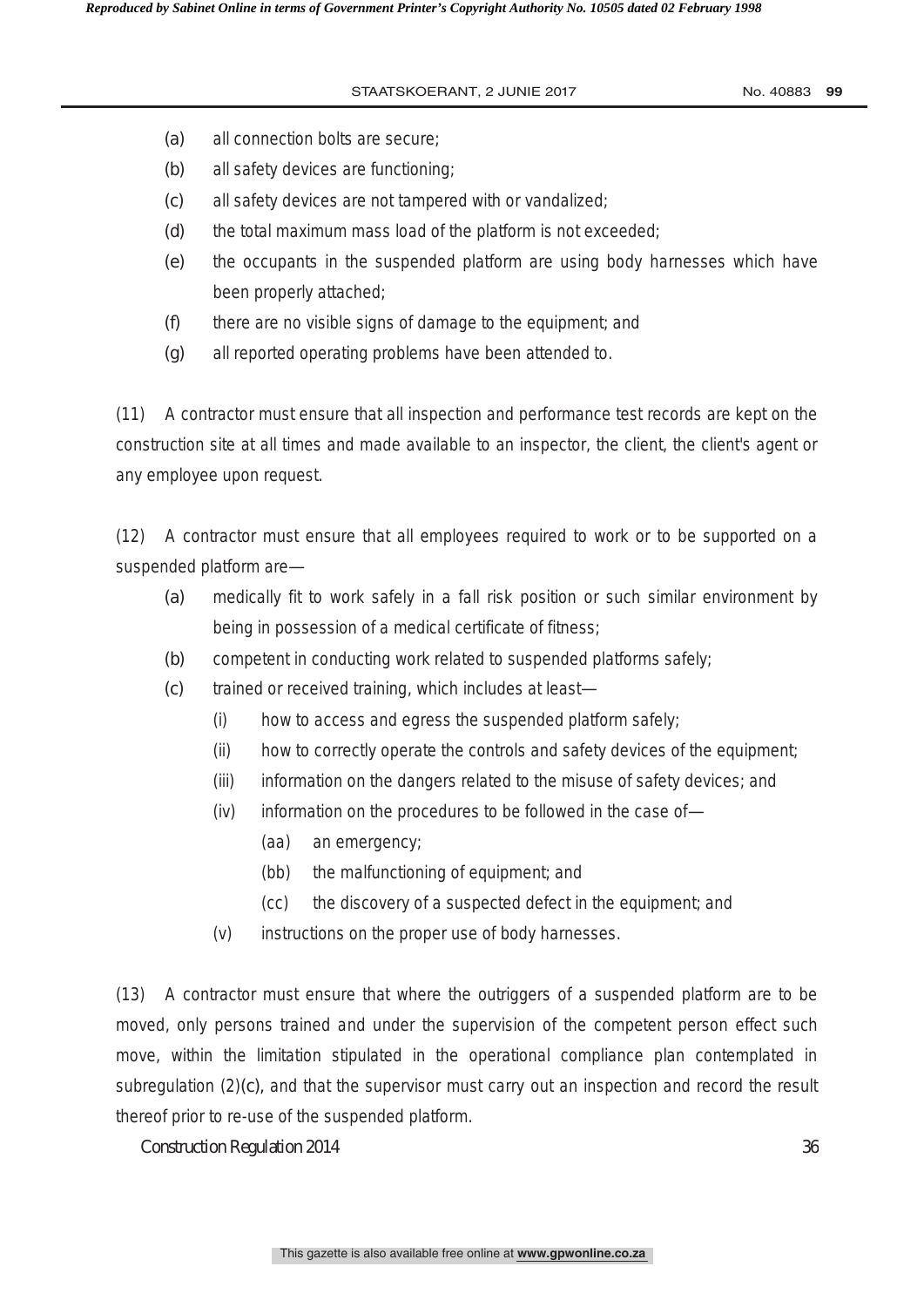(14) A contractor must ensure that the suspended platform is properly isolated after use at the end of each working day in such a manner that no part of the suspended platform presents a danger to any person thereafter.

# **Rope Access Work**

- **18.** (1) A contractor must—
	- *(a)* appoint a competent person in writing as a rope access supervisor with the duty of supervising all rope access work on the site, including the duty of ensuring occupational health and safety compliance in relation to rope access work: Provided that the appointment of any such person does not relieve the construction manager of any personal accountability for failing in his management duties in terms of this regulation;
	- *(b)* ensure that all rope access work on the construction site is carried out under the supervision of a competent person; and
	- *(c)* ensure that all rope access operators are competent and licensed to carry out their work.
- (2) No contractor may use or allow the use of rope access work unless—
	- *(a)* the design, selection and use of the equipment and anchors comply with the safety standards incorporated for this purpose into these Regulations under section 44 of the Act; and
	- *(b)* he or she is in possession of a site specific fall protection plan developed by a competent person applicable to the specific work and environment prior to the commencement of the work, including records of maintenance and inspections of all the equipment used for the work operations.

(3) A contractor must ensure that adequate measures are in place to allow rescue procedures to commence immediately in the event of a fall incident taking place.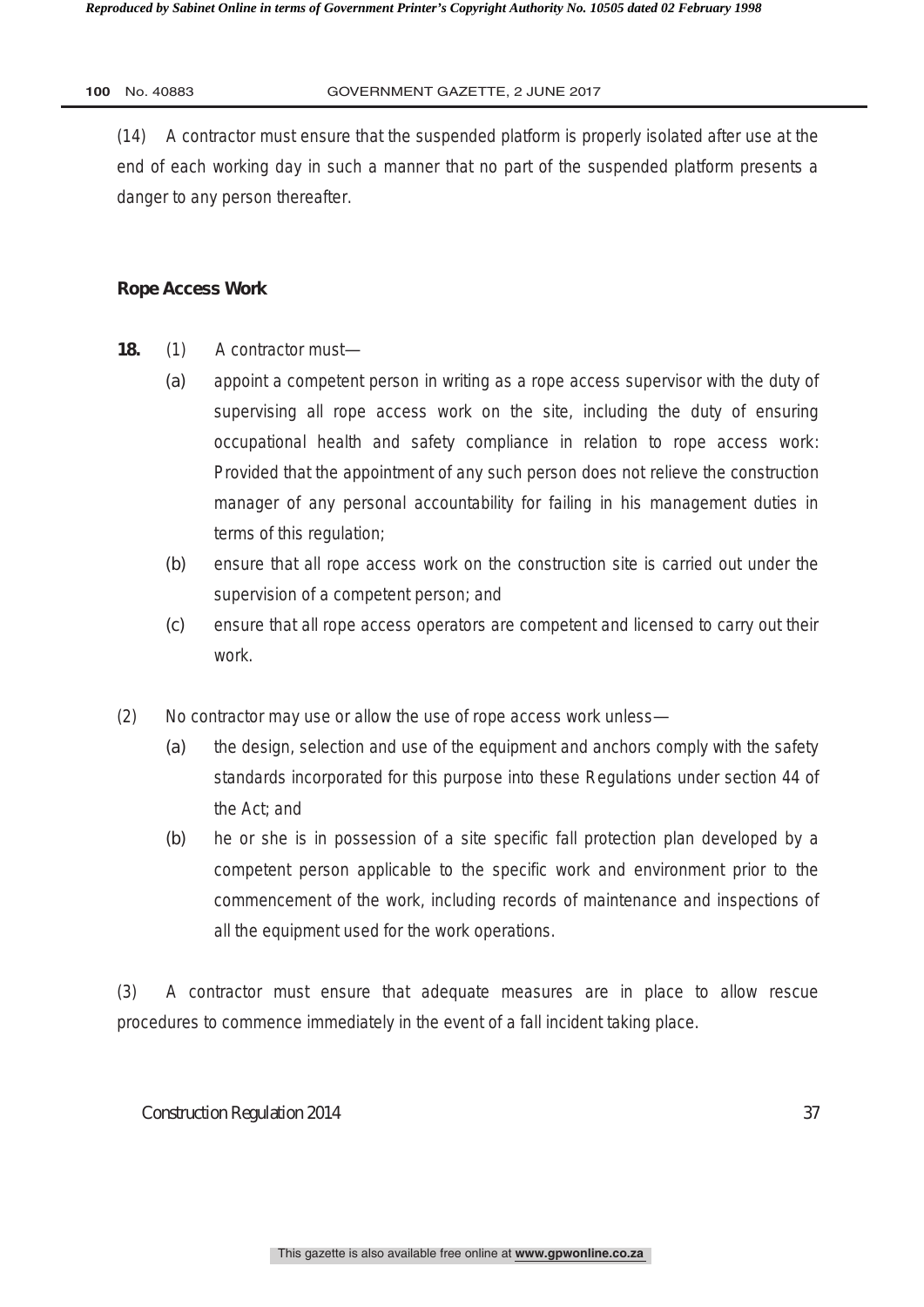# **Material hoists**

**19.** (1) A contractor must ensure that every material hoist and its tower have been constructed in accordance with the generally accepted technical standards and are strong enough and free from defects.

- (2) A contractor must ensure that the tower of every material hoist is—
	- *(a)* erected on firm foundations and secured to the structure or braced by steel wire guy ropes, and extends to a distance above the highest landing to allow a clear and unobstructed space of at least 900 millimetres for over travel;
	- *(b)* enclosed on all sides at the bottom, and at all floors where persons are at risk of being struck by moving parts of the hoist, except on the side or sides giving access to the material hoist, with walls or other effective means to a height of at least 2100 millimetres from the ground or floor level; and
	- *(c)* provided with a door or gate at least 2100 millimetres in height at each landing, and that door or gate must be kept closed except when the platform is at rest at such a landing.
- (3) A contractor must cause—
	- *(a)* the platform of every material hoist to be designed in a manner that it safely contains the loads being conveyed and that the combined mass of the platform and the load does not exceed the designed lifting capacity of the hoist;
	- *(b)* the hoisting rope of every material hoist which has a remote winch to be effectively protected from damage by any external cause to the portion of the hoisting rope between the winch and the tower of the hoist; and
	- *(c)* every material hoist to be provided with an efficient brake capable of holding the platform with its maximum load in any position when power is not being supplied to the hoisting machinery.

(4) No contractor may require or permit trucks, barrows or material to be conveyed on the platform of a material hoist and no person may so convey trucks, barrows or material unless those articles are secured or contained in a manner that displacement thereof cannot take place during movement.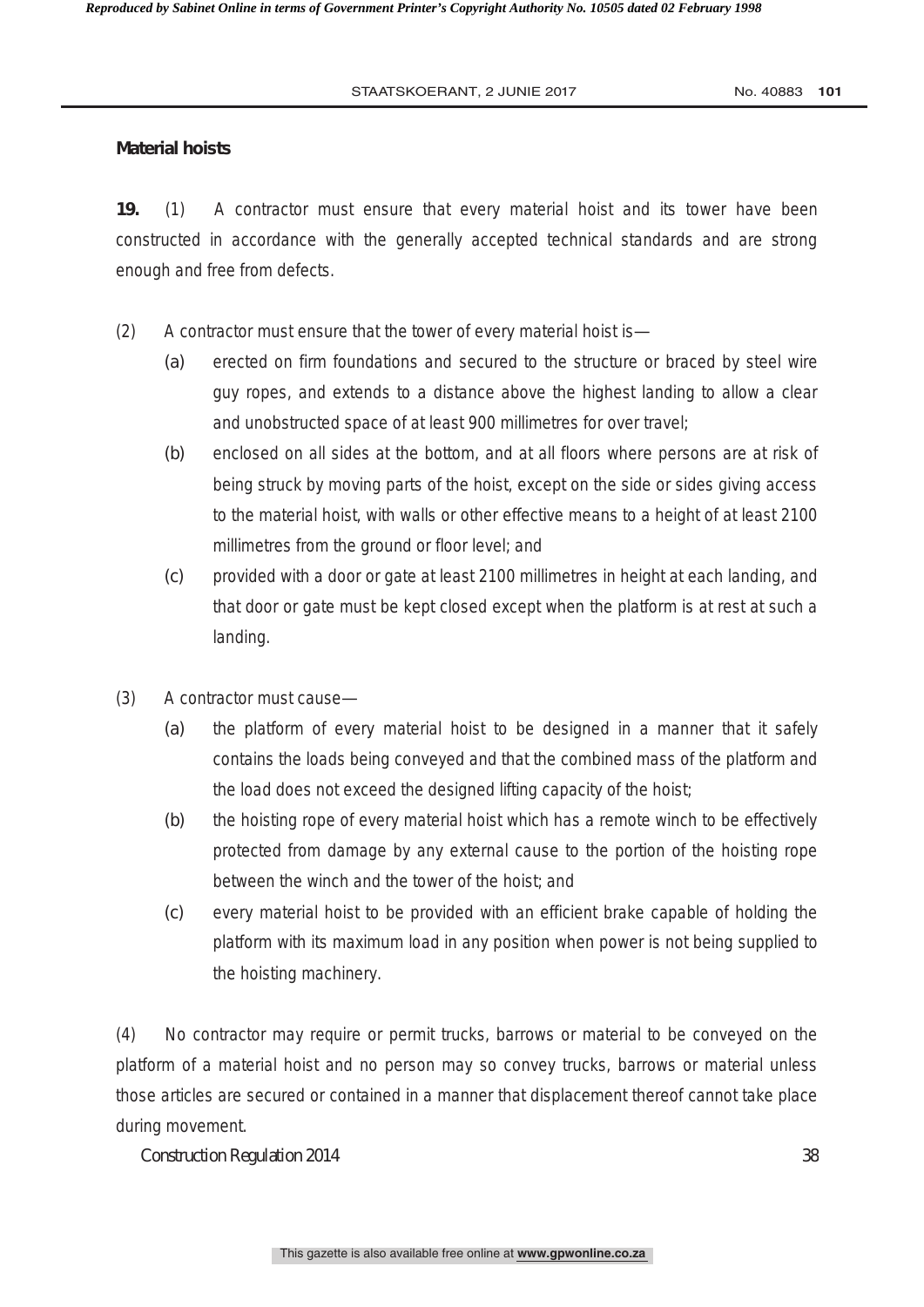(5) A contractor must cause a notice, indicating the maximum mass load which may be carried at any one time and the prohibition of persons from riding on the platform of the material hoist, to be affixed around the base of the tower and at each landing.

(6) A contractor of a material hoist may not require or permit any person to operate a hoist, unless the person is competent in the operation of that hoist.

- (7) No contractor may require or permit any person to ride on a material hoist.
- (8) A contractor must ensure that every material hoist—
	- *(a)* is inspected on daily basis by a competent person appointed in writing by the contractor and such competent person must have the experience pertaining to the erection and maintenance of material hoists or similar machinery;
	- *(b)* inspection contemplated in paragraph *(a)*, includes the determination of the serviceability of the entire material hoist, including guides, ropes and their connections, drums, sheaves or pulleys and all safety devices;
	- *(c)* inspection results are entered and signed in a record book by a competent person, which book must be kept on the premises for that purpose;
	- *(d)* is properly maintained and the maintenance records in this regard are kept on site.

# **Bulk mixing plant**

**20.** (1) A contractor must ensure that the operation of a bulk mixing plant is supervised by a competent person who has been appointed in writing and is—

- *(a)* aware of all the dangers involved in the operation thereof; and
- *(b)* conversant with the precautionary measures to be taken in the interest of health and safety.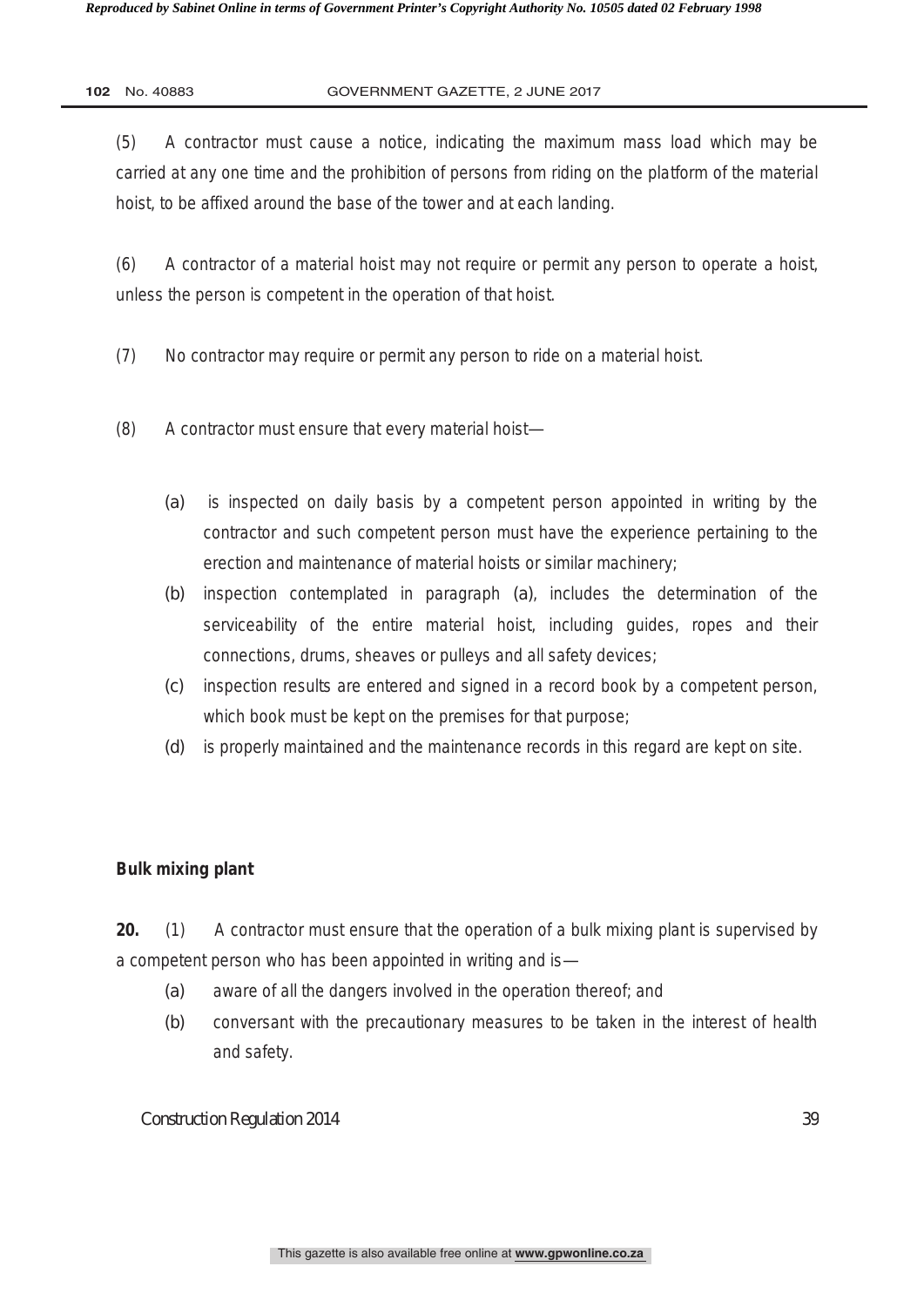(2) No person supervising or operating a bulk mixing plant may authorize any other person to operate the plant, unless that person is competent to operate a bulk mixing plant.

(3) A contractor must ensure that the placement and erection of a bulk mixing plant complies with the requirements set out by the manufacturer and that such plant is erected as designed.

(4) A contractor must ensure that all devices to start and stop a bulk mixing plant are provided and that those devices are—

- *(a)* placed in an easily accessible position; and
- *(b)* constructed in a manner to prevent accidental starting.

(5) A contractor must ensure that the machinery and plant selected is suitable for the mixing task and that all dangerous moving parts of a mixer are placed beyond the reach of persons by means of doors, covers or other similar means.

(6) No person may remove or modify any guard or safety equipment relating to a bulk mixing plant, unless authorized to do so by the appointed person contemplated in subregulation (1).

(7) A contractor must ensure that all precautionary measures stipulated for confined spaces as determined in the General Safety Regulations, 2003, are complied with when entering any silo.

(8) A contractor must ensure that a record is kept of all repairs or maintenance to a bulk mixing plant and that the record is available on site to an inspector, the client, the client's agent or any employee.

# **Explosive actuated fastening device**

**21,** (1) No contractor may use or permit any person to use an explosive actuated fastening device, unless—

- *(a)* the user is provided with and uses suitable protective equipment;
- *(b)* the user is trained in the operation, maintenance and use of such a device;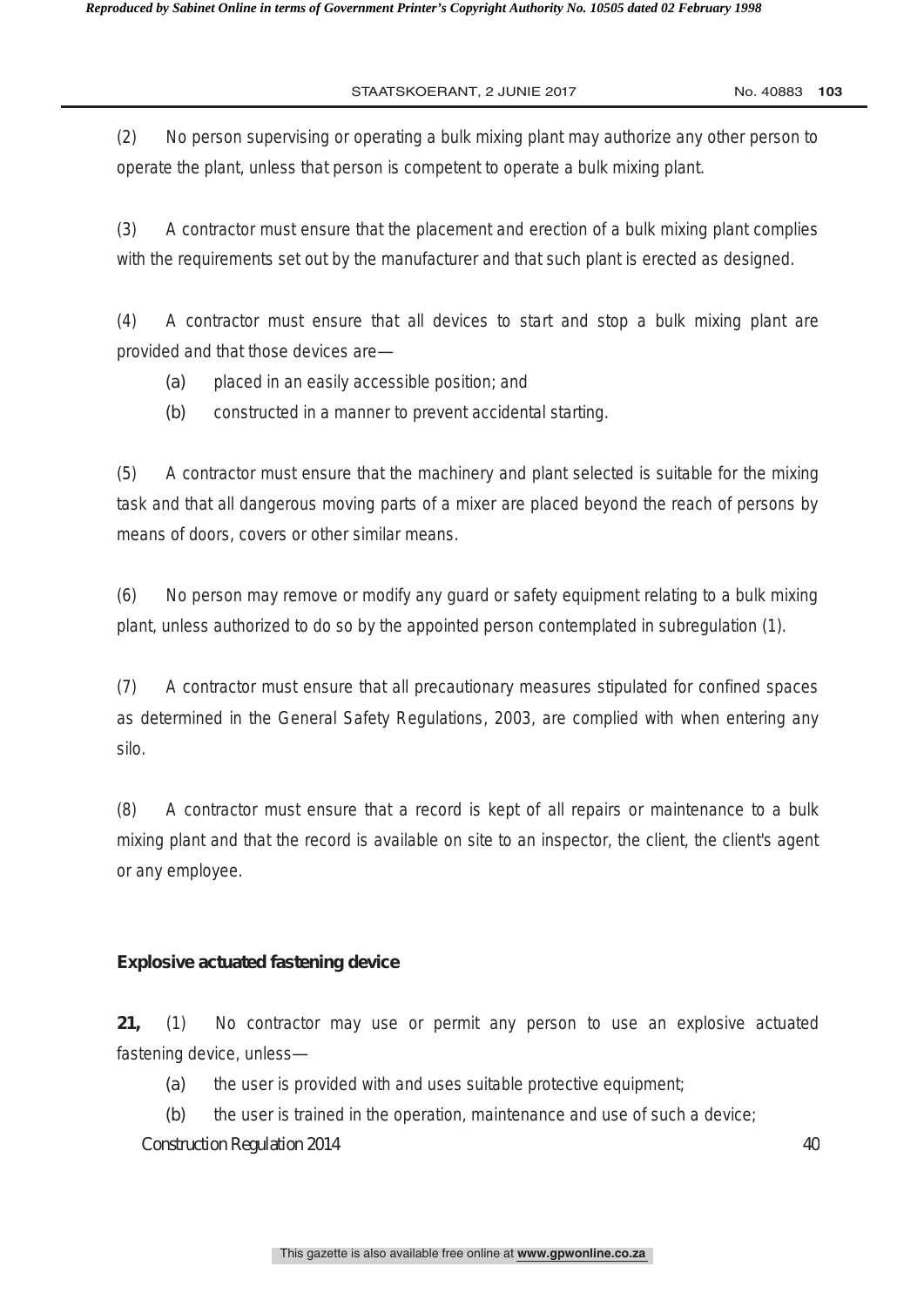| 104 | No. 40883  | GOVERNMENT GAZETTE, 2 JUNE 2017                                                                                                                                                                                                                                                                                                                                                   |
|-----|------------|-----------------------------------------------------------------------------------------------------------------------------------------------------------------------------------------------------------------------------------------------------------------------------------------------------------------------------------------------------------------------------------|
|     | (c)<br>(d) | the explosive actuated fastening device is provided with a protective guard around<br>the muzzle end, which effectively confines any flying fragments or particles; and<br>the firing mechanism is so designed that the explosive actuated fastening device,<br>will not function unless-<br>it is held against the surface with a force of at least twice its weight; and<br>(i) |
|     |            | the angle of inclination of the barrel to the work surface is not more than 15<br>(ii)<br>degrees from a right angle.                                                                                                                                                                                                                                                             |
|     | (2)        | A contractor must ensure that-                                                                                                                                                                                                                                                                                                                                                    |
|     | (a)        | only cartridges suited for the relevant explosive actuated fastening device, and the<br>work to be performed, are used;                                                                                                                                                                                                                                                           |
|     | (b)        | an explosive actuated fastening device is cleaned and examined daily before use<br>and as often as may be necessary for its safe operation by a competent person<br>who has been appointed for that purpose;                                                                                                                                                                      |
|     | (c)        | the safety devices of an explosive actuated fastening device are in good working<br>order prior to use;                                                                                                                                                                                                                                                                           |
|     | (d)        | when not in use, an explosive actuated fastening device and its cartridges are<br>locked up in a safe place, which is inaccessible to unauthorized persons;                                                                                                                                                                                                                       |
|     | (e)        | an explosive actuated fastening device is not stored in a loaded condition;                                                                                                                                                                                                                                                                                                       |
|     | (f)        | a warning notice is displayed in a conspicuous manner in the immediate vicinity<br>wherever an explosive actuated fastening device is used; and                                                                                                                                                                                                                                   |
|     | (g)        | the issuing and collection of cartridges and nails or studs of an explosive actuated<br>fastening device are-                                                                                                                                                                                                                                                                     |
|     |            | controlled and done in writing by a person having been appointed in writing<br>(i)<br>for that purpose; and                                                                                                                                                                                                                                                                       |
|     |            | recorded in a register by a competent person and that the recipient has<br>(ii)<br>accordingly signed for the receipt thereof as well as the returning of any<br>spent and unspent cartridges.                                                                                                                                                                                    |
|     |            |                                                                                                                                                                                                                                                                                                                                                                                   |
|     |            | <b>Construction Regulation 2014</b><br>41                                                                                                                                                                                                                                                                                                                                         |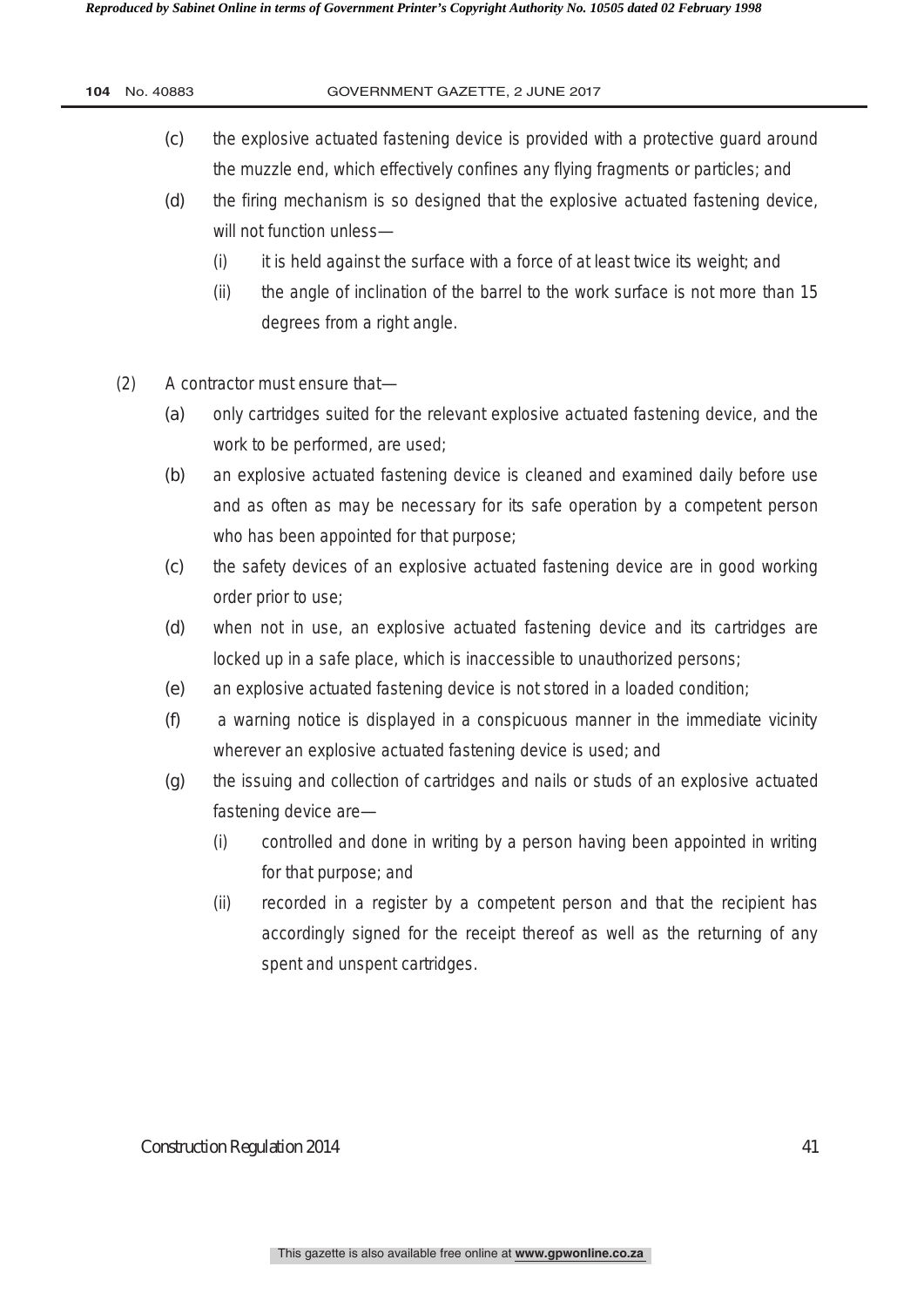# **Cranes**

**22.** A contractor must, in addition to compliance with the Driven Machinery Regulations, 1988 ensure that where tower cranes are used—

- *(a)* they are designed and erected under the supervision of a competent person;
- *(b)* a relevant risk assessment and method statement are developed and applied;
- *(c)* the effects of wind forces on the crane are taken into consideration and that a wind speed device is fitted that provides the operator with an audible warning when the wind speed exceeds the design engineer's specification;
- *(d)* the bases for the tower cranes and tracks for rail-mounted tower cranes are firm, level and secured;
- *(e)* the tower crane operators are competent to carry out the work safely; and
- *(f)* the tower crane operators have a medical certificate of fitness to work in such an environment, issued by an occupational health practitioner in the form of Annexure 3.

# **Construction vehicles and mobile plant**

- **23.** (1) A contractor must ensure that all construction vehicles and mobile plant—
	- *(a)* are of an acceptable design and construction;
	- *(b)* are maintained in a good working order;
	- *(c)* are used in accordance with their design and the intention for which they were designed, having due regard to safety and health;
	- *(d)* are operated by a person who—
		- (i) has received appropriate training, is certified competent and in possession of proof of competency and is authorised in writing to operate those construction vehicles and mobile plant;
		- (ii) has a medical certificate of fitness to operate those construction vehicles and mobile plant, issued by an occupational health practitioner in the form of Annexure 3.;
	- *(e)* have safe and suitable means of access and egress;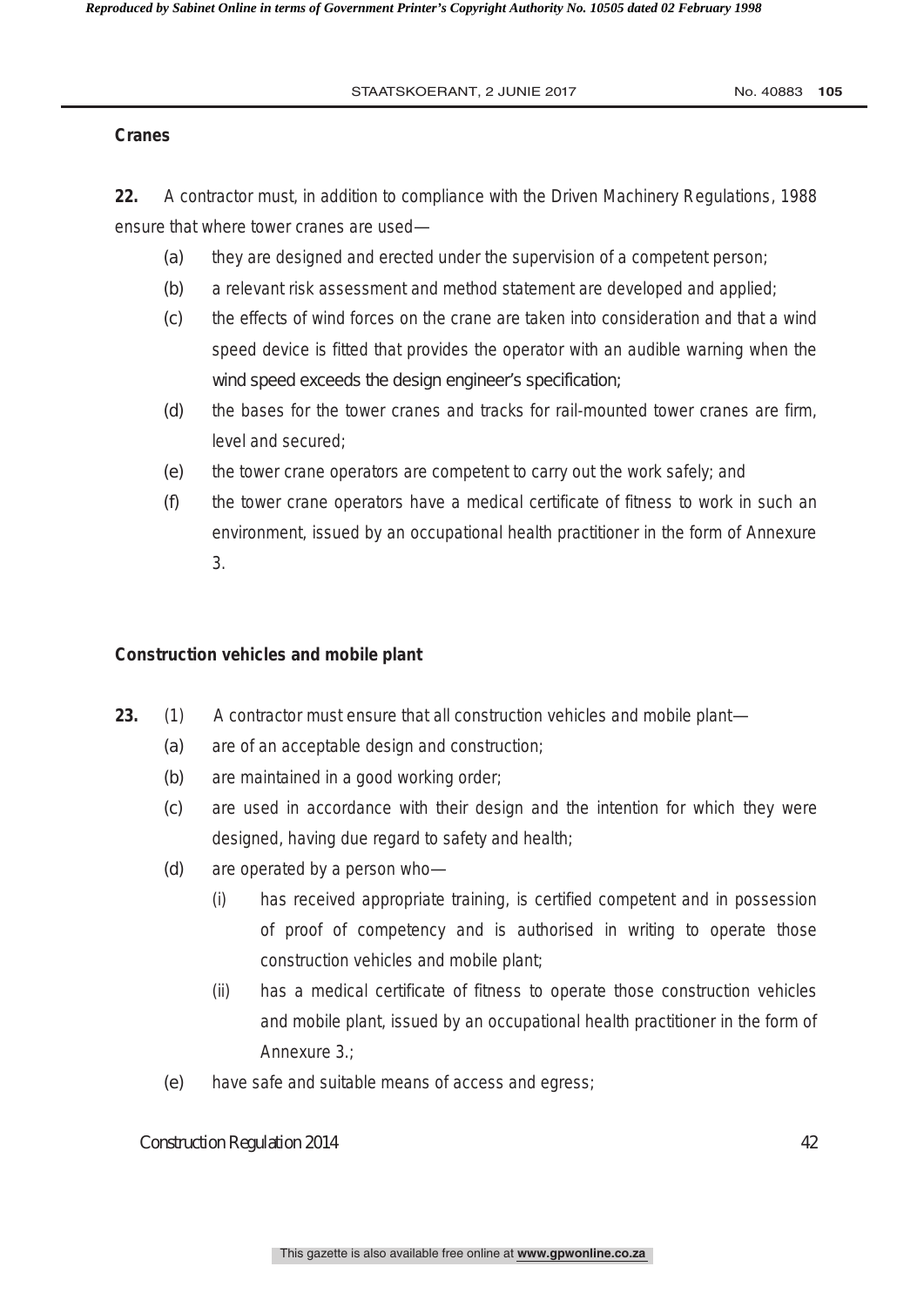| 106 |  | No. 40883 |
|-----|--|-----------|
|-----|--|-----------|

- *(f)* are properly organized and controlled in any work situation by providing adequate signalling or other control arrangements to guard against the dangers relating to the movement of vehicles and plant, in order to ensure their continued safe operation;
- *(g)* are prevented from falling into excavations, water or any other area lower than the working surface by installing adequate edge protection, which may include guardrails and crash barriers;
- *(h)* are fitted with structures designed to protect the operator from falling material or from being crushed should the vehicle or mobile plant overturn;
- *(i)* are equipped with an acoustic warning device which can be activated by the operator;
- *(j)* are equipped with an automatic acoustic reversing alarm; and
- *(k)* are inspected by the authorised operator or driver on a daily basis using a relevant checklist prior to use and that the findings of such inspection are recorded in a register kept in the construction vehicle or mobile plant.
- (2) A contractor must ensure that—
	- *(a)* no person rides or is required or permitted to ride on a construction vehicle or mobile plant otherwise than in a safe place provided thereon for that purpose;
	- *(b)* every construction site is organized in such a way that, as far as is reasonably practicable, pedestrians and vehicles can move safely and without risks to health;
	- *(c)* the traffic routes are suitable for the persons, construction vehicles or mobile plant using them, are sufficient in number, in suitable positions and of sufficient size;
	- *(d)* every traffic route is, where necessary, indicated by suitable signs;
	- *(e)* all construction vehicles and mobile plant left unattended at night, adjacent to a public road in normal use or adjacent to construction areas where work is in progress, have appropriate lights or reflectors, or barricades equipped with appropriate lights or reflectors, in order to identify the location of the vehicles or plant;
	- *(f)* all construction vehicles or mobile plant when not in use, have buckets, booms or similar appendages, fully lowered or blocked, controls in a neutral position, motors stopped, wheels chocked, brakes set and ignition secured;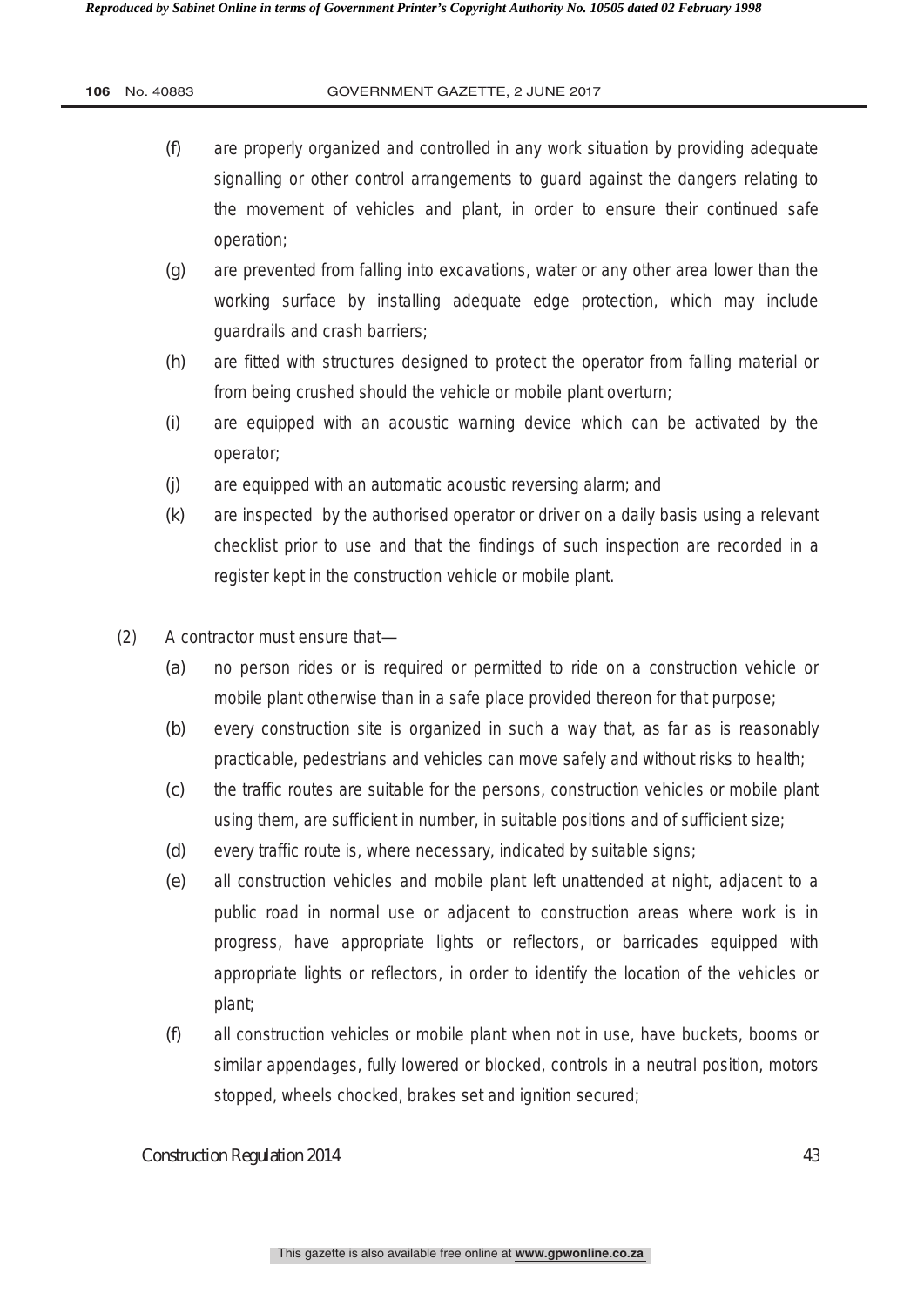- *(g)* whenever visibility conditions warrant additional lighting, all mobile plant are equipped with at least two headlights and two taillights when in operation;
- *(h)* tools, material and equipment are secured and separated by means of a physical barrier in order to prevent movement when transported in the same compartment with employees;
- *(i)* vehicles used to transport employees have seats firmly secured and adequate for the number of employees to be carried; and
- *(j)* all construction vehicles or mobile plant traveling, working or operating on public roads comply with the requirements of the National Road Traffic Act, 1996.

# **Electrical installations and machinery on construction sites**

**24.** A contractor must, in addition to compliance with the Electrical Installation Regulations, 2009, and the Electrical Machinery Regulations, 1988, promulgated by Government Notice No. R. 1593 of 12 August 1988, ensure that—

- *(a)* before construction commences and during the progress thereof, adequate steps are taken to ascertain the presence of and guard against danger to workers from any electrical cable or apparatus which is under, over or on the site;
- *(b)* all parts of electrical installations and machinery are of adequate strength to withstand the working conditions on construction sites;
- *(c)* the control of all temporary electrical installations on the construction site is designated to a competent person who has been appointed in writing for that purpose;
- *(d)* all temporary electrical installations used by the contractor are inspected at least once a week by a competent person and the inspection findings are recorded in a register kept on the construction site; and
- *(e)* all electrical machinery is inspected by the authorized operator or user on a daily basis using a relevant checklist prior to use and the inspection findings are recorded in a register kept on the construction site.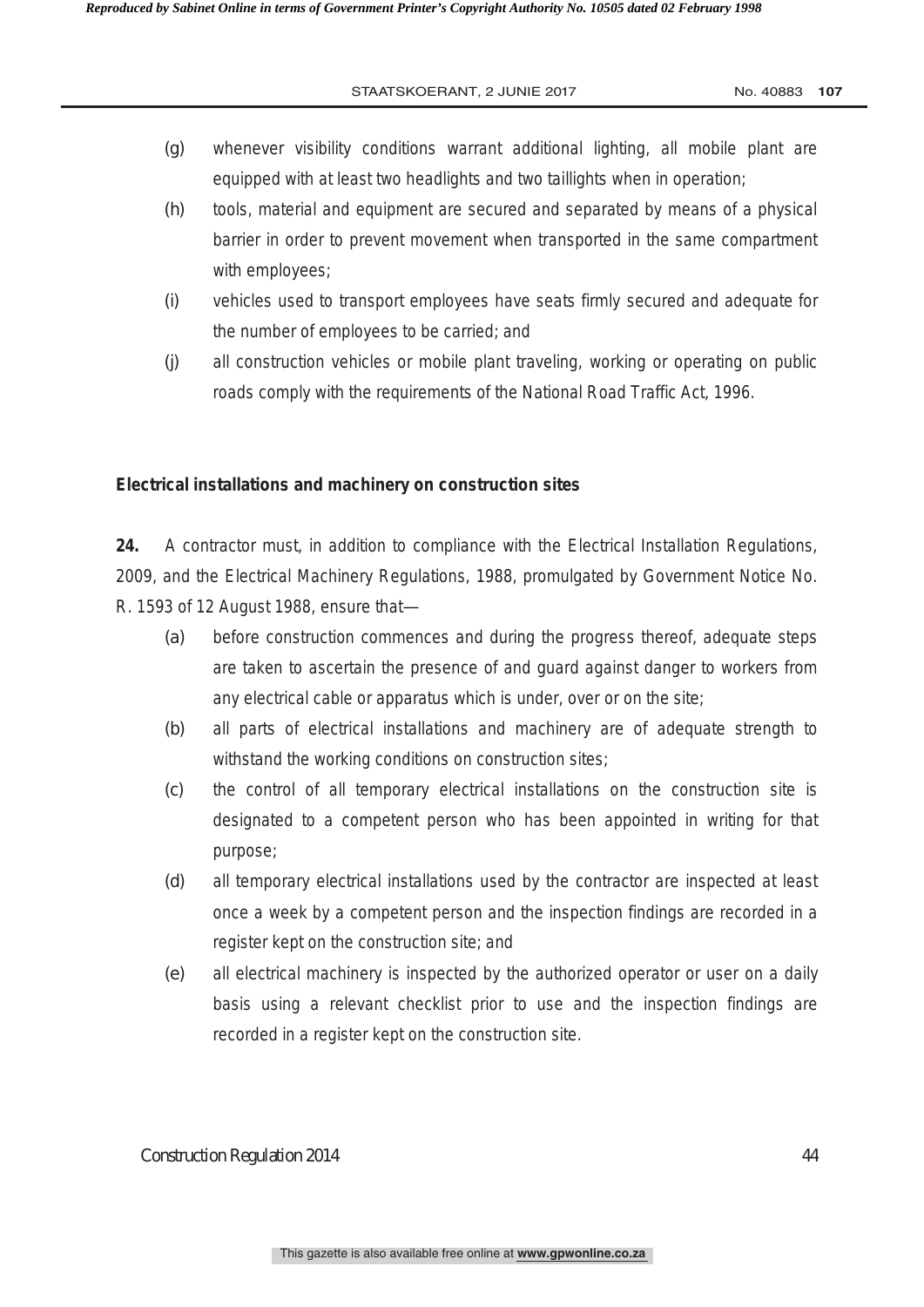# **Use and temporary storage of flammable liquids on construction sites**

**25.** A contactor must, in addition to compliance with the provisions for the use and storage of flammable liquids in the General Safety Regulations, 2003, ensure that—

- *(a)* where flammable liquids are being used, applied or stored at the workplace concerned, it is done in a manner that does not cause a fire or explosion hazard, and that the workplace is effectively ventilated**;**
- *(b)* no person smokes in any place in which flammable liquid is used or stored, and the contractor must affix a suitable and conspicuous notice at all entrances to any such areas prohibiting such smoking;
- *(c)* an adequate amount of efficient fire-fighting equipment is installed in suitable locations around the flammable liquids store with the recognized symbolic signs;
- *(d)* only the quantity of flammable liquid needed for work on one day is taken out of the store for use;
- *(e)* all containers holding flammable liquids are kept tightly closed when not in actual use and, after their contents have been used up, are removed from the construction site and safely disposed of;
- *(f)* where flammable liquids are decanted, the metal containers are bonded and earthed; and
- *(g)* no flammable material, including cotton waste, paper, cleaning rags or similar material is stored together with flammable liquids.

# **Water environments**

**26.** (1) A contractor must ensure that where construction work is done over or in close proximity to water, provision is made for—

- *(a)* preventing persons from falling into water; and
- *(b)* the rescuing of persons in danger of drowning.

(2) A contractor must ensure that where a person is exposed to the risk of drowning by falling into the water, the person is provided with and wears a lifejacket.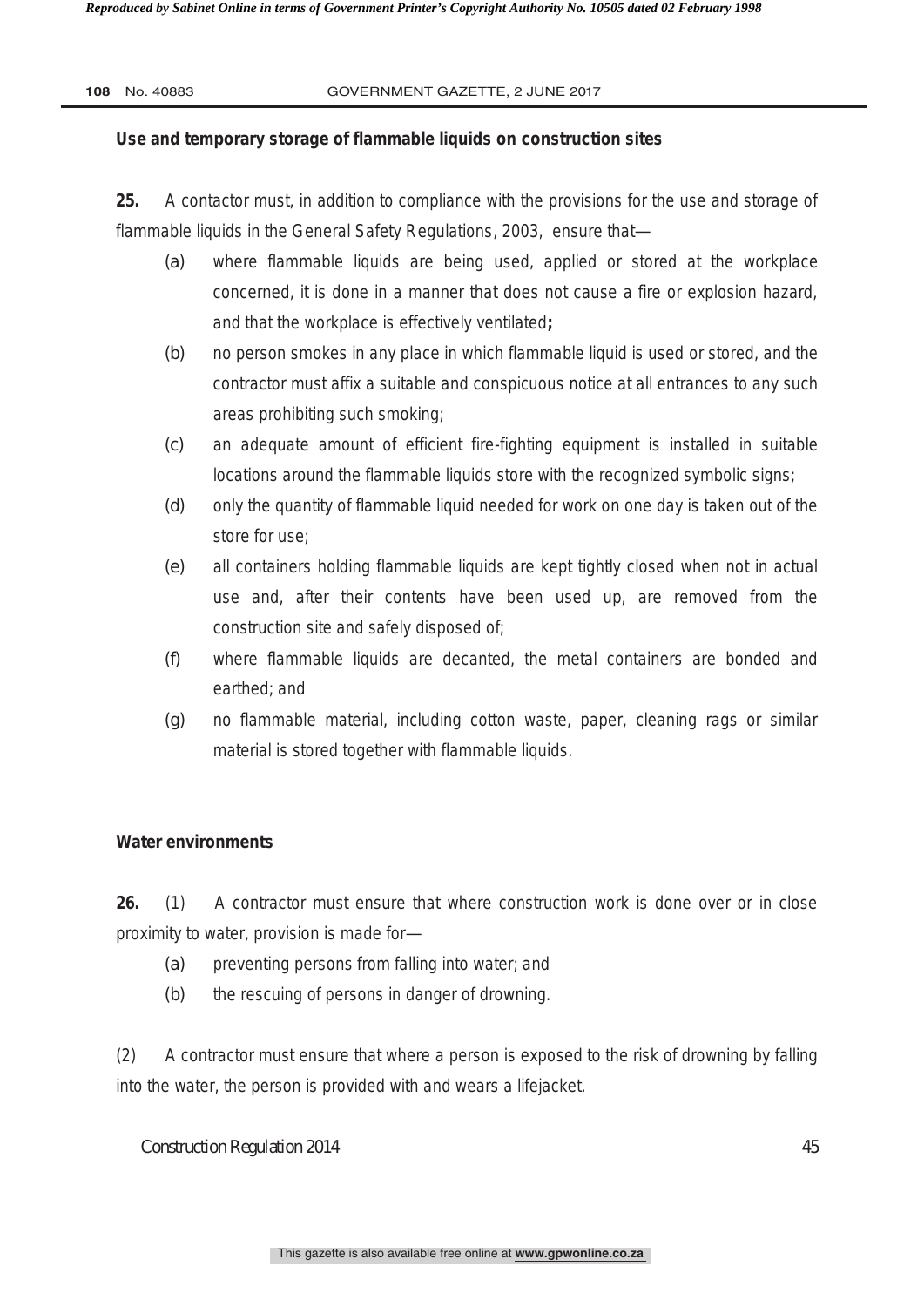# **Housekeeping and general safeguarding on construction sites**

**27.** A contractor must, in addition to compliance with the Environmental Regulations for Workplaces, 1987, promulgated by Government Notice No. R. 2281 of 16 October 1987, ensure that suitable housekeeping is continuously implemented on each construction site, including—

- *(a)* the proper storage of materials and equipment;
- *(b)* the removal of scrap, waste and debris at appropriate intervals;
- *(c)* ensuring that materials required for use, are not placed on the site so as to obstruct means of access to and egress from workplaces and passageways;
- *(d)* ensuring that materials which are no longer required for use, do not accumulate on and are removed from the site at appropriate intervals;
- *(e)* ensuring that waste and debris are not disposed of from a high place with a chute, unless the chute complies with the requirements set out in regulation 14(6);
- *(f)* ensuring that construction sites in built-up areas adjacent to a public way are suitably and sufficiently fenced off and provided with controlled access points to prevent the entry of unauthorized persons; and
- *(g)* ensuring that a catch platform or net is erected above an entrance or passageway or above a place where persons work or pass under, or fencing off the danger area if work is being performed above such entrance, passageway, or place so as to ensure that all persons are kept safe in the case of danger or possibility of persons being struck by falling objects.

# **Stacking and storage on construction sites**

**28.** A contractor must, in addition to compliance with the provisions for the stacking of articles in the General Safety Regulations, 2003, ensure that—

- *(a)* a competent person is appointed in writing with the duty of supervising all stacking and storage on a construction site;
- *(b)* adequate storage areas are provided;
- *(c)* there are demarcated storage areas; and
- *(d)* storage areas are kept neat and under control.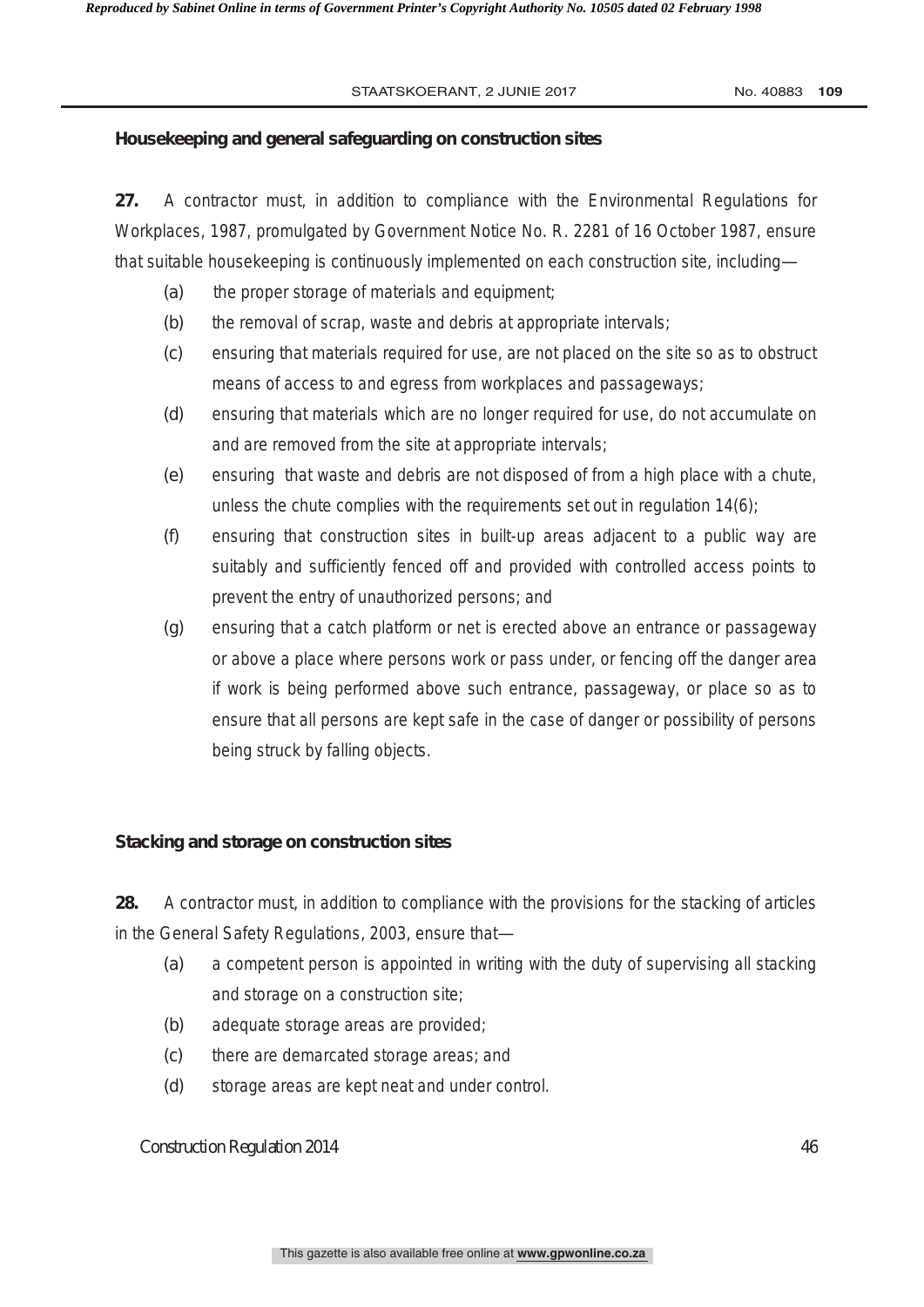#### **Fire precautions on construction sites**

**29.** A contractor must, in addition to compliance with the Environmental Regulations for Workplaces, 1987, ensure that—

- *(a)* all appropriate measures are taken to avoid the risk of fire;
- *(b)* sufficient and suitable storage is provided for flammable liquids, solids and gases;
- *(c)* smoking is prohibited and notices in this regard are prominently displayed in all places containing readily combustible or flammable materials;
- *(d)* in confined spaces and other places in which flammable gases, vapours or dust can cause danger—
	- (i) only suitably protected electrical installations and equipment, including portable lights, are used;
	- (ii) there are no flames or similar means of ignition;
	- (iii) there are conspicuous notices prohibiting smoking;
	- (iv) oily rags, waste and other substances liable to ignite are without delay removed to a safe place; and
	- (v) adequate ventilation is provided;
- *(e)* combustible materials do not accumulate on the construction site;
- *(f)* welding, flame cutting and other hot work are done only after appropriate precautions have been taken to reduce the risk of fire;
- *(g)* suitable and sufficient fire-extinguishing equipment is placed at strategic locations or as may be recommended by the Fire Chief or local authority concerned, and that such equipment is maintained in a good working order;
- *(h)* the fire equipment contemplated in paragraph *(g)* is inspected by a competent person, who has been appointed in writing for that purpose, in the manner indicated by the manufacturer thereof;
- *(i)* a sufficient number of workers are trained in the use of fire- extinguishing equipment;
- *(j)* where appropriate, suitable visual signs are provided to clearly indicate the escape routes in the case of a fire;
- *(k)* the means of escape is kept clear at all times;
- *(l)* there is an effective evacuation plan providing for all—
	- (i) persons to be evacuated speedily without panic;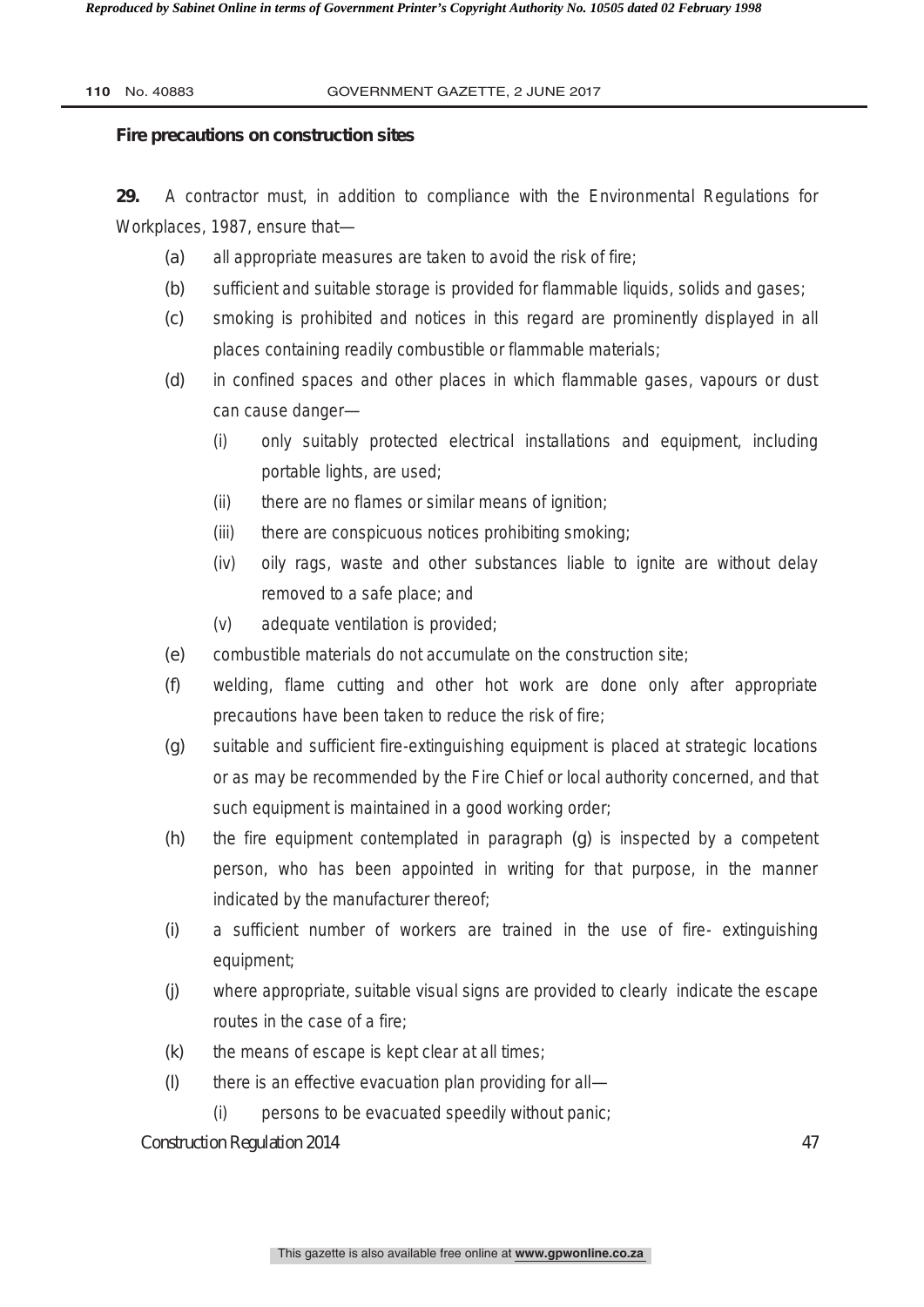- (ii) persons to be accounted for; and
- (iii) plant and processes to be shut down; and
- (m) a siren is installed and sounded in the event of a fire.

# **Construction employees' facilities**

**30.** (1) A contractor must, in addition to the construction site provisions in the Facilities Regulations, 2004, promulgated by Government Notice No. R. 924 of 3 August 2004, provide at or within reasonable access of every construction site, the following clean, hygienic and maintained facilities:

- *(a)* Shower facilities after consultation with the employees or employees representatives, or at least one shower facility for every 15 persons;
- *(b)* at least one sanitary facility for each sex and for every 30 workers;
- *(c)* changing facilities for each sex; and
- *(d)* sheltered eating areas.

(2) A contractor must provide reasonable and suitable living accommodation for the workers at construction sites who are far removed from their homes and where adequate transportation between the site and their homes, or other suitable living accommodation, is not available.

# **Construction health and safety technical committee**

**31.** (1) The chief inspector must establish a construction health and safety technical committee which must consist of—

- *(a)* a person who is to be the chairperson;
- *(b)* two persons designated by the Chief Inspector from the employees of the Department of Labour;
- *(c)* two persons to represent the Department of Public Works, one each designated by the Built Environmental Council and the Construction Industry Development Board;
- Construction Regulation 2014 48 *(d)* one person to represent Higher Education in the field of construction and related studies designated by the Director General of the Department of Higher Education;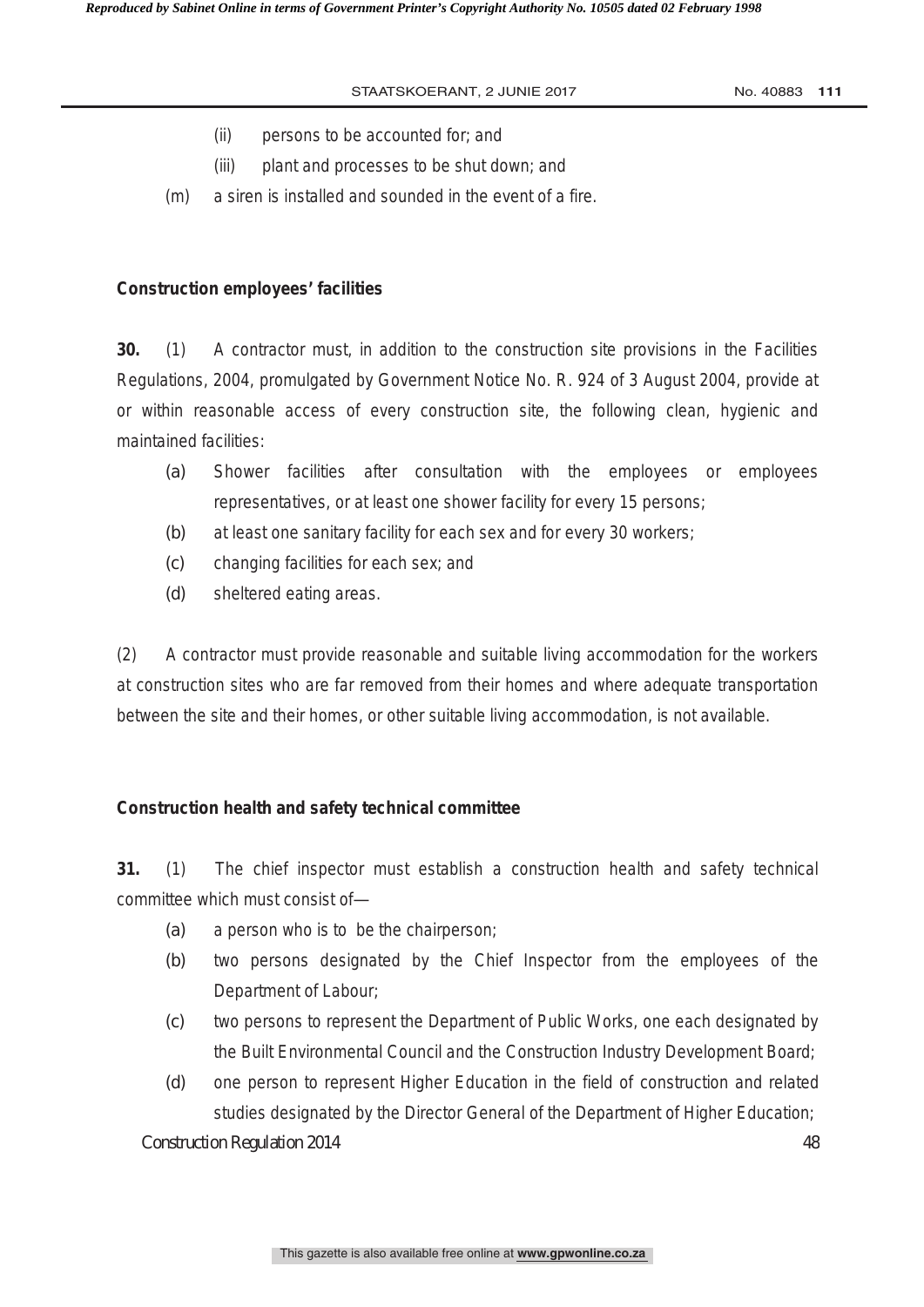*Reproduced by Sabinet Online in terms of Government Printer's Copyright Authority No. 10505 dated 02 February 1998* 

| 112 | No. 40883 | GOVERNMENT GAZETTE, 2 JUNE 2017                                                   |
|-----|-----------|-----------------------------------------------------------------------------------|
|     |           |                                                                                   |
|     | (e)       | one person designated by the South African Property Owners Association;           |
|     | (f)       | two persons designated by employer's organizations to represent employers who     |
|     |           | are directly involved in the construction industry;                               |
|     | (g)       | two persons designated by employees organizations to represent the unions who     |
|     |           | are directly involved in the construction industry;                               |
|     | (h)       | one person to represent consultants who are directly involved in the construction |
|     |           | industry: and                                                                     |
|     | (i)       | persons who are competent in respect of the matters to be dealt with by the       |
|     |           | construction health and safety technical committee who have been co-opted by the  |

committee with the authorization of the chief inspector.

(2) The chief inspector must appoint the members of the Construction Health and Safety Technical Committee for the period that he or she may determine at the time of appointment: Provided that the chief inspector may after having afforded a member a reasonable opportunity to respond, discharge him or her at any time, for reasons that are fair and just, and appoint a new member in his or her place.

(3) The Construction Health and Safety Technical Committee must—

- *(a)* advise the chief inspector on construction related codes, standards and training requirements: Provided that any accredited or approved training must be in accordance with South African Qualifications Authority standards;
- *(b)* designate persons in writing to examine safety systems and safety records of companies who have high incident rates and provide recommendations to the chief inspector of occupational health and safety on the findings;
- *(c)* make recommendations and submit reports to the chief inspector of occupational health and safety regarding any matter to which these Regulations relate;
- *(d)* advise the chief inspector of occupational health and safety regarding any matter referred to the Construction Regulations Technical Committee by the chief inspector of occupational health and safety;
- *(e)* perform any other function for the administration of a provision of these Regulations that may be requested by the chief inspector of occupational health and safety;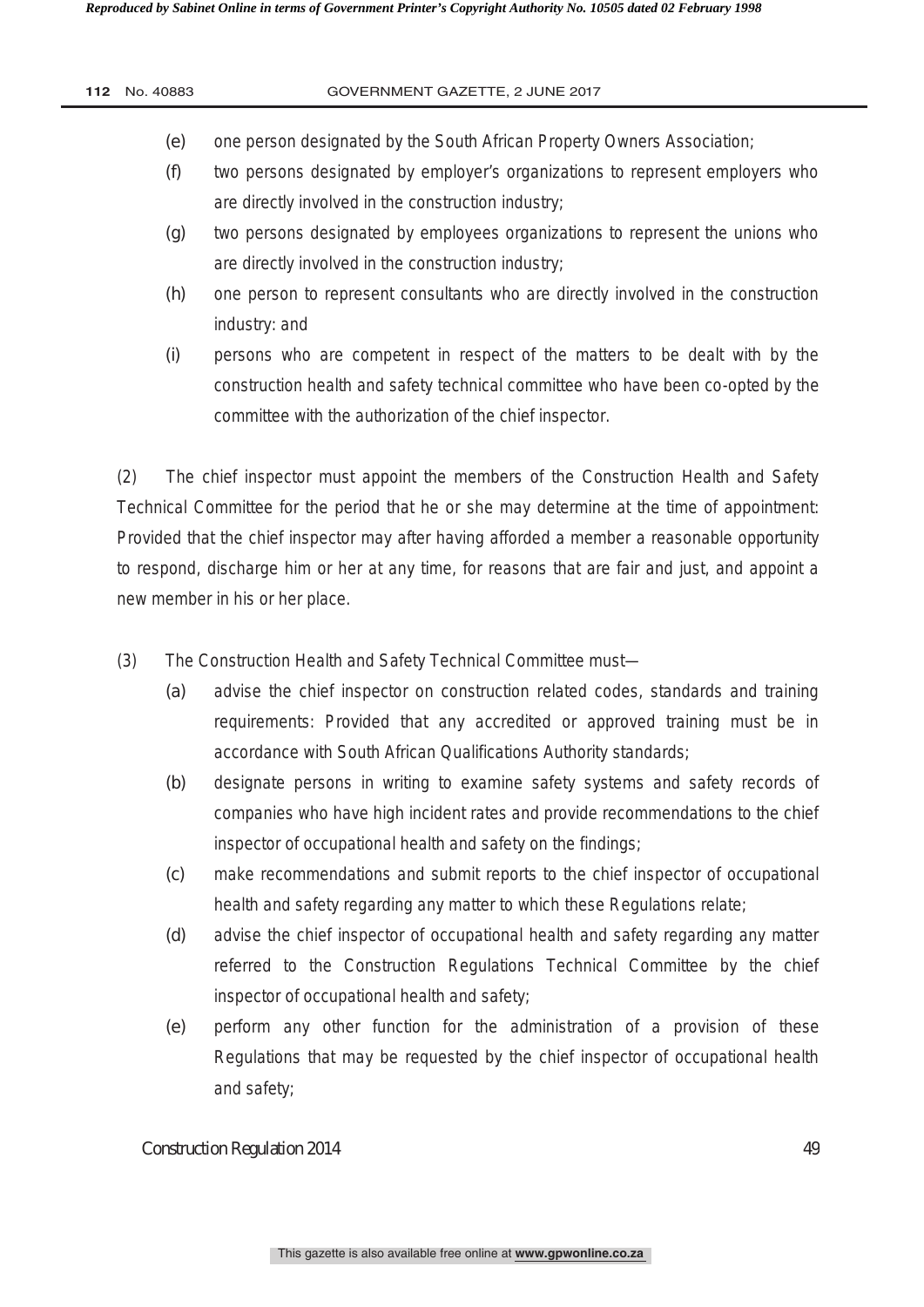- *(f)* conduct its work in accordance with the instructions and rules of conduct framed by the chief inspector of occupational health and safety; and
- *(g)* refer appeals against decisions of the Construction Regulations Technical Committee to the chief inspector of occupational health and safety.

(4) Any person affected by any decision of the Construction Health and Safety Technical Committee may appeal against such decision to the chief inspector within 60 days of such decision becoming known and the chief inspector shall, after having considered the grounds of the appeal and the Construction Health and Safety Technical Committee's reasons for the decision, confirm, set aside or vary the decision or substitute for such decision any other decision which the Construction Health and Safety Technical Committee's in the chief inspector's opinion ought to have taken.

(5) Any person aggrieved by a decision taken by the chief inspector under subregulation (4) may, within 60 days after the chief inspector's decision was given appeal against such decision to the Labour court.

# **Approved Inspection Authority**

**32.** (1) The chief inspector may approve as an Inspection Authority any organisation that has been accredited in terms of the provision of the Act and these Regulations.

(2) The Approved Inspection Authority will perform its functions as prescribed by the guidance document issued by the Department of Labour for Approved Inspection Authorities.

(3) The chief inspector may at any time withdraw any approval granted to an approved inspection authority, subject to section 35 of the Act.

# **Offences and penalties**

Construction Regulation 2014 50 **33.** Any person who contravenes or fails to comply with any provision of regulations 3, 4, 5, 6, 7, 8, 9, 10, 11, 12, 13, 14, 15, 16, 17, 18, 19, 20, 21, 22, 23, 24, 25, 26, 27, 28, 29 and 30, is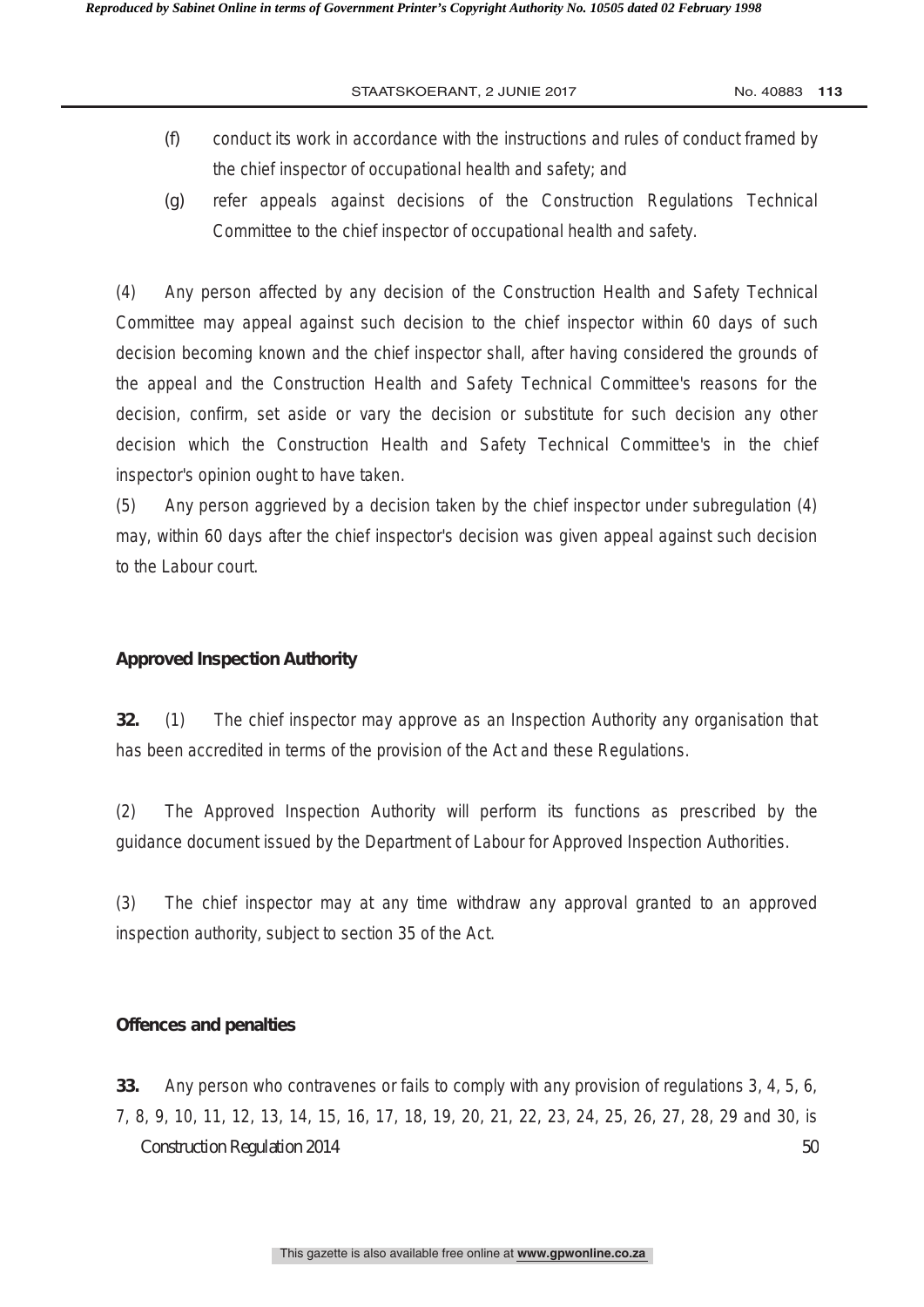guilty of an offence and liable upon conviction to a fine or to imprisonment for a maximum of 12 months and, in the case of a continuous offence, not exceeding an additional fine of R200 or additional imprisonment of one day for each day on which the offence continues: Provided that the period of such additional imprisonment will not exceed 90 days.

# **Repeal of regulations and commencement**

**34.** (1) The Construction Regulations, 2003, promulgated by Government Notice No. R. 1010 of 18 July 2003, are hereby repealed.

(2) Regulation 3 and 5 (7)(b) will come into effect 18 months after the commencement of these Regulations.

# **Short title**

**35.** These Regulations are called the Construction Regulations, 2014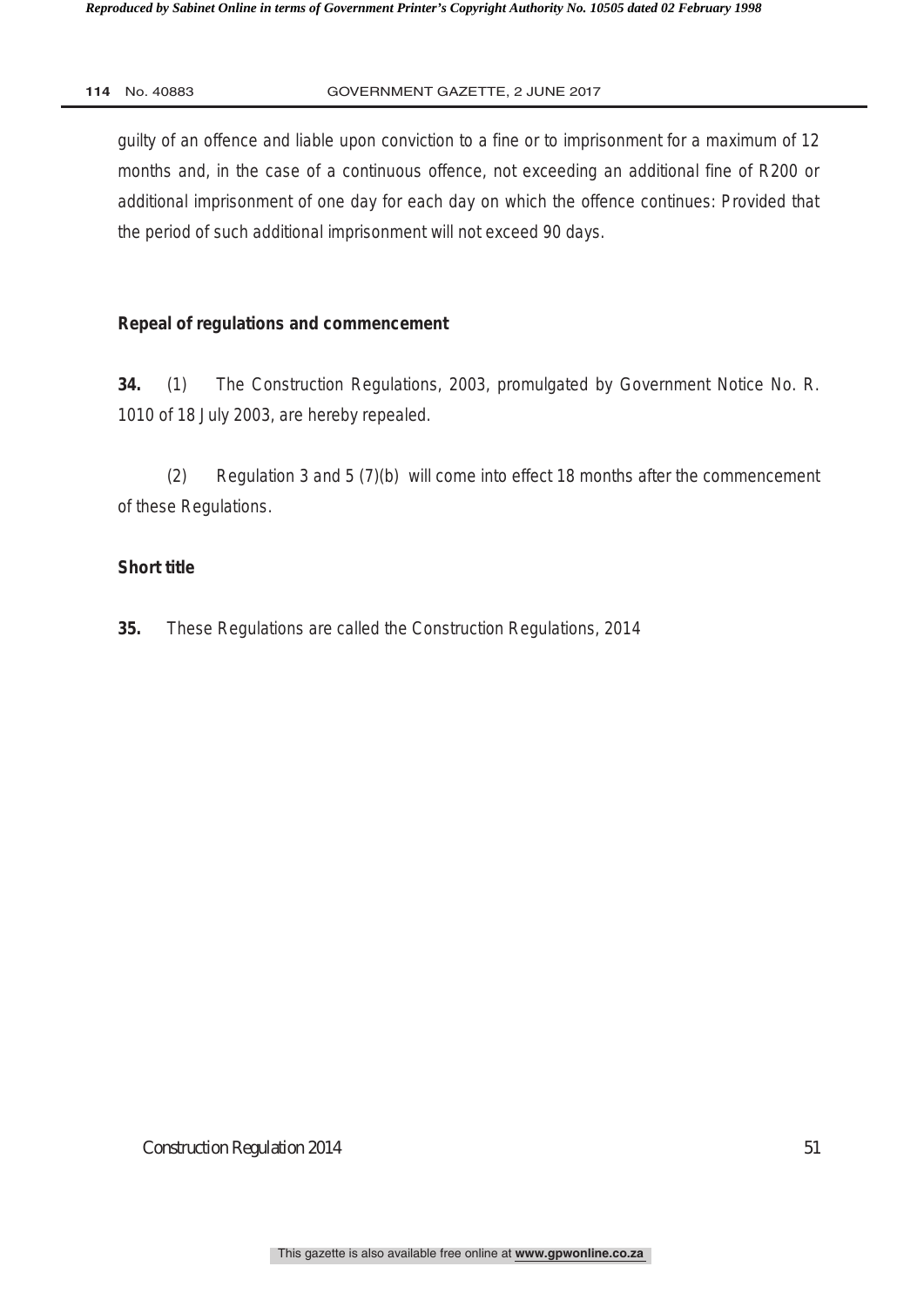| <b>ANNEXURE 1</b>                                                                                                                     |
|---------------------------------------------------------------------------------------------------------------------------------------|
| APPLICATION FOR A PERMIT TO DO CONSTRUCTION WORK                                                                                      |
| [In terms of Regulation 3(2) of Construction Regulations, 2014]                                                                       |
| This application must be submitted with the following documents:<br>1. Health and Safety specification.<br>2. Health and Safety plan. |
| 3. Baseline risk assessment.                                                                                                          |
|                                                                                                                                       |
| 1. Name, postal address and telephone numbers of the client:                                                                          |
|                                                                                                                                       |
| 2. Details of the Agent.                                                                                                              |
|                                                                                                                                       |
|                                                                                                                                       |
|                                                                                                                                       |
|                                                                                                                                       |
|                                                                                                                                       |
| 3. Name, postal address and telephone numbers of the appointed principal contractor:                                                  |
|                                                                                                                                       |
|                                                                                                                                       |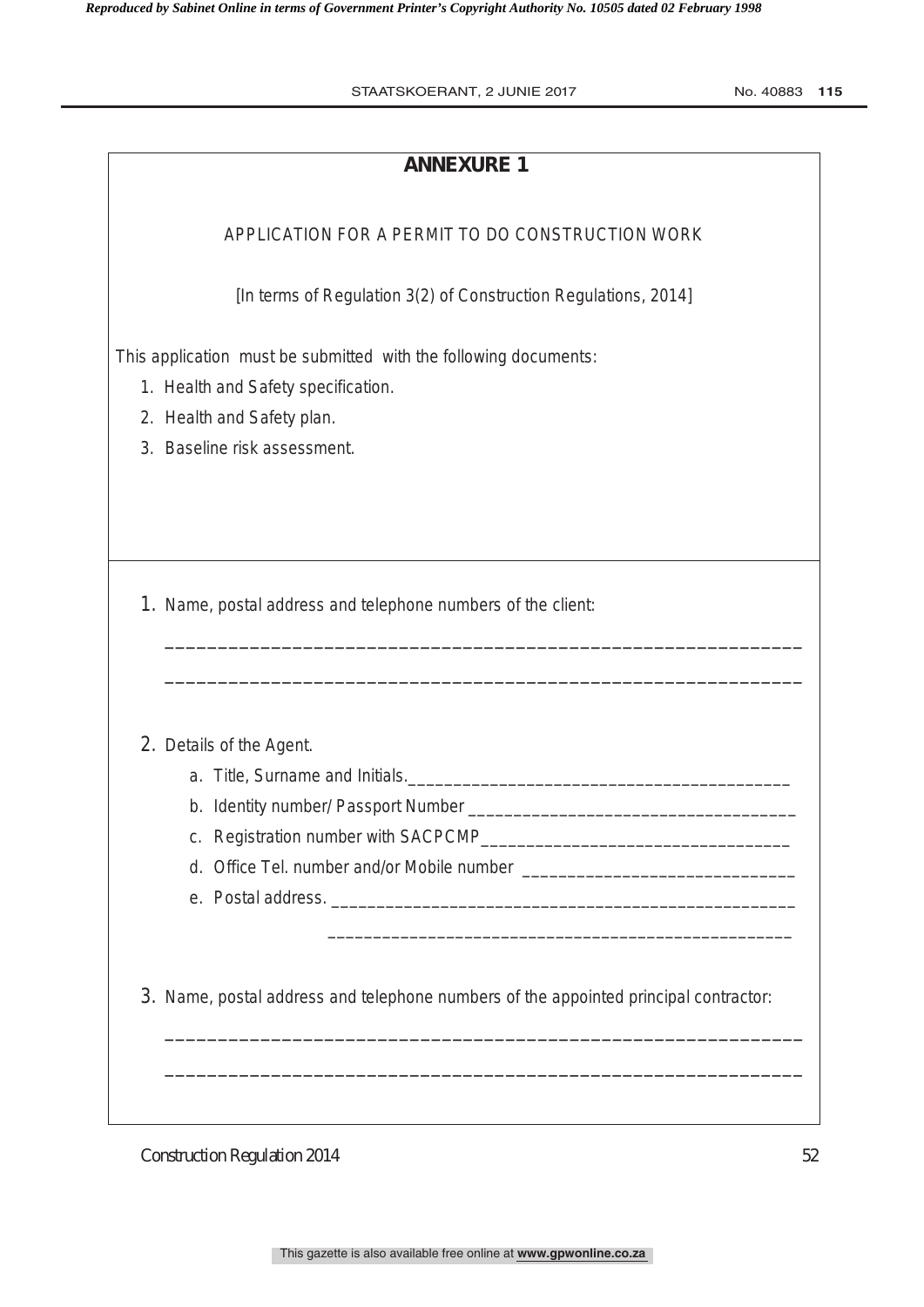| 116 | No. 40883 | GOVERNMENT GAZETTE, 2 JUNE 2017                                           |
|-----|-----------|---------------------------------------------------------------------------|
|     |           | 4. Name, postal address and telephone numbers of designer of the project: |
|     |           | 5. Name, postal address and telephone numbers of the following persons:   |
|     |           | a. Construction Manager:                                                  |
|     |           | b. Construction Health and Safety Manager:                                |
|     |           | c. Construction Health and Safety Officer:                                |
|     |           |                                                                           |
|     |           | 6. Exact physical address of the construction and site office:            |
|     |           | 7. Nature of construction work:                                           |
|     |           | 8. Expected commencement date:                                            |

This gazette is also available free online at **www.gpwonline.co.za**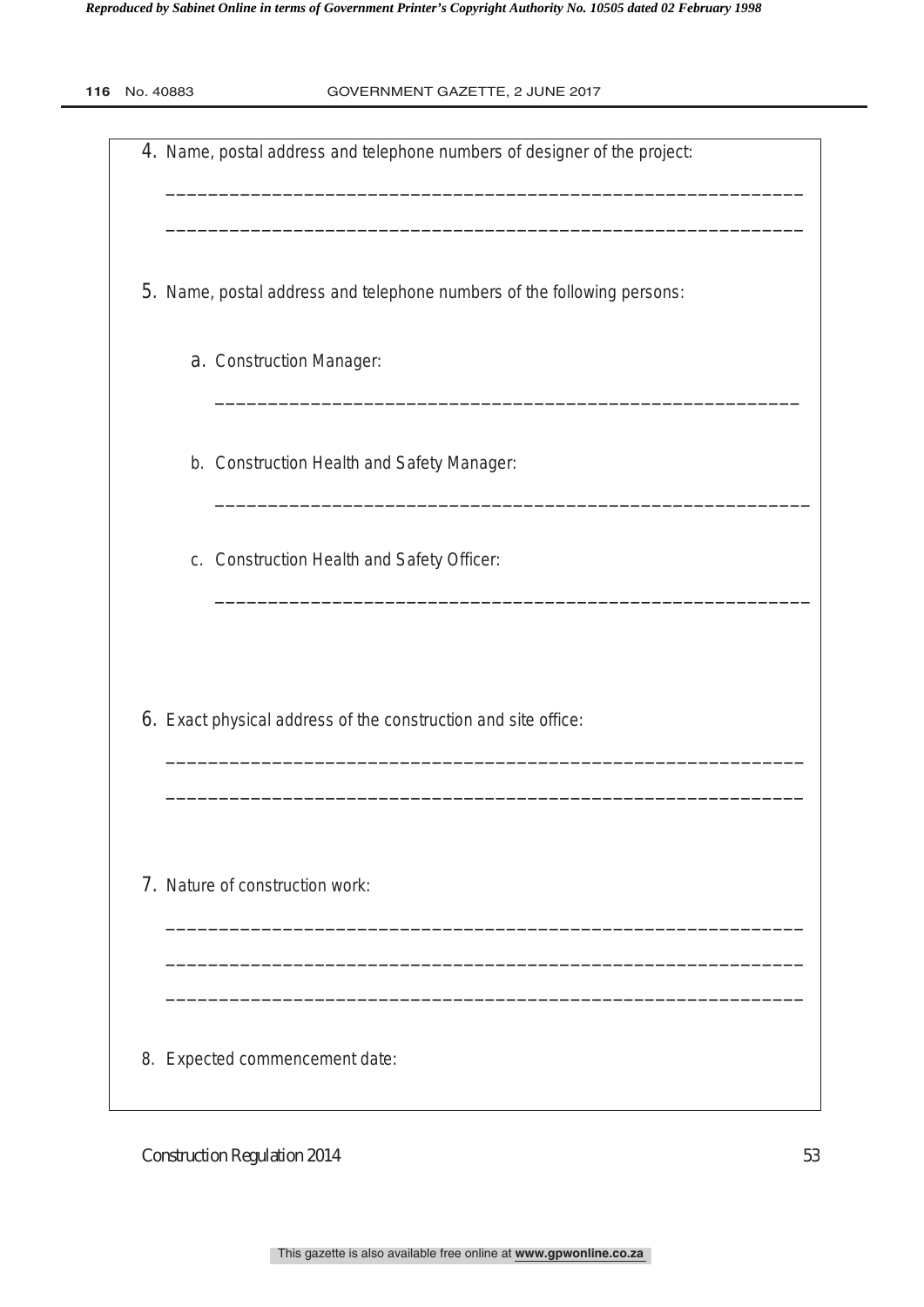| No. 40883 | 117 |  |
|-----------|-----|--|
|-----------|-----|--|

|            | 9. Expected completion date:                                                   |
|------------|--------------------------------------------------------------------------------|
|            | 10. Estimated maximum number of persons on the construction site:              |
|            | 11. Planned number of contractors on site accountable to principal contractor: |
|            | 12. Name(s) of contractors appointed:                                          |
|            |                                                                                |
|            |                                                                                |
|            |                                                                                |
|            |                                                                                |
|            | Signature of Client/Client's Agent                                             |
| 13.<br>14. |                                                                                |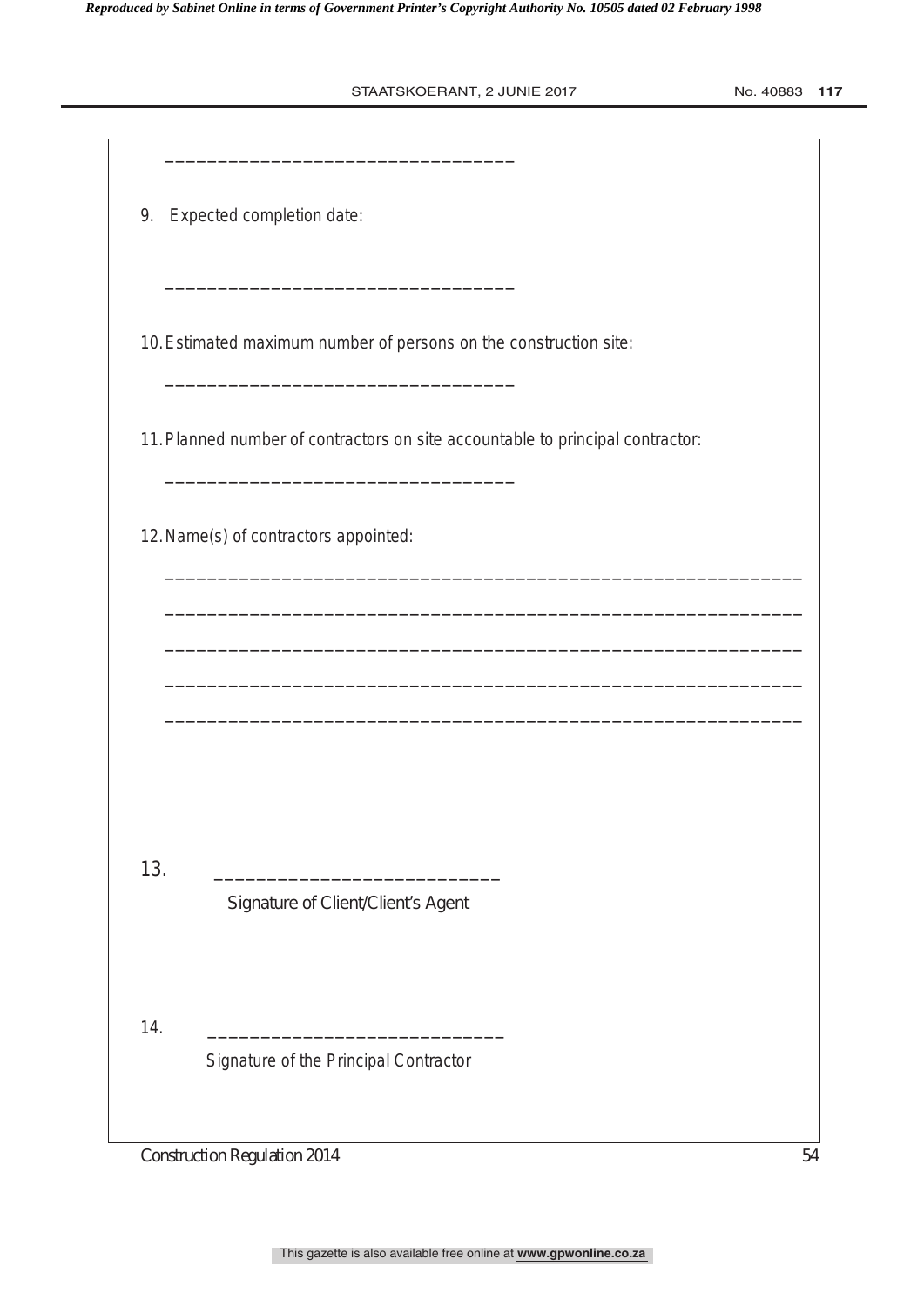| 118<br>No. 40883 |
|------------------|
|                  |

| <b>FOR OFFICE ONLY</b>              |                             |  |                                                                                               |                 |                     |                                          |  |  |  |
|-------------------------------------|-----------------------------|--|-----------------------------------------------------------------------------------------------|-----------------|---------------------|------------------------------------------|--|--|--|
| <b>Authorization</b><br>/Unique No. |                             |  | <b>LABOUR CENTRE</b>                                                                          |                 |                     | <b>OFFICIAL APPROVAL</b><br><b>STAMP</b> |  |  |  |
|                                     |                             |  | 16. Submitted documents prescribed in Construction Regulation 5(4) (Please Tick $\sqrt{ }$ ): |                 |                     |                                          |  |  |  |
|                                     | CR 5(1)(a)                  |  | CR 5(1)(b)                                                                                    |                 | CR 5(1);<br>$(C-S)$ |                                          |  |  |  |
|                                     |                             |  | 17. Result of the application (Please Tick $\sqrt{ }$ ):                                      | <b>Approved</b> |                     | <b>Declined</b>                          |  |  |  |
| 18.                                 |                             |  | Reason for declining the application:                                                         |                 |                     |                                          |  |  |  |
|                                     | Signature of the Supervisor |  |                                                                                               |                 |                     |                                          |  |  |  |
|                                     |                             |  | 20.<br>Signature of revoking Officer/ Inspector                                               |                 |                     |                                          |  |  |  |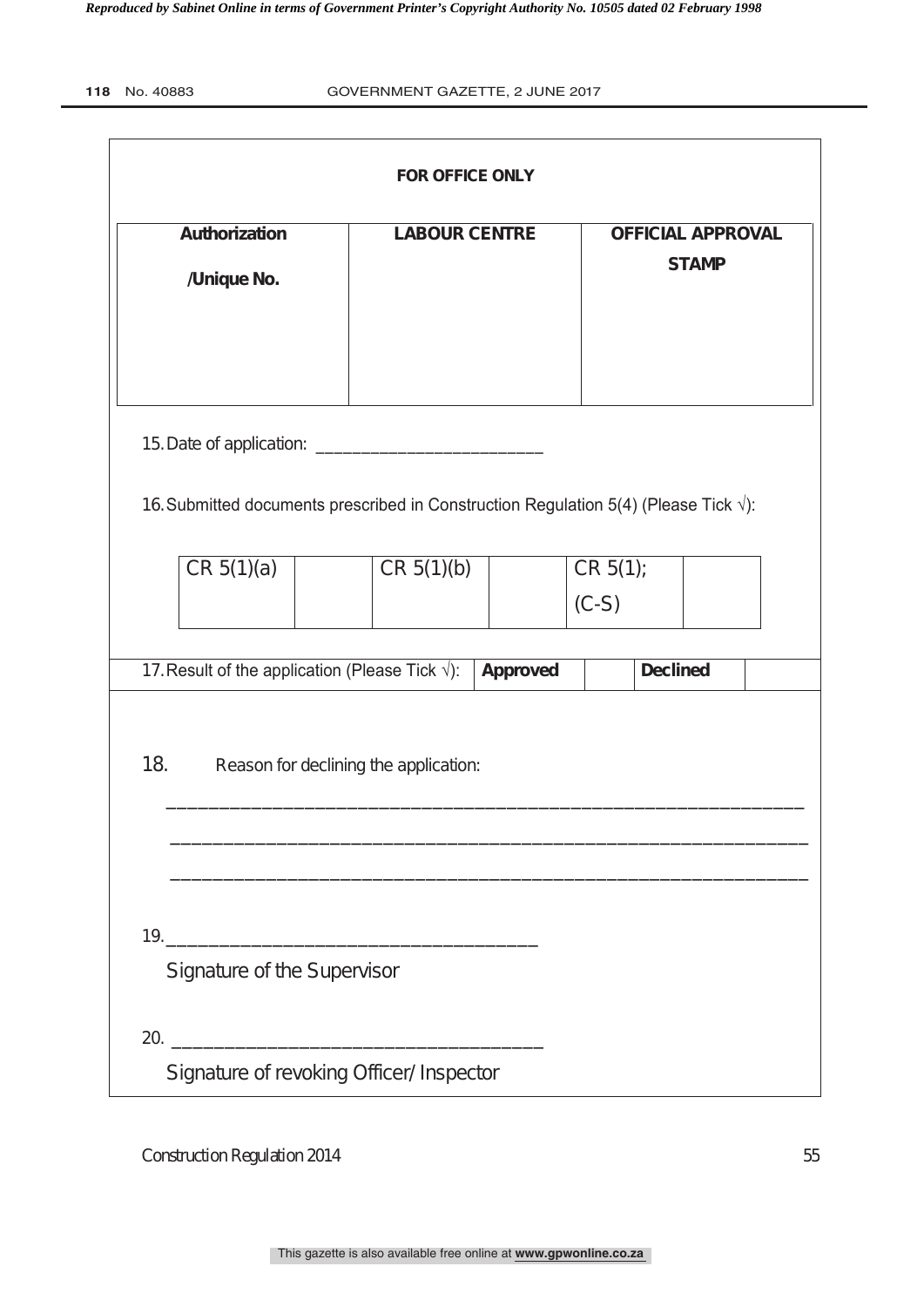# **LIST OF ITEMS (WHERE APPLICABLE AND NOT LIMITED) TO BE SUBMITTED WITH THE CONSTRUCTION WORK PERMIT APPLICATION**

|                  | <b>Document to be submitted</b>                                                                                          | <b>Legal Reference</b>                                                                                |
|------------------|--------------------------------------------------------------------------------------------------------------------------|-------------------------------------------------------------------------------------------------------|
| $\mathbf{1}$     | Annexure 1 - Application for a permit to<br>do construction work                                                         | CR 3(1)                                                                                               |
| $\overline{2}$   | <b>Baseline risk assessment</b>                                                                                          | CR $3(5)(a)$ read with $5(1)(a)$                                                                      |
| 3                | Site specific health and safety<br>specification (SSHSS)                                                                 | CR $3(5)(a)$ read with $5(1)(b)$                                                                      |
| $\overline{4}$   | Proof of appointment of competent CHS<br>Agent plus proof of registration with<br><b>SACPCMP</b>                         | $CR 3(5)(b)(i)$ read with $CR 5(5)$                                                                   |
| 5                | Proof in writing has been submitted that<br>regulation $5(1)(c)$ , (d), (e), (f), (g) and (h)<br>has been complied with. | CR 3(5)(b)(iii)                                                                                       |
| 6                | Designer's appointment outlining duties in<br>terms of CR 6(1) as have been agreed<br>upon                               | $CR 3(5)(b)(iii)$ read with $CR 5(1)(e)$ and $6(1)$                                                   |
| $\overline{7}$   | CR $3(5)(b)(iii)$ read with CR $5(1)(e)$ and<br>6(2)                                                                     | Temporary works designer's appointment duties<br>in terms of CR 6(2) as have been agreed upon<br>plus |
| 8                | Evidence that the SSHSS was included in<br>the tender documents                                                          | CR $3(5)(b)(iii)$ read with CR $5(1)(f)$                                                              |
| $\boldsymbol{9}$ | Evidence that the contractor has made<br>adequate provision for the cost of H&S.                                         | CR $3(5)(b)(iii)$ read with CR $5(1)(g)$                                                              |
| 10               | CR 5(1)(h)                                                                                                               | Evidence that the Principal contractor has<br>necessary resources and competencies to carry           |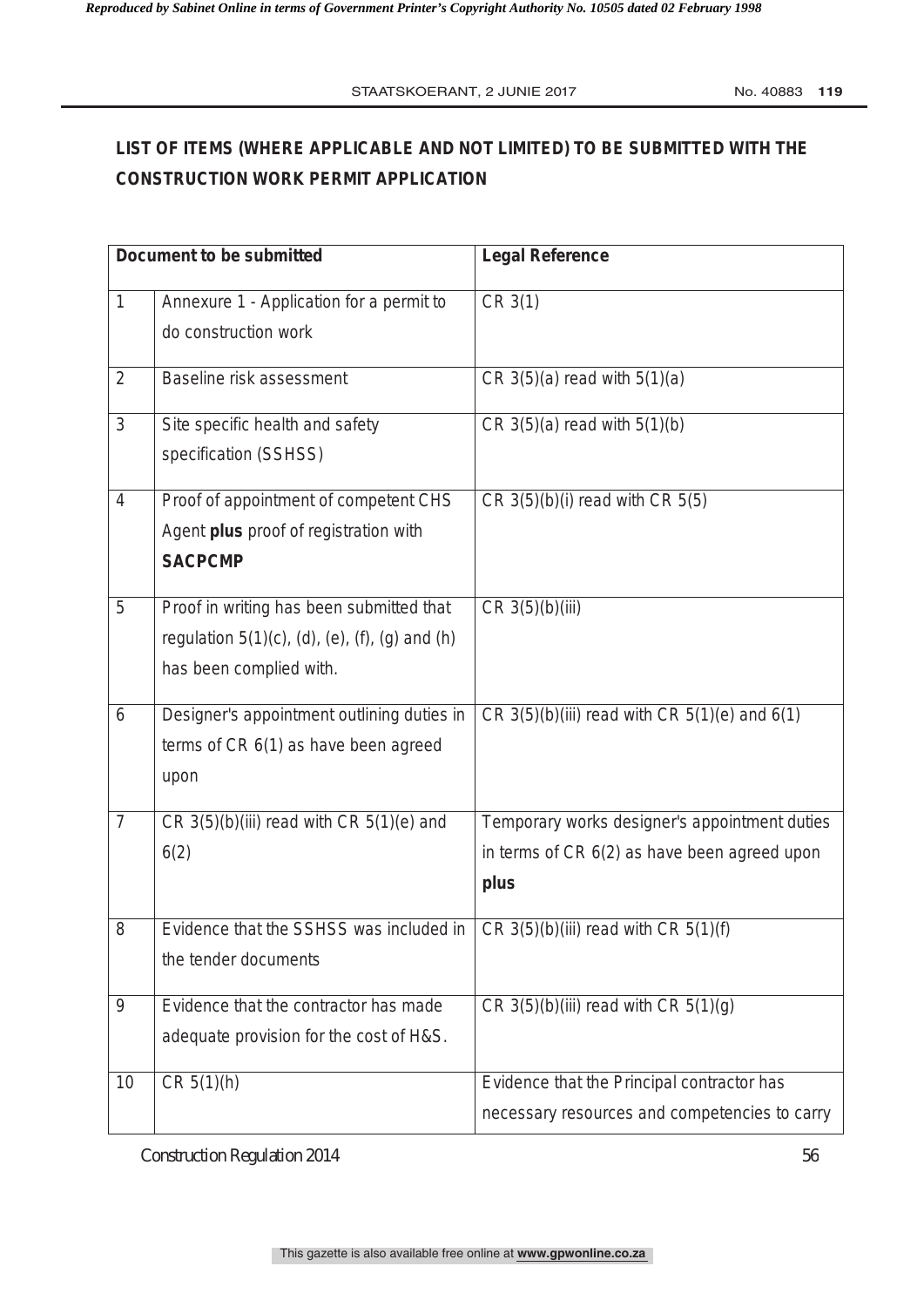|    |                                          | out construction work safely.           |
|----|------------------------------------------|-----------------------------------------|
|    |                                          |                                         |
| 11 | Valid Letter(s) of Good Standing for the | CR $3(5)(b)(ii)$ read with CR $5(1)(j)$ |
|    | appointed Principal Contractor(s)        |                                         |
|    |                                          |                                         |
| 12 | Written appointment(s) of Principal      | CR 5(1)(k)                              |
|    | Contractor(s)                            |                                         |
|    |                                          |                                         |
| 13 | Principal Contractor's health and safety | CR $5(1)($                              |
|    | plan approved by the client.             |                                         |
|    |                                          |                                         |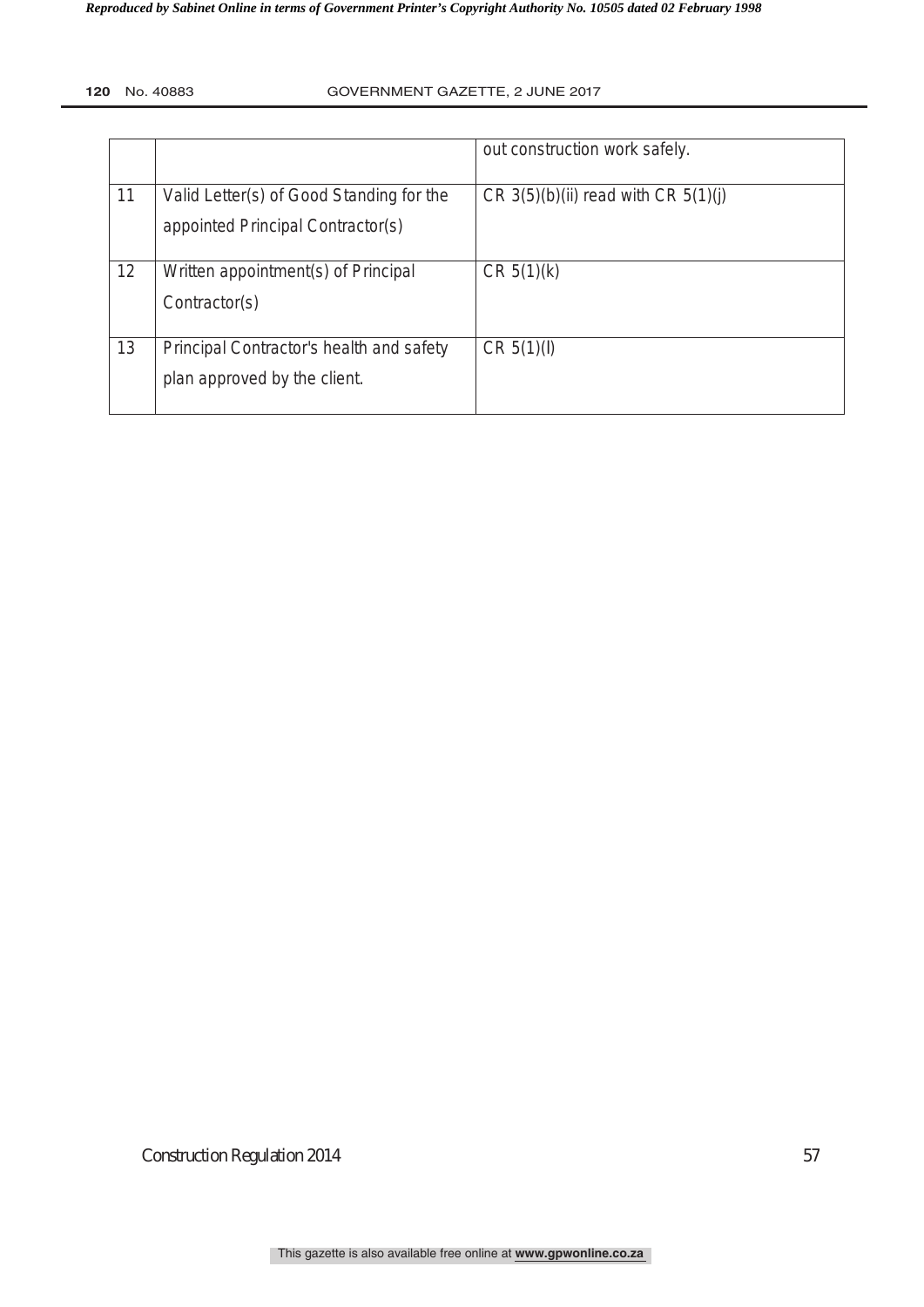# **ANNEXURE 2**

# **OCCUPATIONAL HEALTH AND SAFETY ACT, 1993 (Regulation 4 of the Construction Regulations, 2014)**

# **NOTIFICATION OF CONSTRUCTION WORK**

\_\_\_\_\_\_\_\_\_\_\_\_\_\_\_\_\_\_\_\_\_\_\_\_\_\_\_\_\_\_\_\_\_\_\_\_\_\_\_\_\_\_\_\_\_\_\_\_\_\_\_\_\_\_\_\_\_\_\_\_\_\_\_\_\_\_\_\_\_

\_\_\_\_\_\_\_\_\_\_\_\_\_\_\_\_\_\_\_\_\_\_\_\_\_\_\_\_\_\_\_\_\_\_\_\_\_\_\_\_\_\_\_\_\_\_\_\_\_\_\_\_\_\_\_\_\_\_\_\_\_\_\_\_\_\_\_\_\_

\_\_\_\_\_\_\_\_\_\_\_\_\_\_\_\_\_\_\_\_\_\_\_\_\_\_\_\_\_\_\_\_\_\_\_\_\_\_\_\_\_\_\_\_\_\_\_\_\_\_\_\_\_\_\_\_\_\_\_\_\_\_\_\_\_\_\_\_\_

\_\_\_\_\_\_\_\_\_\_\_\_\_\_\_\_\_\_\_\_\_\_\_\_\_\_\_\_\_\_\_\_\_\_\_\_\_\_\_\_\_\_\_\_\_\_\_\_\_\_\_\_\_\_\_\_\_\_\_\_\_\_\_\_\_\_\_\_\_

 $\_$  , and the set of the set of the set of the set of the set of the set of the set of the set of the set of the set of the set of the set of the set of the set of the set of the set of the set of the set of the set of th

 $\_$  , and the set of the set of the set of the set of the set of the set of the set of the set of the set of the set of the set of the set of the set of the set of the set of the set of the set of the set of the set of th

 $\bar{a}$  , and the contribution of the contribution of the contribution of the contribution of the contribution of the contribution of the contribution of the contribution of the contribution of the contribution of the con

- 1.(a) Name and postal address of principal contractor:
	- (b) Name and tel. no of principal contractor's contact person:
- 2. Principal contractor's compensation registration number:

\_\_\_\_\_\_\_\_\_\_\_\_\_\_\_\_\_\_\_\_\_\_\_\_\_\_\_\_\_\_\_\_\_\_\_\_\_\_\_\_\_\_\_\_

- 3.(a) Name and postal address of client:
	- (b) Name and tel. no of client's contact person or agent:
- 4.(a) Name and postal address of designer(s) for the project:
	- (b) Name and tel. no of designer(s) contact person:
- 5. Name and telephone number of principal contractor's construction supervisor on site appointed in terms of regulation 8(1).
- 6. Name/s of principal contractor's sub-ordinate supervisors on site appointed in terms of regulation 8(2).

 $\Box$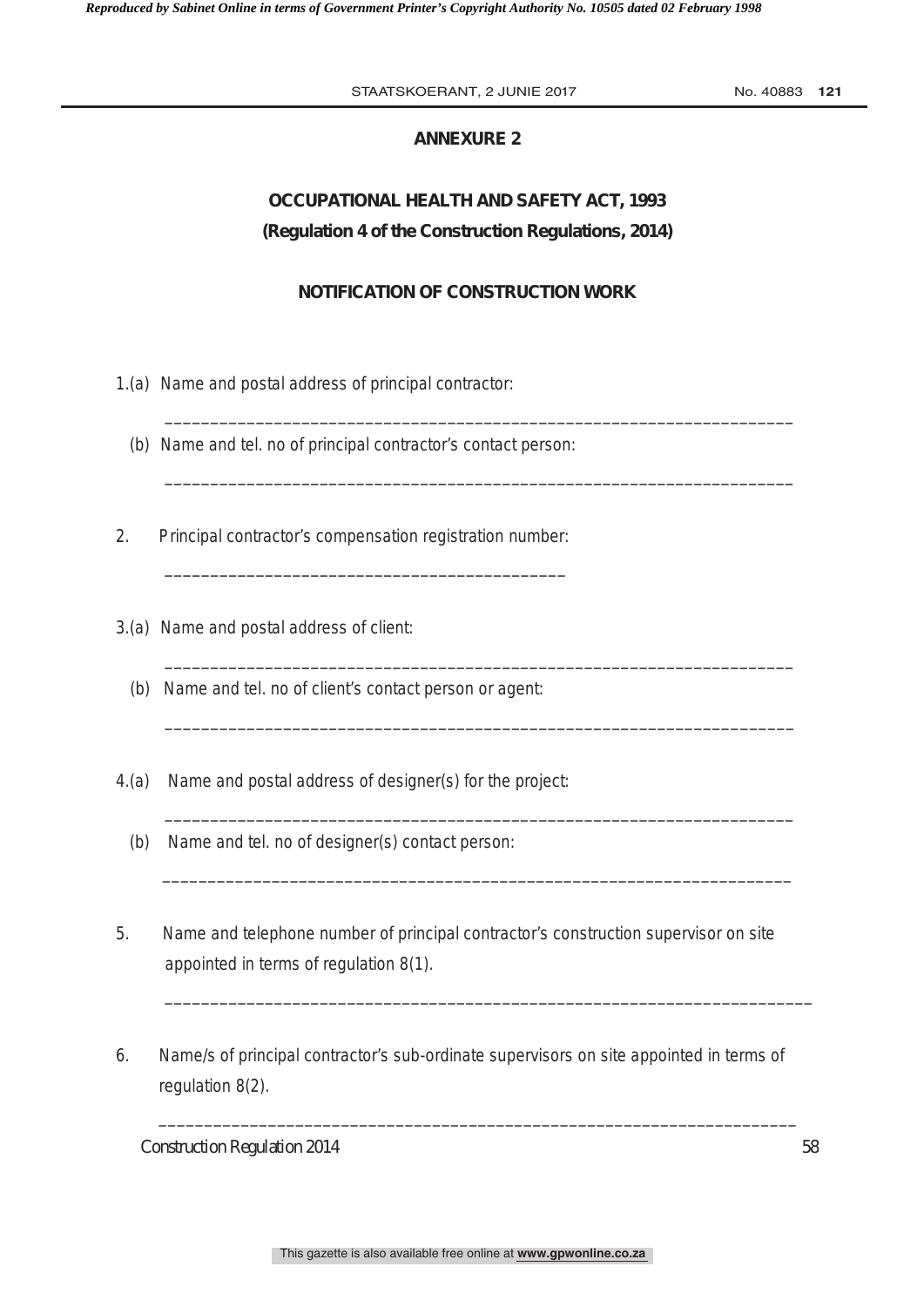*Reproduced by Sabinet Online in terms of Government Printer's Copyright Authority No. 10505 dated 02 February 1998* 

| 7.  |                                          | Exact physical address of the construction site or site office:                 |
|-----|------------------------------------------|---------------------------------------------------------------------------------|
| 8.  | Nature of the construction work:         |                                                                                 |
|     |                                          |                                                                                 |
| 9.  |                                          |                                                                                 |
| 10. |                                          |                                                                                 |
| 11. |                                          | Estimated maximum number of persons on the construction site.                   |
|     |                                          |                                                                                 |
| 12. |                                          | Planned number of contractors on the construction site accountable to principal |
|     | contractor: ________________             |                                                                                 |
|     | Name(s) of contractors already selected. |                                                                                 |
| 13. |                                          |                                                                                 |
|     | <b>Principal Contractor</b>              | Date                                                                            |
|     | Client's Agent (where applicable)        | Date                                                                            |

Construction Regulation 2014 59 THIS DOCUMENT IS TO BE FORWARDED TO THE OFFICE OF THE DEPARTMENT OF LABOUR **PRIOR TO COMMENCEMENT** OF WORK ON SITE.